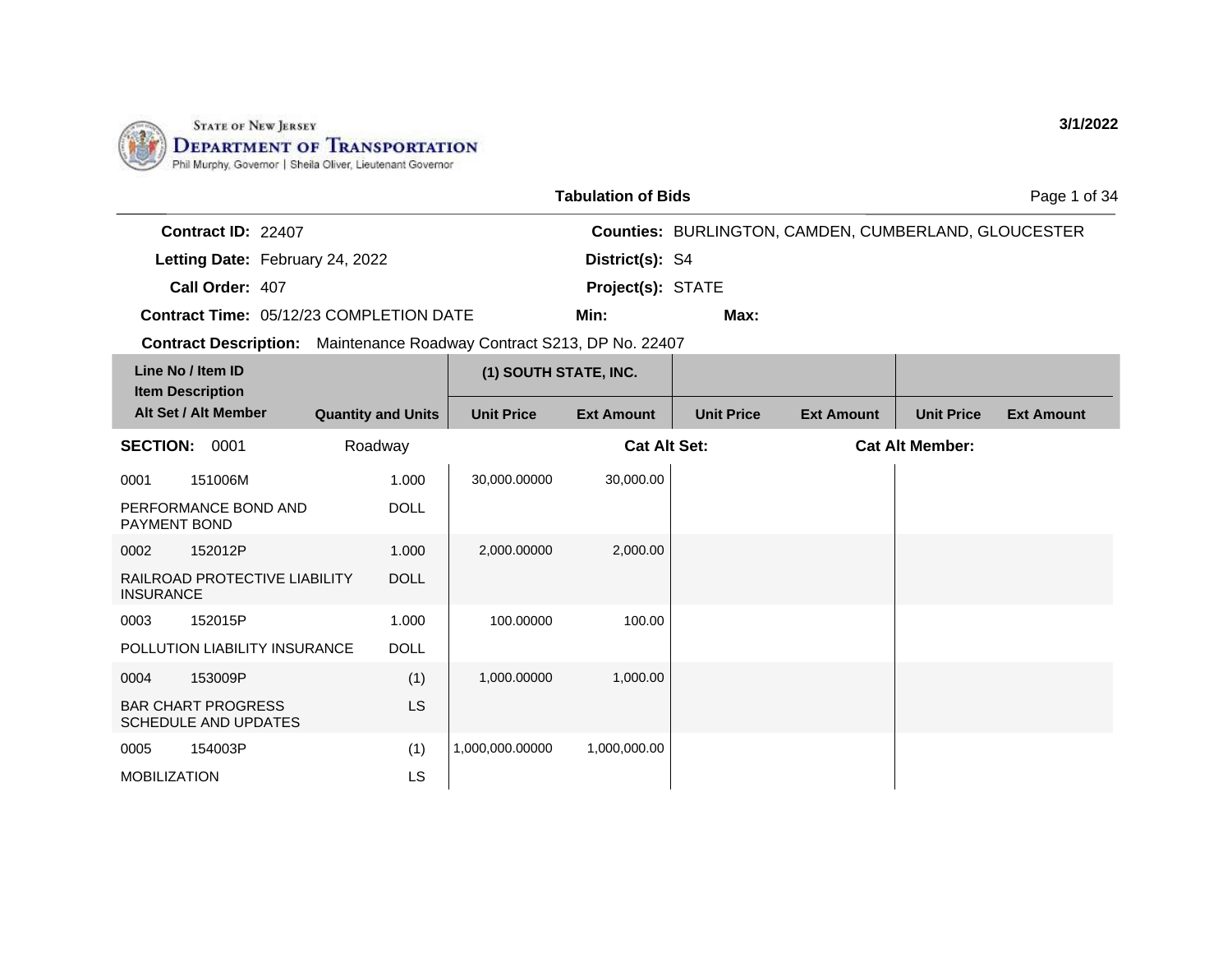

|                                              |                                                                              |                       | <b>Tabulation of Bids</b> |                   |                                                             |                        | Page 2 of 34      |
|----------------------------------------------|------------------------------------------------------------------------------|-----------------------|---------------------------|-------------------|-------------------------------------------------------------|------------------------|-------------------|
| Contract ID: 22407                           |                                                                              |                       |                           |                   | <b>Counties: BURLINGTON, CAMDEN, CUMBERLAND, GLOUCESTER</b> |                        |                   |
| Letting Date: February 24, 2022              |                                                                              |                       | District(s): S4           |                   |                                                             |                        |                   |
| Call Order: 407                              |                                                                              |                       | Project(s): STATE         |                   |                                                             |                        |                   |
|                                              | <b>Contract Time: 05/12/23 COMPLETION DATE</b>                               |                       | Min:                      | Max:              |                                                             |                        |                   |
|                                              | <b>Contract Description:</b> Maintenance Roadway Contract S213, DP No. 22407 |                       |                           |                   |                                                             |                        |                   |
| Line No / Item ID<br><b>Item Description</b> |                                                                              | (1) SOUTH STATE, INC. |                           |                   |                                                             |                        |                   |
| Alt Set / Alt Member                         | <b>Quantity and Units</b>                                                    | <b>Unit Price</b>     | <b>Ext Amount</b>         | <b>Unit Price</b> | <b>Ext Amount</b>                                           | <b>Unit Price</b>      | <b>Ext Amount</b> |
| <b>SECTION: 0001</b>                         | Roadway                                                                      |                       | <b>Cat Alt Set:</b>       |                   |                                                             | <b>Cat Alt Member:</b> |                   |
| 155006M<br>0006                              | 1.000                                                                        | 10,000.00000          | 10,000.00                 |                   |                                                             |                        |                   |
| FIELD OFFICE TYPE B SET UP                   | U                                                                            |                       |                           |                   |                                                             |                        |                   |
| 155024M<br>0007                              | 12.000                                                                       | 2,500.00000           | 30,000.00                 |                   |                                                             |                        |                   |
| FIELD OFFICE TYPE B<br><b>MAINTENANCE</b>    | <b>MO</b>                                                                    |                       |                           |                   |                                                             |                        |                   |
| 157004M<br>0008                              | 1.000                                                                        | 100.00000             | 100.00                    |                   |                                                             |                        |                   |
| <b>CONSTRUCTION LAYOUT</b>                   | <b>DOLL</b>                                                                  |                       |                           |                   |                                                             |                        |                   |
| 158030M<br>0009                              | 110.000                                                                      | 10.00000              | 1,100.00                  |                   |                                                             |                        |                   |
| INLET FILTER TYPE 2, 2' X 4'                 | U                                                                            |                       |                           |                   |                                                             |                        |                   |
| 158033M<br>0010                              | 30.000                                                                       | 12.00000              | 360.00                    |                   |                                                             |                        |                   |
| INLET FILTER TYPE 2, 4' X 4'                 | U                                                                            |                       |                           |                   |                                                             |                        |                   |
| 158063P<br>0011                              | (1)                                                                          | 50,000.00000          | 50,000.00                 |                   |                                                             |                        |                   |
| <b>CONCRETE WASHOUT SYSTEM</b>               | <b>LS</b>                                                                    |                       |                           |                   |                                                             |                        |                   |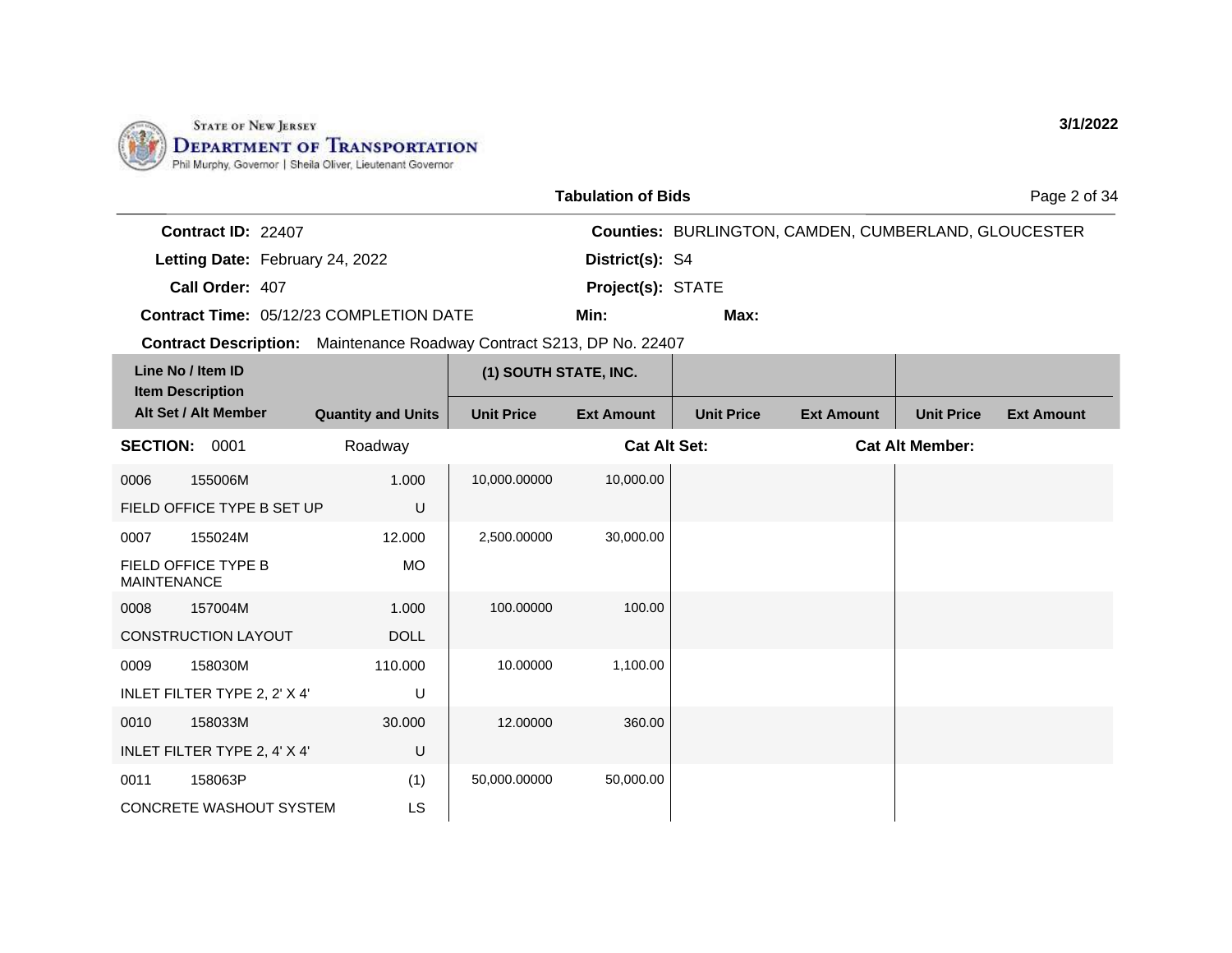

1,000.000

5,000.000

U

SF

8.000 U

0015 159009M TRAFFIC CONE

0016 159012M

0017 159027M

CONSTRUCTION SIGNS

FLASHING ARROW BOARD, 4' X 8'

|                                                                       |                           |                       | <b>Tabulation of Bids</b> |                                                             |                   |                        | Page 3 of 34      |
|-----------------------------------------------------------------------|---------------------------|-----------------------|---------------------------|-------------------------------------------------------------|-------------------|------------------------|-------------------|
| Contract ID: 22407                                                    |                           |                       |                           | <b>Counties: BURLINGTON, CAMDEN, CUMBERLAND, GLOUCESTER</b> |                   |                        |                   |
| Letting Date: February 24, 2022                                       |                           |                       | District(s): S4           |                                                             |                   |                        |                   |
| Call Order: 407                                                       |                           |                       | Project(s): STATE         |                                                             |                   |                        |                   |
| Contract Time: 05/12/23 COMPLETION DATE                               |                           |                       | Min:                      | Max:                                                        |                   |                        |                   |
| Contract Description: Maintenance Roadway Contract S213, DP No. 22407 |                           |                       |                           |                                                             |                   |                        |                   |
| Line No / Item ID<br><b>Item Description</b>                          |                           | (1) SOUTH STATE, INC. |                           |                                                             |                   |                        |                   |
| Alt Set / Alt Member                                                  | <b>Quantity and Units</b> | <b>Unit Price</b>     | <b>Ext Amount</b>         | <b>Unit Price</b>                                           | <b>Ext Amount</b> | <b>Unit Price</b>      | <b>Ext Amount</b> |
| <b>SECTION:</b><br>0001                                               | Roadway                   |                       | <b>Cat Alt Set:</b>       |                                                             |                   | <b>Cat Alt Member:</b> |                   |
| 0012<br>158072M                                                       | 2.000                     | 200,00000             | 400.00                    |                                                             |                   |                        |                   |
| OIL ONLY EMERGENCY SPILL KIT,<br>TYPE 1                               | U                         |                       |                           |                                                             |                   |                        |                   |
| 0013<br>159003M                                                       | 250.000                   | 0.01000               | 2.50                      |                                                             |                   |                        |                   |
| <b>BREAKAWAY BARRICADE</b>                                            | U                         |                       |                           |                                                             |                   |                        |                   |
| 159006M<br>0014                                                       | 100.000                   | 0.01000               | 1.00                      |                                                             |                   |                        |                   |
| <b>DRUM</b>                                                           | U                         |                       |                           |                                                             |                   |                        |                   |

0.01000 10.00

0.01000 50.00

1.00000 8.00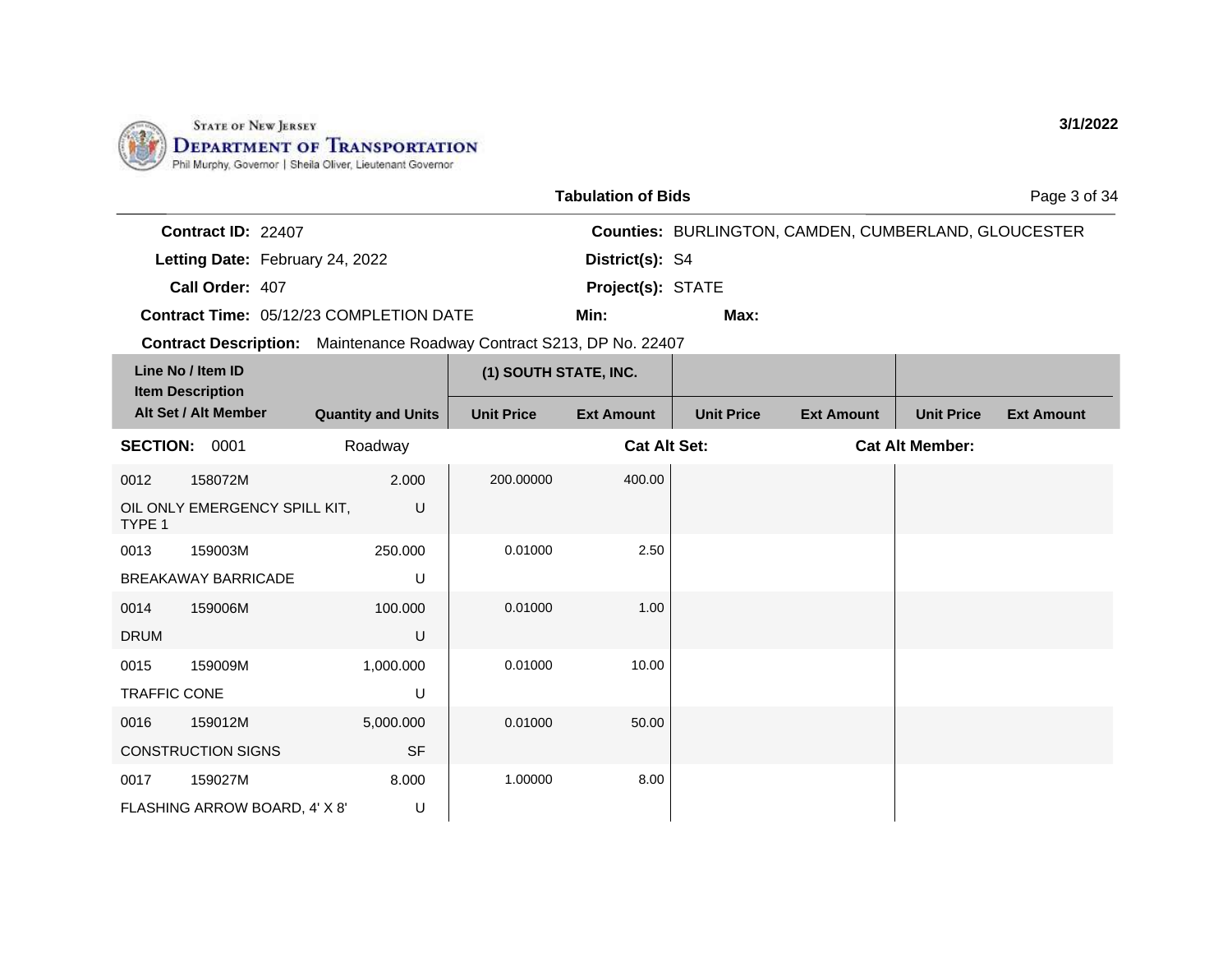

|                  |                                                            |                                                                       |                       | <b>Tabulation of Bids</b> |                   |                                                             |                        | Page 4 of 34      |
|------------------|------------------------------------------------------------|-----------------------------------------------------------------------|-----------------------|---------------------------|-------------------|-------------------------------------------------------------|------------------------|-------------------|
|                  | Contract ID: 22407                                         |                                                                       |                       |                           |                   | <b>Counties: BURLINGTON, CAMDEN, CUMBERLAND, GLOUCESTER</b> |                        |                   |
|                  | Letting Date: February 24, 2022                            |                                                                       |                       | District(s): S4           |                   |                                                             |                        |                   |
|                  | Call Order: 407                                            |                                                                       |                       | Project(s): STATE         |                   |                                                             |                        |                   |
|                  |                                                            | Contract Time: 05/12/23 COMPLETION DATE                               |                       | Min:                      | Max:              |                                                             |                        |                   |
|                  |                                                            | Contract Description: Maintenance Roadway Contract S213, DP No. 22407 |                       |                           |                   |                                                             |                        |                   |
|                  | Line No / Item ID                                          |                                                                       | (1) SOUTH STATE, INC. |                           |                   |                                                             |                        |                   |
|                  | <b>Item Description</b><br>Alt Set / Alt Member            | <b>Quantity and Units</b>                                             | <b>Unit Price</b>     | <b>Ext Amount</b>         | <b>Unit Price</b> | <b>Ext Amount</b>                                           | <b>Unit Price</b>      | <b>Ext Amount</b> |
|                  | SECTION: 0001                                              | Roadway                                                               |                       | <b>Cat Alt Set:</b>       |                   |                                                             | <b>Cat Alt Member:</b> |                   |
| 0018             | 159030M                                                    | 8.000                                                                 | 100.00000             | 800.00                    |                   |                                                             |                        |                   |
| <b>SIGN</b>      | PORTABLE VARIABLE MESSAGE                                  | U                                                                     |                       |                           |                   |                                                             |                        |                   |
| 0019             | 159108M                                                    | 8.000                                                                 | 10.00000              | 80.00                     |                   |                                                             |                        |                   |
|                  | <b>TRAFFIC CONTROL TRUCK WITH</b><br>MOUNTED CRASH CUSHION | U                                                                     |                       |                           |                   |                                                             |                        |                   |
| 0020             | 159138M                                                    | 100.000                                                               | 1.00000               | 100.00                    |                   |                                                             |                        |                   |
| <b>HMA PATCH</b> |                                                            | T.                                                                    |                       |                           |                   |                                                             |                        |                   |
| 0021             | 159141M                                                    | 1,000.000                                                             | 125.00000             | 125,000.00                |                   |                                                             |                        |                   |
|                  | TRAFFIC DIRECTOR, FLAGGER                                  | <b>HOUR</b>                                                           |                       |                           |                   |                                                             |                        |                   |
| 0022             | 159144M                                                    | 1.000                                                                 | 1.00000               | 1.00                      |                   |                                                             |                        |                   |
|                  | <b>EMERGENCY TOWING SERVICE</b>                            | U                                                                     |                       |                           |                   |                                                             |                        |                   |
| 0023             | 159300M                                                    | 396,388.000                                                           | 0.01000               | 3,963.88                  |                   |                                                             |                        |                   |
|                  | TRAFFIC STRIPES, LATEX, 4"                                 | LF                                                                    |                       |                           |                   |                                                             |                        |                   |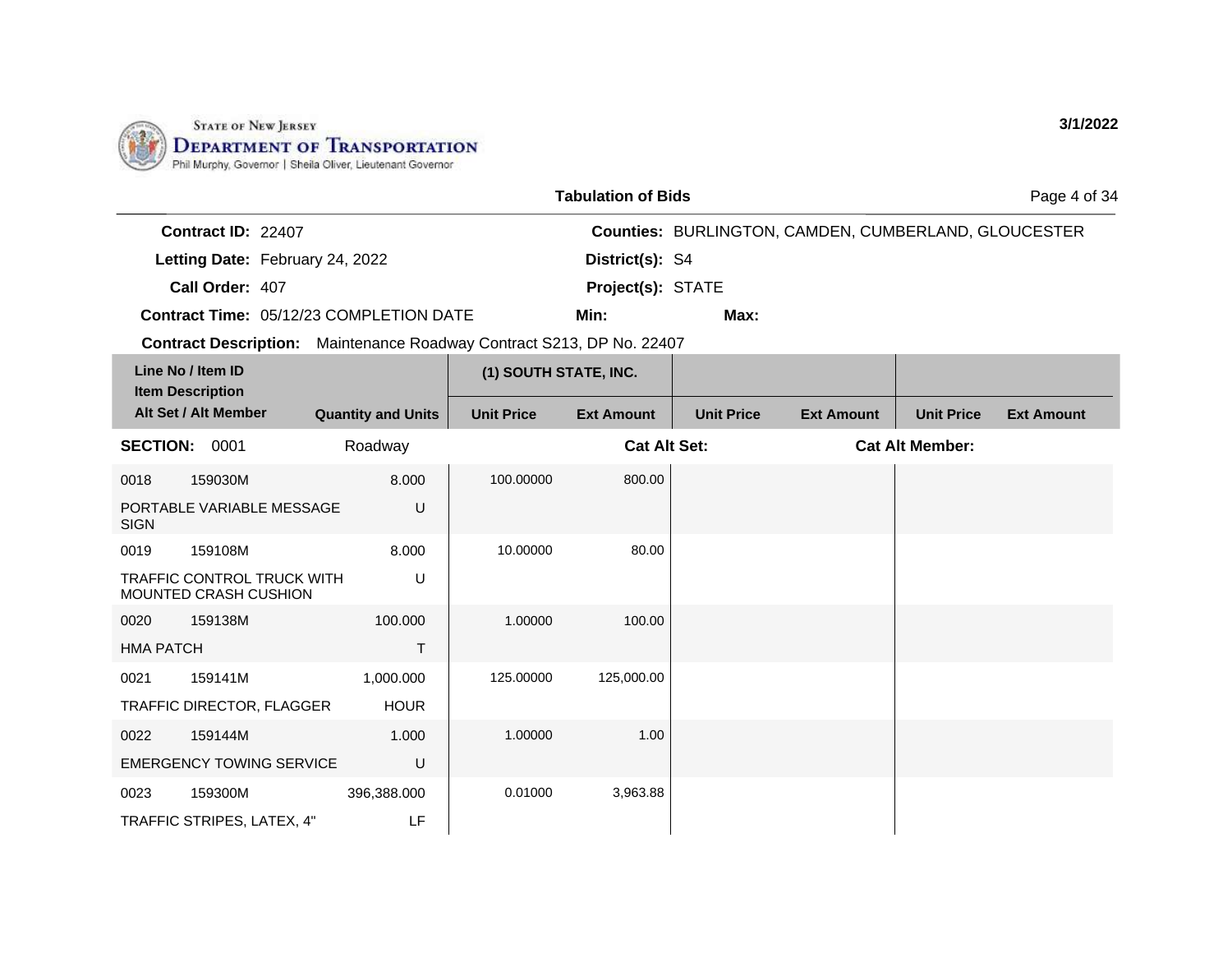

|                                                                       |                           |                       | <b>Tabulation of Bids</b> |                   |                                                             |                        | Page 5 of 34      |
|-----------------------------------------------------------------------|---------------------------|-----------------------|---------------------------|-------------------|-------------------------------------------------------------|------------------------|-------------------|
| Contract ID: 22407                                                    |                           |                       |                           |                   | <b>Counties: BURLINGTON, CAMDEN, CUMBERLAND, GLOUCESTER</b> |                        |                   |
| Letting Date: February 24, 2022                                       |                           |                       | District(s): S4           |                   |                                                             |                        |                   |
| Call Order: 407                                                       |                           |                       | Project(s): STATE         |                   |                                                             |                        |                   |
| Contract Time: 05/12/23 COMPLETION DATE                               |                           |                       | Min:                      | Max:              |                                                             |                        |                   |
| Contract Description: Maintenance Roadway Contract S213, DP No. 22407 |                           |                       |                           |                   |                                                             |                        |                   |
| Line No / Item ID<br><b>Item Description</b>                          |                           | (1) SOUTH STATE, INC. |                           |                   |                                                             |                        |                   |
| Alt Set / Alt Member                                                  | <b>Quantity and Units</b> | <b>Unit Price</b>     | <b>Ext Amount</b>         | <b>Unit Price</b> | <b>Ext Amount</b>                                           | <b>Unit Price</b>      | <b>Ext Amount</b> |
| <b>SECTION: 0001</b>                                                  | Roadway                   |                       | <b>Cat Alt Set:</b>       |                   |                                                             | <b>Cat Alt Member:</b> |                   |
| 0024<br>159302M                                                       | 2,706.000                 | 0.01000               | 27.06                     |                   |                                                             |                        |                   |
| TRAFFIC STRIPES, LATEX, 8"                                            | LF                        |                       |                           |                   |                                                             |                        |                   |
| 159312M<br>0025                                                       | 3,128.000                 | 0.01000               | 31.28                     |                   |                                                             |                        |                   |
| TRAFFIC MARKINGS LINES,<br>LATEX, 8"                                  | LF                        |                       |                           |                   |                                                             |                        |                   |
| 0026<br>159314M                                                       | 3,584.000                 | 0.01000               | 35.84                     |                   |                                                             |                        |                   |
| TRAFFIC MARKINGS LINES,<br>LATEX, 24"                                 | LF                        |                       |                           |                   |                                                             |                        |                   |
| 159320M<br>0027                                                       | 2,372.000                 | 0.01000               | 23.72                     |                   |                                                             |                        |                   |
| TRAFFIC MARKINGS SYMBOLS,<br>LATEX                                    | <b>SF</b>                 |                       |                           |                   |                                                             |                        |                   |
| 160004M<br>0028                                                       | 39,000.000                | 1.00000               | 39,000.00                 |                   |                                                             |                        |                   |
| <b>FUEL PRICE ADJUSTMENT</b>                                          | <b>DOLL</b>               |                       |                           |                   |                                                             |                        |                   |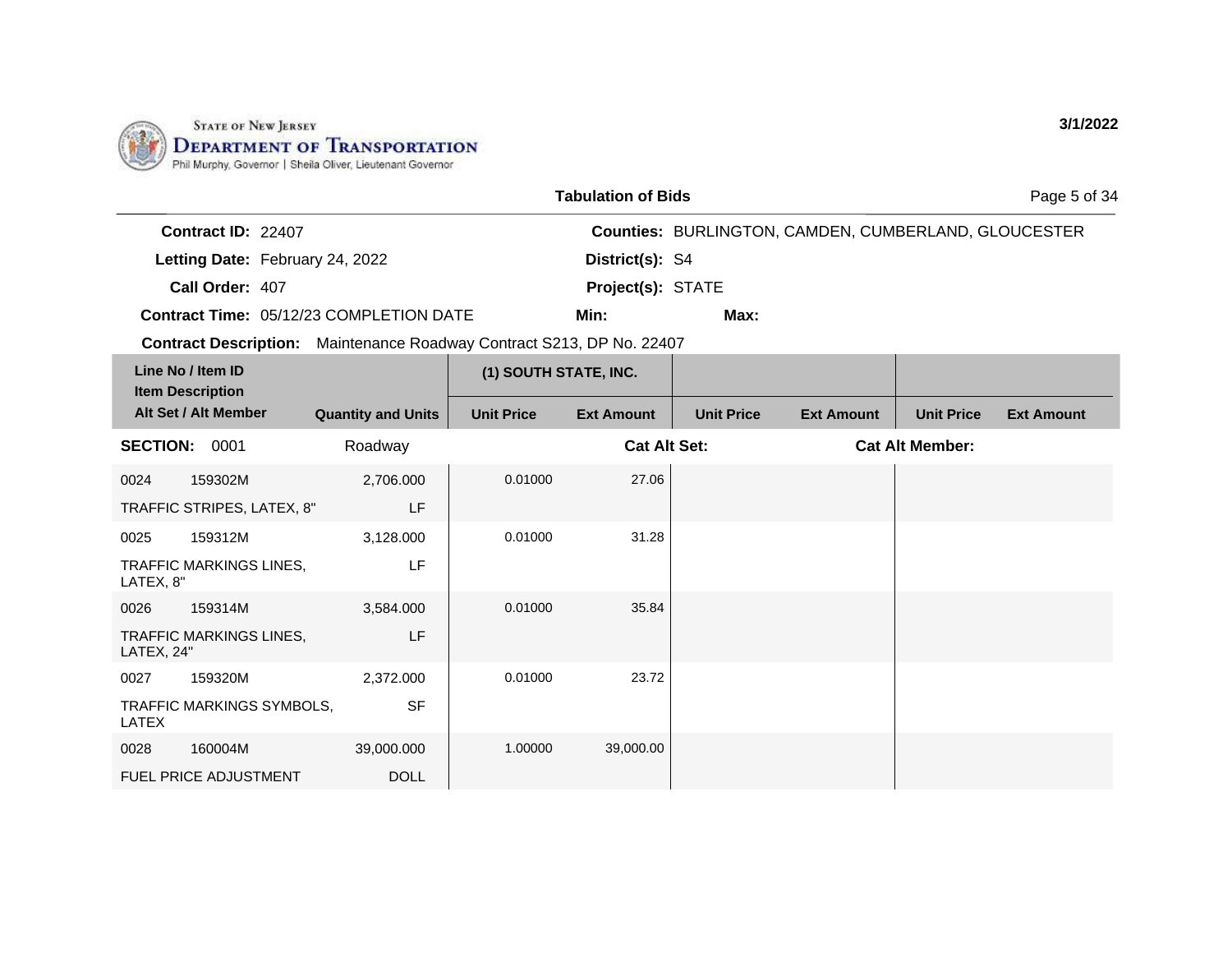

|                  |                                                        |                                                                       |                       | <b>Tabulation of Bids</b> |                   |                                                             |                        | Page 6 of 34      |
|------------------|--------------------------------------------------------|-----------------------------------------------------------------------|-----------------------|---------------------------|-------------------|-------------------------------------------------------------|------------------------|-------------------|
|                  | Contract ID: 22407                                     |                                                                       |                       |                           |                   | <b>Counties: BURLINGTON, CAMDEN, CUMBERLAND, GLOUCESTER</b> |                        |                   |
|                  | Letting Date: February 24, 2022                        |                                                                       |                       | District(s): S4           |                   |                                                             |                        |                   |
|                  | Call Order: 407                                        |                                                                       |                       | Project(s): STATE         |                   |                                                             |                        |                   |
|                  |                                                        | <b>Contract Time: 05/12/23 COMPLETION DATE</b>                        |                       | Min:                      | Max:              |                                                             |                        |                   |
|                  |                                                        | Contract Description: Maintenance Roadway Contract S213, DP No. 22407 |                       |                           |                   |                                                             |                        |                   |
|                  | Line No / Item ID<br><b>Item Description</b>           |                                                                       | (1) SOUTH STATE, INC. |                           |                   |                                                             |                        |                   |
|                  | Alt Set / Alt Member                                   | <b>Quantity and Units</b>                                             | <b>Unit Price</b>     | <b>Ext Amount</b>         | <b>Unit Price</b> | <b>Ext Amount</b>                                           | <b>Unit Price</b>      | <b>Ext Amount</b> |
|                  | <b>SECTION: 0001</b>                                   | Roadway                                                               |                       | <b>Cat Alt Set:</b>       |                   |                                                             | <b>Cat Alt Member:</b> |                   |
| 0029             | 160007M                                                | 59,400.000                                                            | 1.00000               | 59,400.00                 |                   |                                                             |                        |                   |
|                  | ASPHALT PRICE ADJUSTMENT                               | <b>DOLL</b>                                                           |                       |                           |                   |                                                             |                        |                   |
| 0030             | 201003P                                                | (1)                                                                   | 5,000.00000           | 5,000.00                  |                   |                                                             |                        |                   |
|                  | <b>CLEARING SITE</b>                                   | LS.                                                                   |                       |                           |                   |                                                             |                        |                   |
| 0031             | 202009P                                                | 100.000                                                               | 5.00000               | 500.00                    |                   |                                                             |                        |                   |
|                  | EXCAVATION, UNCLASSIFIED                               | <b>CY</b>                                                             |                       |                           |                   |                                                             |                        |                   |
| 0032             | 302051P                                                | 110.000                                                               | 5.00000               | 550.00                    |                   |                                                             |                        |                   |
| <b>THICKNESS</b> | DENSE-GRADED AGGREGATE<br><b>BASE COURSE, VARIABLE</b> | <b>CY</b>                                                             |                       |                           |                   |                                                             |                        |                   |
| 0033             | 401009P                                                | 238,605.000                                                           | 3.50000               | 835,117.50                |                   |                                                             |                        |                   |
|                  | HMA MILLING, 3" OR LESS                                | SY                                                                    |                       |                           |                   |                                                             |                        |                   |
| 0034             | 401015P                                                | 100.000                                                               | 10.00000              | 1,000.00                  |                   |                                                             |                        |                   |
|                  | <b>CONCRETE MILLING</b>                                | SY                                                                    |                       |                           |                   |                                                             |                        |                   |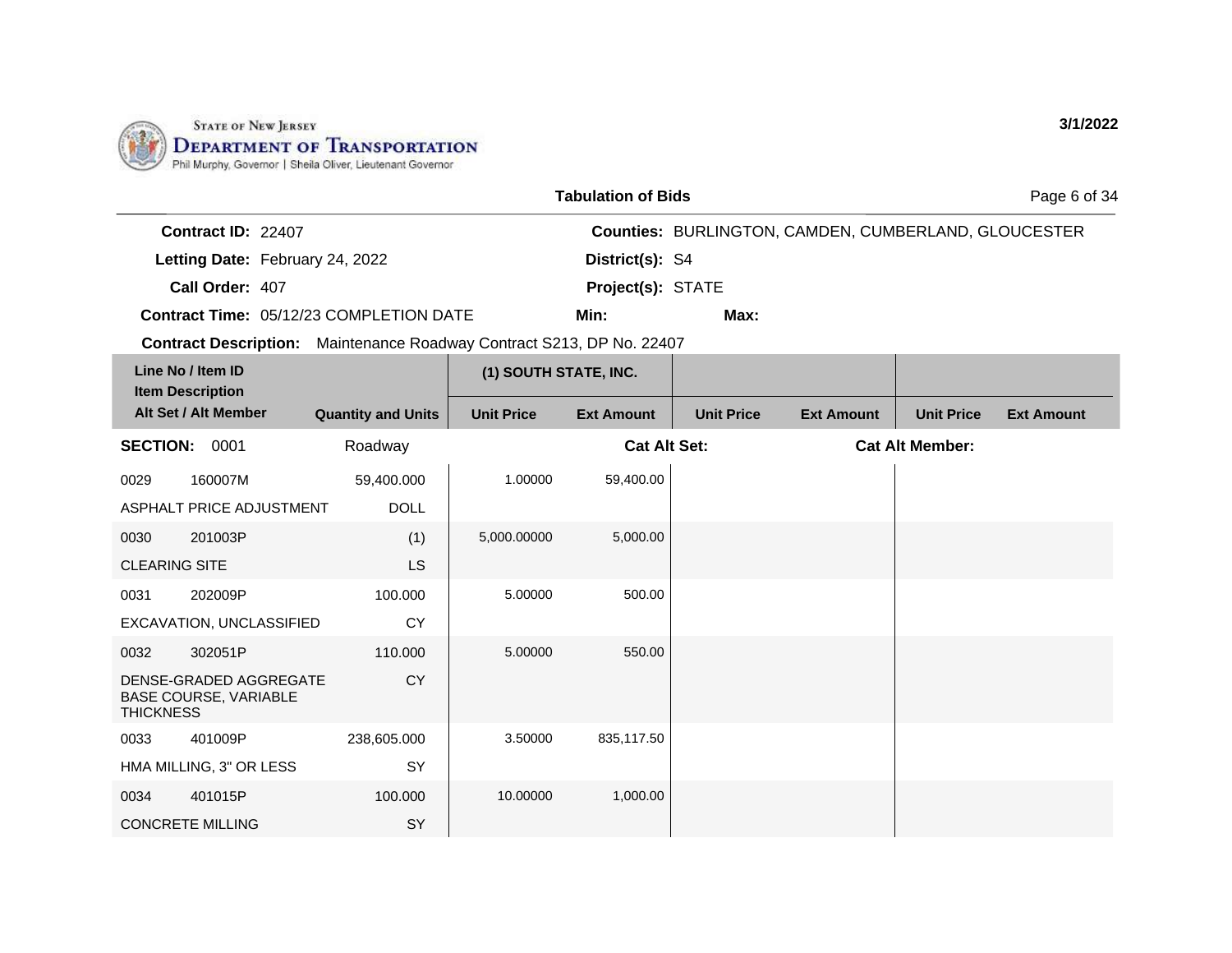

|                  |                                                   |                                                                       |                       | <b>Tabulation of Bids</b> |                   |                                                             |                        | Page 7 of 34      |
|------------------|---------------------------------------------------|-----------------------------------------------------------------------|-----------------------|---------------------------|-------------------|-------------------------------------------------------------|------------------------|-------------------|
|                  | Contract ID: 22407                                |                                                                       |                       |                           |                   | <b>Counties: BURLINGTON, CAMDEN, CUMBERLAND, GLOUCESTER</b> |                        |                   |
|                  | Letting Date: February 24, 2022                   |                                                                       |                       | District(s): S4           |                   |                                                             |                        |                   |
|                  | Call Order: 407                                   |                                                                       |                       | Project(s): STATE         |                   |                                                             |                        |                   |
|                  |                                                   | Contract Time: 05/12/23 COMPLETION DATE                               |                       | Min:                      | Max:              |                                                             |                        |                   |
|                  |                                                   | Contract Description: Maintenance Roadway Contract S213, DP No. 22407 |                       |                           |                   |                                                             |                        |                   |
|                  | Line No / Item ID                                 |                                                                       | (1) SOUTH STATE, INC. |                           |                   |                                                             |                        |                   |
|                  | <b>Item Description</b><br>Alt Set / Alt Member   | <b>Quantity and Units</b>                                             | <b>Unit Price</b>     | <b>Ext Amount</b>         | <b>Unit Price</b> | <b>Ext Amount</b>                                           | <b>Unit Price</b>      | <b>Ext Amount</b> |
|                  | <b>SECTION: 0001</b>                              | Roadway                                                               |                       | <b>Cat Alt Set:</b>       |                   |                                                             | <b>Cat Alt Member:</b> |                   |
| 0035             | 401021M                                           | 100.000                                                               | 20.00000              | 2,000.00                  |                   |                                                             |                        |                   |
| <b>REPAIR</b>    | HOT MIX ASPHALT PAVEMENT                          | SY                                                                    |                       |                           |                   |                                                             |                        |                   |
| 0036             | 401027M                                           | 255,360.000                                                           | 0.01000               | 2,553.60                  |                   |                                                             |                        |                   |
|                  | POLYMERIZED JOINT ADHESIVE                        | LF                                                                    |                       |                           |                   |                                                             |                        |                   |
| 0037             | 401030M                                           | 35,791.000                                                            | 0.01000               | 357.91                    |                   |                                                             |                        |                   |
| <b>TACK COAT</b> |                                                   | GAL                                                                   |                       |                           |                   |                                                             |                        |                   |
| 0038             | 401042M                                           | 28,661.000                                                            | 96.00000              | 2,751,456.00              |                   |                                                             |                        |                   |
|                  | HOT MIX ASPHALT 9.5 M 64<br><b>SURFACE COURSE</b> | T                                                                     |                       |                           |                   |                                                             |                        |                   |
| 0039             | 401108M                                           | 120.000                                                               | 10.00000              | 1,200.00                  |                   |                                                             |                        |                   |
| <b>ASPHALT</b>   | CORE SAMPLES, HOT MIX                             | U                                                                     |                       |                           |                   |                                                             |                        |                   |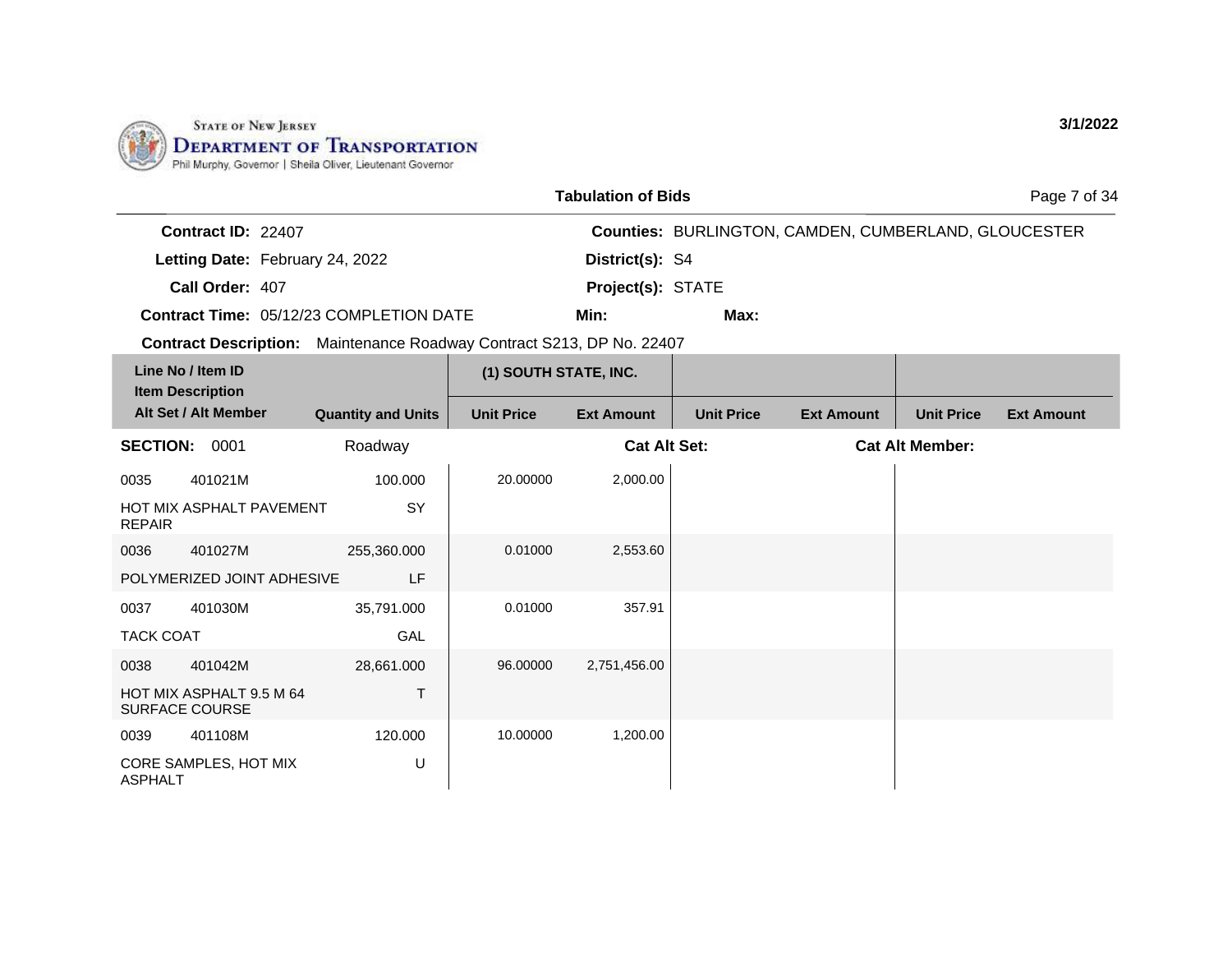

|                                                                              |                           |                       | <b>Tabulation of Bids</b> |                   |                                                             |                        | Page 8 of 34      |
|------------------------------------------------------------------------------|---------------------------|-----------------------|---------------------------|-------------------|-------------------------------------------------------------|------------------------|-------------------|
| Contract ID: 22407                                                           |                           |                       |                           |                   | <b>Counties: BURLINGTON, CAMDEN, CUMBERLAND, GLOUCESTER</b> |                        |                   |
| Letting Date: February 24, 2022                                              |                           |                       | District(s): S4           |                   |                                                             |                        |                   |
| Call Order: 407                                                              |                           |                       | Project(s): STATE         |                   |                                                             |                        |                   |
| Contract Time: 05/12/23 COMPLETION DATE                                      |                           |                       | Min:                      | Max:              |                                                             |                        |                   |
| <b>Contract Description:</b> Maintenance Roadway Contract S213, DP No. 22407 |                           |                       |                           |                   |                                                             |                        |                   |
| Line No / Item ID<br><b>Item Description</b>                                 |                           | (1) SOUTH STATE, INC. |                           |                   |                                                             |                        |                   |
| Alt Set / Alt Member                                                         | <b>Quantity and Units</b> | <b>Unit Price</b>     | <b>Ext Amount</b>         | <b>Unit Price</b> | <b>Ext Amount</b>                                           | <b>Unit Price</b>      | <b>Ext Amount</b> |
| <b>SECTION: 0001</b>                                                         | Roadway                   |                       | <b>Cat Alt Set:</b>       |                   |                                                             | <b>Cat Alt Member:</b> |                   |
| 422004M<br>0040                                                              | 40,791.000                | 0.01000               | 407.91                    |                   |                                                             |                        |                   |
| <b>FOG SEAL STRIP</b>                                                        | LF                        |                       |                           |                   |                                                             |                        |                   |
| 453006M<br>0041                                                              | 244.000                   | 25.00000              | 6,100.00                  |                   |                                                             |                        |                   |
| FULL DEPTH CONCRETE<br>PAVEMENT REPAIR, HMA                                  | SY                        |                       |                           |                   |                                                             |                        |                   |
| 601670M<br>0042                                                              | 500.000                   | 10.00000              | 5,000.00                  |                   |                                                             |                        |                   |
| CLEANING EXISTING PIPE, 12" TO<br><b>24" DIAMETER</b>                        | LF                        |                       |                           |                   |                                                             |                        |                   |
| 0043<br>MMD042M                                                              | 5.000                     | 300.00000             | 1,500.00                  |                   |                                                             |                        |                   |
| RETROFIT COVER PLATE FOR<br><b>INLET CURB PIECE</b>                          | U                         |                       |                           |                   |                                                             |                        |                   |
| 602031M<br>0044                                                              | 10.000                    | 50.00000              | 500.00                    |                   |                                                             |                        |                   |
| <b>STORM DRAIN MARKER</b>                                                    | U                         |                       |                           |                   |                                                             |                        |                   |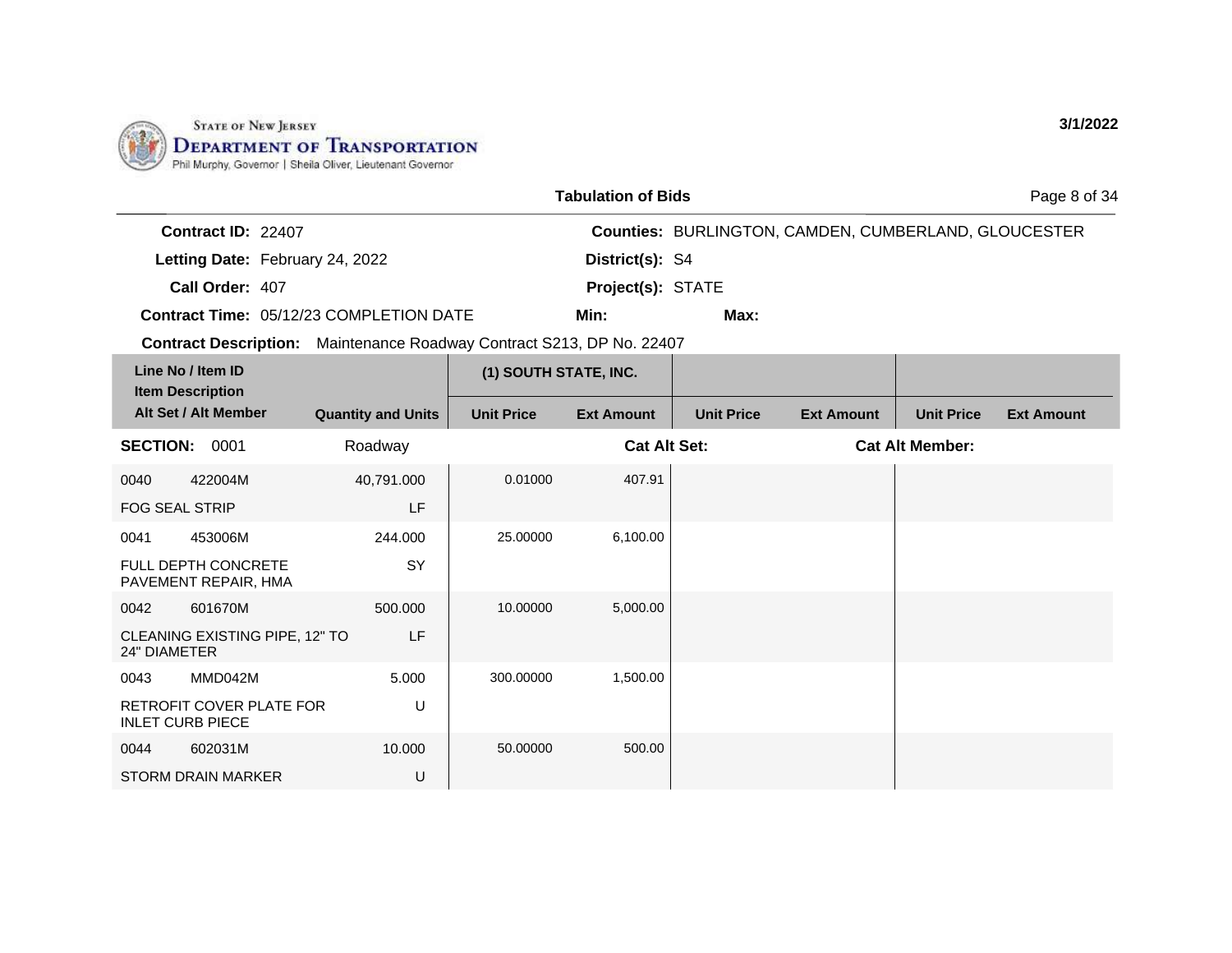

SET MANHOLE CASTING

U

|                                                                       |                           |                       | <b>Tabulation of Bids</b> |                   |                                                             |                        | Page 9 of 34      |
|-----------------------------------------------------------------------|---------------------------|-----------------------|---------------------------|-------------------|-------------------------------------------------------------|------------------------|-------------------|
| Contract ID: 22407                                                    |                           |                       |                           |                   | <b>Counties: BURLINGTON, CAMDEN, CUMBERLAND, GLOUCESTER</b> |                        |                   |
| Letting Date: February 24, 2022                                       |                           |                       | District(s): S4           |                   |                                                             |                        |                   |
| Call Order: 407                                                       |                           |                       | Project(s): STATE         |                   |                                                             |                        |                   |
| Contract Time: 05/12/23 COMPLETION DATE                               |                           |                       | Min:                      | Max:              |                                                             |                        |                   |
| Contract Description: Maintenance Roadway Contract S213, DP No. 22407 |                           |                       |                           |                   |                                                             |                        |                   |
| Line No / Item ID                                                     |                           | (1) SOUTH STATE, INC. |                           |                   |                                                             |                        |                   |
| <b>Item Description</b><br>Alt Set / Alt Member                       | <b>Quantity and Units</b> | <b>Unit Price</b>     | <b>Ext Amount</b>         | <b>Unit Price</b> | <b>Ext Amount</b>                                           | <b>Unit Price</b>      | <b>Ext Amount</b> |
| <b>SECTION: 0001</b>                                                  | Roadway                   |                       | <b>Cat Alt Set:</b>       |                   |                                                             | <b>Cat Alt Member:</b> |                   |
| 602099M<br>0045                                                       | 5.000                     | 75.00000              | 375.00                    |                   |                                                             |                        |                   |
| RESET EXISTING CASTING                                                | U                         |                       |                           |                   |                                                             |                        |                   |
| 602102M<br>0046                                                       | 3.000                     | 250.00000             | 750.00                    |                   |                                                             |                        |                   |
| SET INLET TYPE A, CASTING                                             | U                         |                       |                           |                   |                                                             |                        |                   |
| 602105M<br>0047                                                       | 44.000                    | 1,000.00000           | 44,000.00                 |                   |                                                             |                        |                   |
| SET INLET TYPE B, CASTING                                             | U                         |                       |                           |                   |                                                             |                        |                   |
| 602108M<br>0048                                                       | 5.000                     | 1,000.00000           | 5,000.00                  |                   |                                                             |                        |                   |
| SET INLET TYPE E, CASTING                                             | U                         |                       |                           |                   |                                                             |                        |                   |
| 602111M<br>0049                                                       | 4.000                     | 2,000.00000           | 8,000.00                  |                   |                                                             |                        |                   |
| SET INLET TYPE ES, CASTING                                            | U                         |                       |                           |                   |                                                             |                        |                   |
| 602114M<br>0050                                                       | 2.000                     | 250.00000             | 500.00                    |                   |                                                             |                        |                   |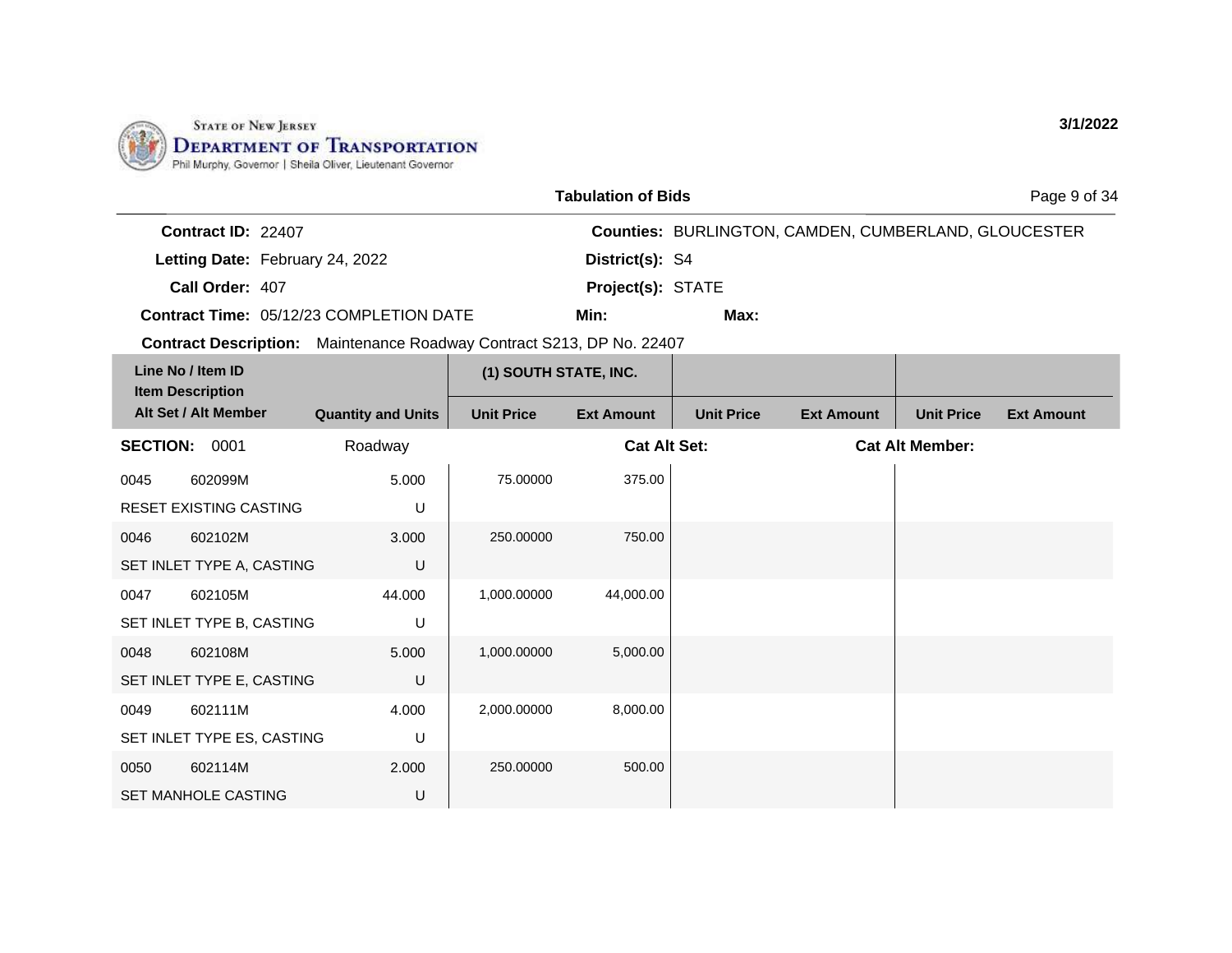

RECONSTRUCTED INLET, TYPE ES, USING NEW CASTING

U

|                                                                              |                           |                       | <b>Tabulation of Bids</b> |                   |                                                      |                        | Page 10 of 34     |
|------------------------------------------------------------------------------|---------------------------|-----------------------|---------------------------|-------------------|------------------------------------------------------|------------------------|-------------------|
| Contract ID: 22407                                                           |                           |                       |                           |                   | Counties: BURLINGTON, CAMDEN, CUMBERLAND, GLOUCESTER |                        |                   |
| Letting Date: February 24, 2022                                              |                           |                       | District(s): S4           |                   |                                                      |                        |                   |
| Call Order: 407                                                              |                           |                       | Project(s): STATE         |                   |                                                      |                        |                   |
| <b>Contract Time: 05/12/23 COMPLETION DATE</b>                               |                           |                       | Min:                      | Max:              |                                                      |                        |                   |
| <b>Contract Description:</b> Maintenance Roadway Contract S213, DP No. 22407 |                           |                       |                           |                   |                                                      |                        |                   |
| Line No / Item ID                                                            |                           | (1) SOUTH STATE, INC. |                           |                   |                                                      |                        |                   |
| <b>Item Description</b><br>Alt Set / Alt Member                              |                           | <b>Unit Price</b>     | <b>Ext Amount</b>         | <b>Unit Price</b> |                                                      |                        | <b>Ext Amount</b> |
|                                                                              | <b>Quantity and Units</b> |                       |                           |                   | <b>Ext Amount</b>                                    | <b>Unit Price</b>      |                   |
| <b>SECTION:</b><br>0001                                                      | Roadway                   |                       | <b>Cat Alt Set:</b>       |                   |                                                      | <b>Cat Alt Member:</b> |                   |
| 602117M<br>0051                                                              | 2.000                     | 500.00000             | 1,000.00                  |                   |                                                      |                        |                   |
| SET SQUARE FRAMED MANHOLE<br>CASTING, CIRCULAR COVER                         | U                         |                       |                           |                   |                                                      |                        |                   |
| 602150M<br>0052                                                              | 5.000                     | 2,000.00000           | 10,000.00                 |                   |                                                      |                        |                   |
| RECONSTRUCTED INLET, TYPE A,<br><b>USING NEW CASTING</b>                     | U                         |                       |                           |                   |                                                      |                        |                   |
| 602153M<br>0053                                                              | 40.000                    | 2,000.00000           | 80,000.00                 |                   |                                                      |                        |                   |
| RECONSTRUCTED INLET, TYPE B,<br>USING NEW CASTING                            | U                         |                       |                           |                   |                                                      |                        |                   |
| 602159M<br>0054                                                              | 3.000                     | 2,000.00000           | 6,000.00                  |                   |                                                      |                        |                   |
| RECONSTRUCTED INLET, TYPE E,<br><b>USING NEW CASTING</b>                     | U                         |                       |                           |                   |                                                      |                        |                   |
| 0055<br>602160M                                                              | 12.000                    | 4,000.00000           | 48,000.00                 |                   |                                                      |                        |                   |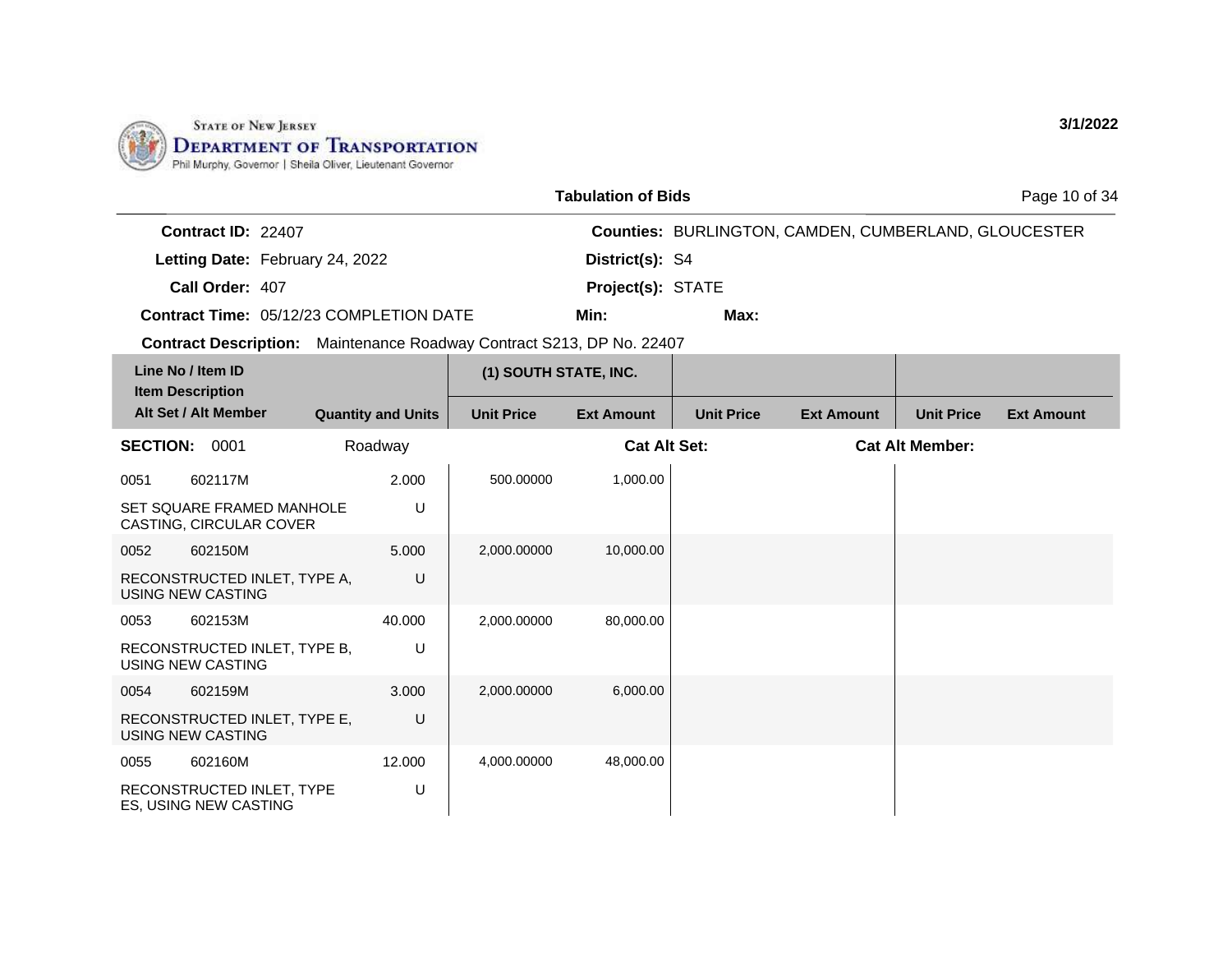

CONCRETE SIDEWALK, 6" THICK

SY

|                                                                       |                           |                       | <b>Tabulation of Bids</b> |                   |                                                      |                        | Page 11 of 34     |
|-----------------------------------------------------------------------|---------------------------|-----------------------|---------------------------|-------------------|------------------------------------------------------|------------------------|-------------------|
| Contract ID: 22407                                                    |                           |                       |                           |                   | Counties: BURLINGTON, CAMDEN, CUMBERLAND, GLOUCESTER |                        |                   |
| Letting Date: February 24, 2022                                       |                           |                       | District(s): S4           |                   |                                                      |                        |                   |
| Call Order: 407                                                       |                           |                       | Project(s): STATE         |                   |                                                      |                        |                   |
| <b>Contract Time: 05/12/23 COMPLETION DATE</b>                        |                           |                       | Min:                      | Max:              |                                                      |                        |                   |
| Contract Description: Maintenance Roadway Contract S213, DP No. 22407 |                           |                       |                           |                   |                                                      |                        |                   |
| Line No / Item ID                                                     |                           | (1) SOUTH STATE, INC. |                           |                   |                                                      |                        |                   |
| <b>Item Description</b><br>Alt Set / Alt Member                       | <b>Quantity and Units</b> | <b>Unit Price</b>     | <b>Ext Amount</b>         | <b>Unit Price</b> | <b>Ext Amount</b>                                    | <b>Unit Price</b>      | <b>Ext Amount</b> |
| <b>SECTION:</b><br>0001                                               | Roadway                   |                       | <b>Cat Alt Set:</b>       |                   |                                                      | <b>Cat Alt Member:</b> |                   |
| 602183M<br>0056                                                       | 2.000                     | 500.00000             | 1,000.00                  |                   |                                                      |                        |                   |
| RECONSTRUCTED MANHOLE,<br><b>USING NEW CASTING</b>                    | U                         |                       |                           |                   |                                                      |                        |                   |
| 602210M<br>0057                                                       | 8.000                     | 250.00000             | 2,000.00                  |                   |                                                      |                        |                   |
| <b>BICYCLE SAFE GRATE</b>                                             | U                         |                       |                           |                   |                                                      |                        |                   |
| 602213M<br>0058                                                       | 14.000                    | 250.00000             | 3,500.00                  |                   |                                                      |                        |                   |
| <b>CURB PIECE</b>                                                     | U                         |                       |                           |                   |                                                      |                        |                   |
| 602216M<br>0059                                                       | 4.000                     | 250.00000             | 1,000.00                  |                   |                                                      |                        |                   |
| <b>CLEANING DRAINAGE</b><br><b>STRUCTURE</b>                          | U                         |                       |                           |                   |                                                      |                        |                   |
| 606018P<br>0060                                                       | 562.000                   | 250.00000             | 140,500.00                |                   |                                                      |                        |                   |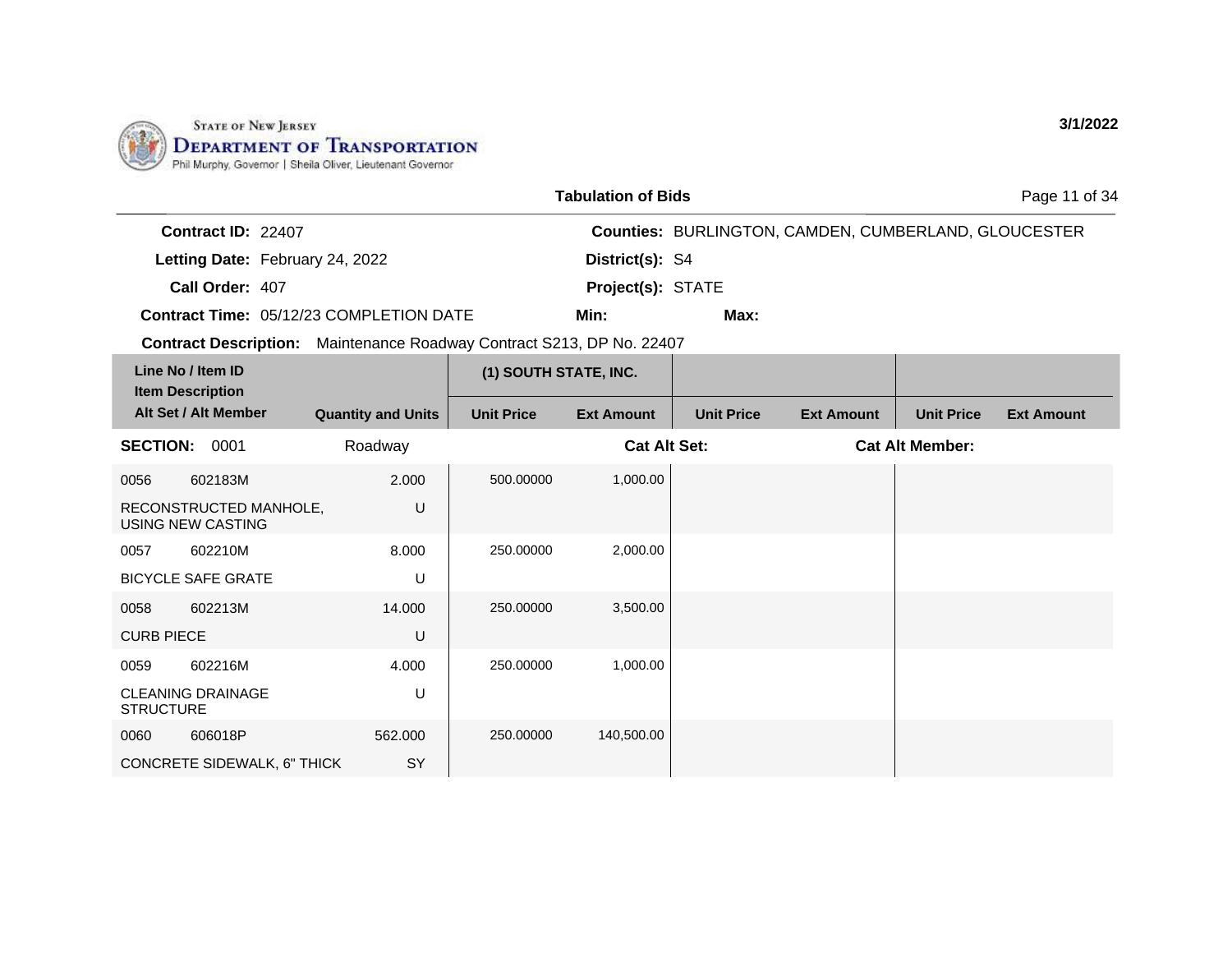

|              |                                                                       |                           |                       | <b>Tabulation of Bids</b> |                   |                                                             |                        | Page 12 of 34     |
|--------------|-----------------------------------------------------------------------|---------------------------|-----------------------|---------------------------|-------------------|-------------------------------------------------------------|------------------------|-------------------|
|              | Contract ID: 22407                                                    |                           |                       |                           |                   | <b>Counties: BURLINGTON, CAMDEN, CUMBERLAND, GLOUCESTER</b> |                        |                   |
|              | Letting Date: February 24, 2022                                       |                           |                       | District(s): S4           |                   |                                                             |                        |                   |
|              | Call Order: 407                                                       |                           |                       | Project(s): STATE         |                   |                                                             |                        |                   |
|              | Contract Time: 05/12/23 COMPLETION DATE                               |                           |                       | Min:                      | Max:              |                                                             |                        |                   |
|              | Contract Description: Maintenance Roadway Contract S213, DP No. 22407 |                           |                       |                           |                   |                                                             |                        |                   |
|              | Line No / Item ID<br><b>Item Description</b>                          |                           | (1) SOUTH STATE, INC. |                           |                   |                                                             |                        |                   |
|              | Alt Set / Alt Member                                                  | <b>Quantity and Units</b> | <b>Unit Price</b>     | <b>Ext Amount</b>         | <b>Unit Price</b> | <b>Ext Amount</b>                                           | <b>Unit Price</b>      | <b>Ext Amount</b> |
|              | <b>SECTION: 0001</b>                                                  | Roadway                   |                       | <b>Cat Alt Set:</b>       |                   |                                                             | <b>Cat Alt Member:</b> |                   |
| 0061         | 606039P                                                               | 2,157.000                 | 80.00000              | 172,560.00                |                   |                                                             |                        |                   |
| <b>THICK</b> | HOT MIX ASPHALT DRIVEWAY, 6"                                          | SY                        |                       |                           |                   |                                                             |                        |                   |
| 0062         | 606042P                                                               | 3,658.000                 | 40.00000              | 146,320.00                |                   |                                                             |                        |                   |
|              | HOT MIX ASPHALT DRIVEWAY,<br><b>VARIABLE THICKNESS</b>                | SY                        |                       |                           |                   |                                                             |                        |                   |
| 0063         | 606051P                                                               | 1,432.000                 | 250.00000             | 358,000.00                |                   |                                                             |                        |                   |
|              | CONCRETE DRIVEWAY, 6" THICK                                           | SY                        |                       |                           |                   |                                                             |                        |                   |
| 0064         | 606060P                                                               | 80.000                    | 275.00000             | 22,000.00                 |                   |                                                             |                        |                   |
|              | CONCRETE DRIVEWAY,<br>REINFORCED, 8" THICK                            | <b>SY</b>                 |                       |                           |                   |                                                             |                        |                   |
| 0065         | 606084P                                                               | 51.000                    | 200.00000             | 10,200.00                 |                   |                                                             |                        |                   |
|              | DETECTABLE WARNING SURFACE                                            | SY                        |                       |                           |                   |                                                             |                        |                   |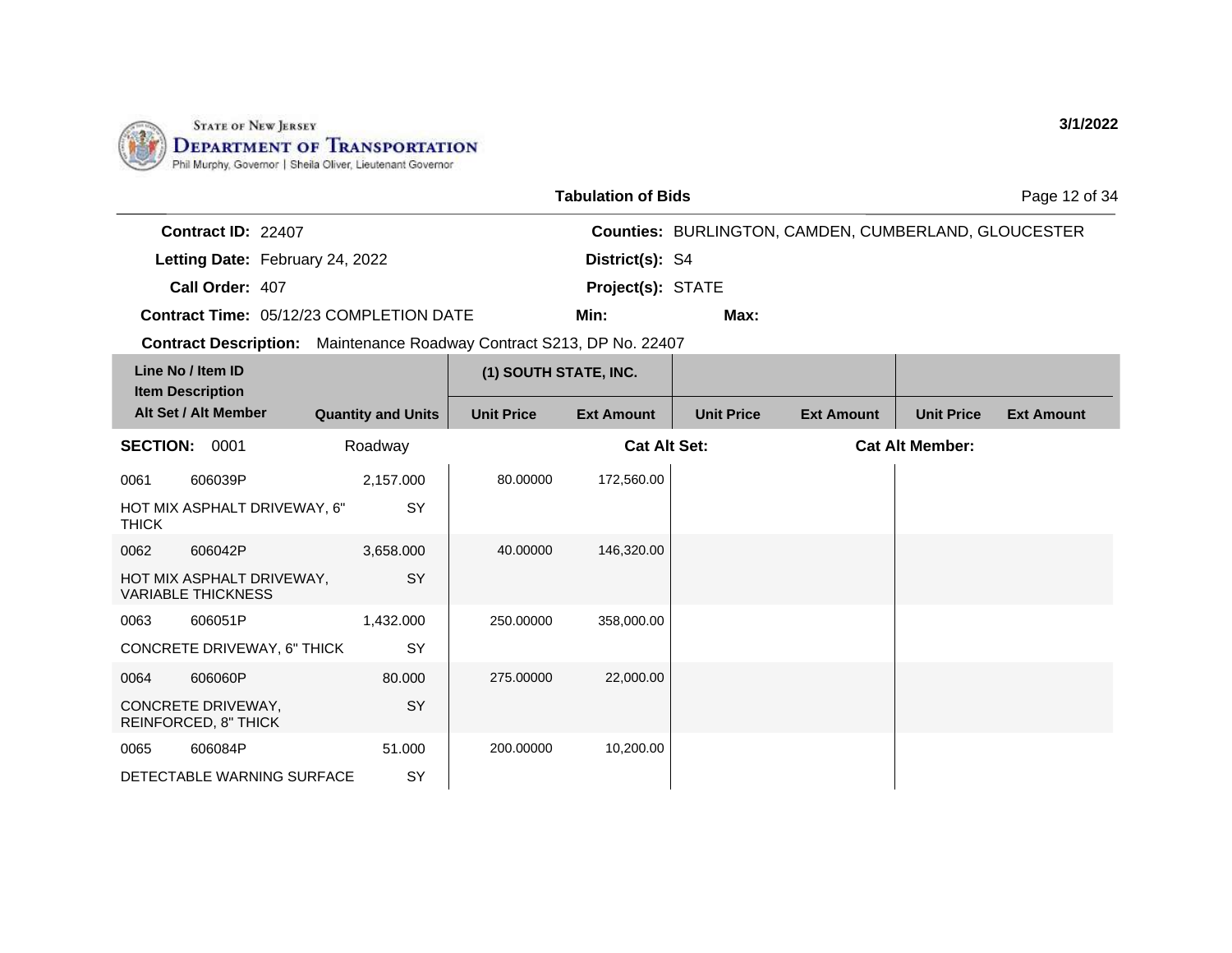

|                    |                                                 |                                                                              |                       | <b>Tabulation of Bids</b> |                   |                                                      |                        | Page 13 of 34     |
|--------------------|-------------------------------------------------|------------------------------------------------------------------------------|-----------------------|---------------------------|-------------------|------------------------------------------------------|------------------------|-------------------|
|                    | Contract ID: 22407                              |                                                                              |                       |                           |                   | Counties: BURLINGTON, CAMDEN, CUMBERLAND, GLOUCESTER |                        |                   |
|                    | Letting Date: February 24, 2022                 |                                                                              |                       | District(s): S4           |                   |                                                      |                        |                   |
|                    | Call Order: 407                                 |                                                                              |                       | Project(s): STATE         |                   |                                                      |                        |                   |
|                    |                                                 | Contract Time: 05/12/23 COMPLETION DATE                                      |                       | Min:                      | Max:              |                                                      |                        |                   |
|                    |                                                 | <b>Contract Description:</b> Maintenance Roadway Contract S213, DP No. 22407 |                       |                           |                   |                                                      |                        |                   |
|                    | Line No / Item ID                               |                                                                              | (1) SOUTH STATE, INC. |                           |                   |                                                      |                        |                   |
|                    | <b>Item Description</b><br>Alt Set / Alt Member | <b>Quantity and Units</b>                                                    | <b>Unit Price</b>     | <b>Ext Amount</b>         | <b>Unit Price</b> | <b>Ext Amount</b>                                    | <b>Unit Price</b>      | <b>Ext Amount</b> |
|                    | <b>SECTION: 0001</b>                            | Roadway                                                                      |                       | <b>Cat Alt Set:</b>       |                   |                                                      | <b>Cat Alt Member:</b> |                   |
| 0066               | 607018P                                         | 6,124.000                                                                    | 65.00000              | 398,060.00                |                   |                                                      |                        |                   |
| <b>CURB</b>        | 9" X 16" CONCRETE VERTICAL                      | LF                                                                           |                       |                           |                   |                                                      |                        |                   |
| 0067               | 607021P                                         | 2,486.000                                                                    | 65.00000              | 161,590.00                |                   |                                                      |                        |                   |
| <b>CURB</b>        | 9" X 18" CONCRETE VERTICAL                      | LF                                                                           |                       |                           |                   |                                                      |                        |                   |
| 0068               | 607024P                                         | 186,000                                                                      | 65.00000              | 12,090.00                 |                   |                                                      |                        |                   |
| <b>CURB</b>        | 9" X 20" CONCRETE VERTICAL                      | LF                                                                           |                       |                           |                   |                                                      |                        |                   |
| 0069               | 608003P                                         | 68.000                                                                       | 75.00000              | 5,100.00                  |                   |                                                      |                        |                   |
| <b>MIX ASPHALT</b> | NONVEGETATIVE SURFACE, HOT                      | SY                                                                           |                       |                           |                   |                                                      |                        |                   |
| 0070               | 610003M                                         | 198,194.000                                                                  | 0.75000               | 148,645.50                |                   |                                                      |                        |                   |
|                    | TRAFFIC STRIPES, 4"                             | LF                                                                           |                       |                           |                   |                                                      |                        |                   |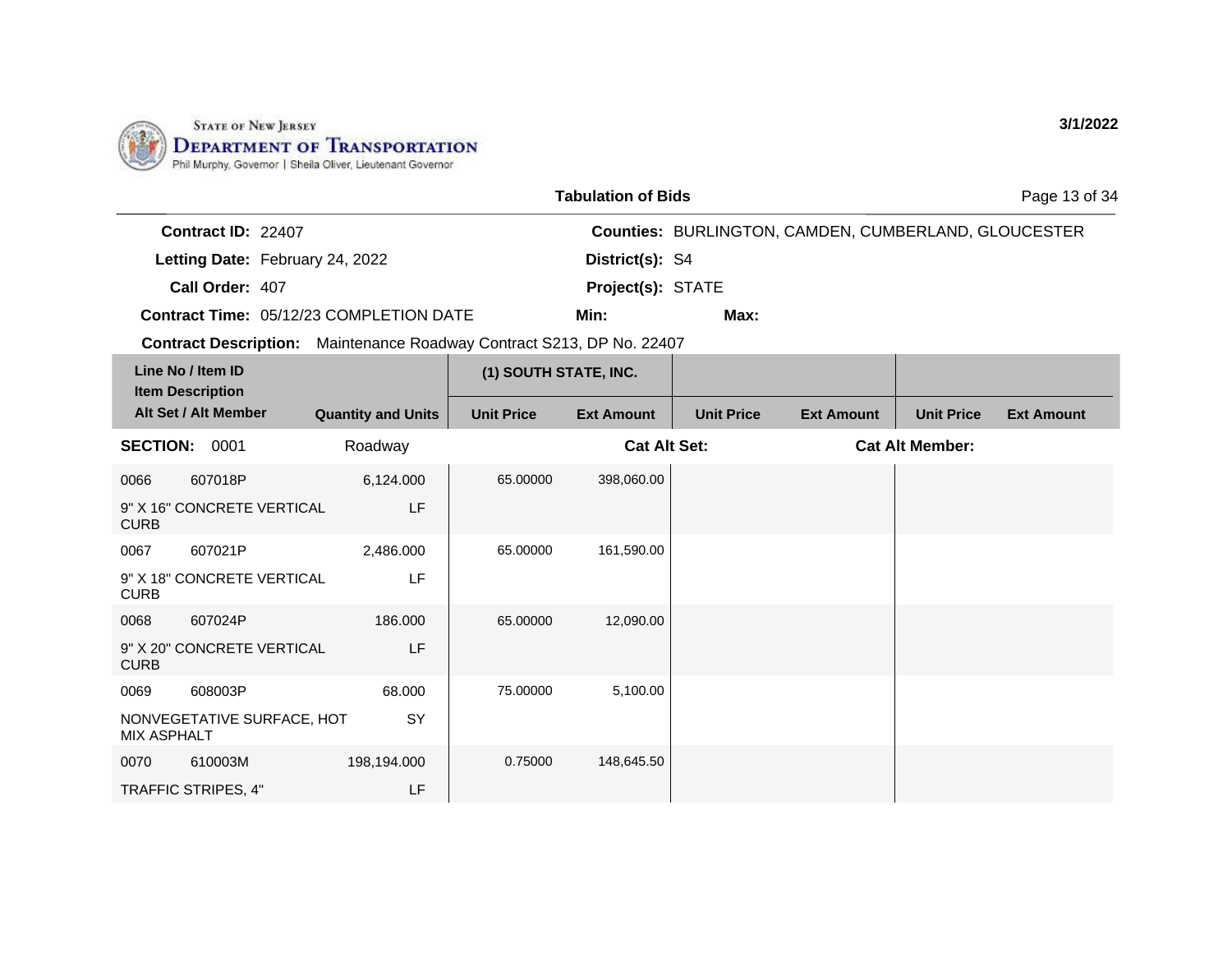

AMBER LENS

|                                                                       |                           |                       | <b>Tabulation of Bids</b> |                   |                                                             |                        | Page 14 of 34     |
|-----------------------------------------------------------------------|---------------------------|-----------------------|---------------------------|-------------------|-------------------------------------------------------------|------------------------|-------------------|
| Contract ID: 22407                                                    |                           |                       |                           |                   | <b>Counties: BURLINGTON, CAMDEN, CUMBERLAND, GLOUCESTER</b> |                        |                   |
| Letting Date: February 24, 2022                                       |                           |                       | District(s): S4           |                   |                                                             |                        |                   |
| Call Order: 407                                                       |                           |                       | Project(s): STATE         |                   |                                                             |                        |                   |
| <b>Contract Time: 05/12/23 COMPLETION DATE</b>                        |                           |                       | Min:                      | Max:              |                                                             |                        |                   |
| Contract Description: Maintenance Roadway Contract S213, DP No. 22407 |                           |                       |                           |                   |                                                             |                        |                   |
| Line No / Item ID                                                     |                           | (1) SOUTH STATE, INC. |                           |                   |                                                             |                        |                   |
| <b>Item Description</b><br>Alt Set / Alt Member                       | <b>Quantity and Units</b> | <b>Unit Price</b>     | <b>Ext Amount</b>         | <b>Unit Price</b> | <b>Ext Amount</b>                                           | <b>Unit Price</b>      | <b>Ext Amount</b> |
| <b>SECTION:</b><br>0001                                               | Roadway                   |                       | <b>Cat Alt Set:</b>       |                   |                                                             | <b>Cat Alt Member:</b> |                   |
| 610007M<br>0071                                                       | 1,353.000                 | 1.50000               | 2,029.50                  |                   |                                                             |                        |                   |
| TRAFFIC STRIPES, 8"                                                   | LF                        |                       |                           |                   |                                                             |                        |                   |
| 610012M<br>0072                                                       | 22.000                    | 30.00000              | 660.00                    |                   |                                                             |                        |                   |
| RPM, MONO-DIRECTIONAL, WHITE<br><b>LENS</b>                           | U                         |                       |                           |                   |                                                             |                        |                   |
| 0073<br>610014M                                                       | 1,564.000                 | 2.00000               | 3,128.00                  |                   |                                                             |                        |                   |
| TRAFFIC MARKING LINES, 8"                                             | LF                        |                       |                           |                   |                                                             |                        |                   |
| 0074<br>610017M                                                       | 1,792.000                 | 7.50000               | 13,440.00                 |                   |                                                             |                        |                   |
| TRAFFIC MARKING LINES, 24"                                            | LF                        |                       |                           |                   |                                                             |                        |                   |
| 0075<br>610018M                                                       | 54.000                    | 30.00000              | 1,620.00                  |                   |                                                             |                        |                   |
| RPM, MONO-DIRECTIONAL,                                                | U                         |                       |                           |                   |                                                             |                        |                   |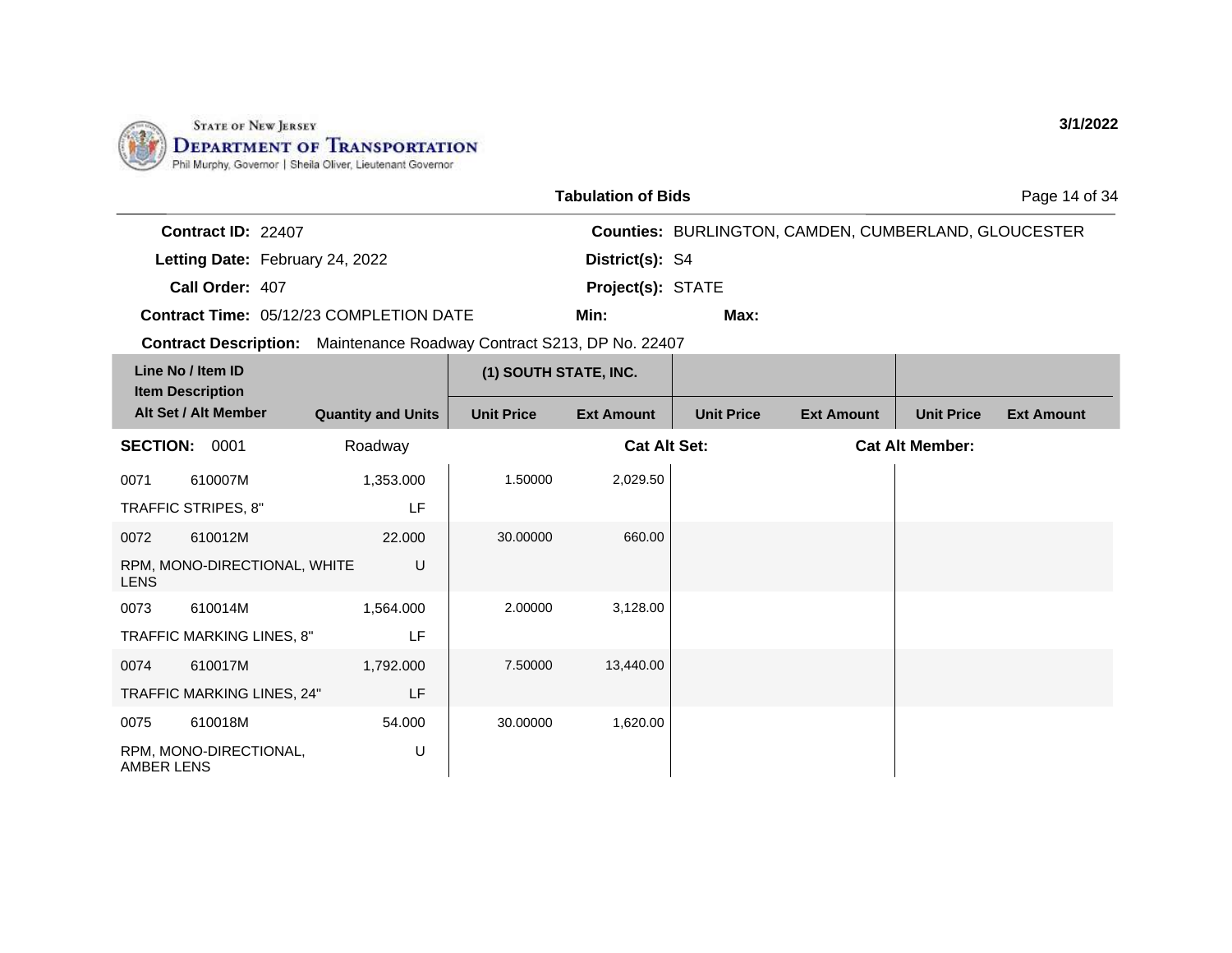

|                                              |                                 |                                                                       |                       | <b>Tabulation of Bids</b> |                   |                                                             |                        | Page 15 of 34     |
|----------------------------------------------|---------------------------------|-----------------------------------------------------------------------|-----------------------|---------------------------|-------------------|-------------------------------------------------------------|------------------------|-------------------|
| Contract ID: 22407                           |                                 |                                                                       |                       |                           |                   | <b>Counties: BURLINGTON, CAMDEN, CUMBERLAND, GLOUCESTER</b> |                        |                   |
|                                              | Letting Date: February 24, 2022 |                                                                       |                       | District(s): S4           |                   |                                                             |                        |                   |
| Call Order: 407                              |                                 |                                                                       |                       | Project(s): STATE         |                   |                                                             |                        |                   |
|                                              |                                 | <b>Contract Time: 05/12/23 COMPLETION DATE</b>                        |                       | Min:                      | Max:              |                                                             |                        |                   |
|                                              |                                 | Contract Description: Maintenance Roadway Contract S213, DP No. 22407 |                       |                           |                   |                                                             |                        |                   |
| Line No / Item ID<br><b>Item Description</b> |                                 |                                                                       | (1) SOUTH STATE, INC. |                           |                   |                                                             |                        |                   |
| Alt Set / Alt Member                         |                                 | <b>Quantity and Units</b>                                             | <b>Unit Price</b>     | <b>Ext Amount</b>         | <b>Unit Price</b> | <b>Ext Amount</b>                                           | <b>Unit Price</b>      | <b>Ext Amount</b> |
| <b>SECTION: 0001</b>                         |                                 | Roadway                                                               |                       | <b>Cat Alt Set:</b>       |                   |                                                             | <b>Cat Alt Member:</b> |                   |
| 610021M<br>0076                              |                                 | 854.000                                                               | 30.00000              | 25,620.00                 |                   |                                                             |                        |                   |
| RPM, BI-DIRECTIONAL, AMBER<br><b>LENS</b>    |                                 | U                                                                     |                       |                           |                   |                                                             |                        |                   |
| 0077<br>610024M                              |                                 | 930.000                                                               | 0.01000               | 9.30                      |                   |                                                             |                        |                   |
| REMOVAL OF RPM                               |                                 | U                                                                     |                       |                           |                   |                                                             |                        |                   |
| 610033M<br>0078                              |                                 | 40,791.000                                                            | 1.50000               | 61,186.50                 |                   |                                                             |                        |                   |
| <b>RUMBLE STRIP</b>                          |                                 | LF                                                                    |                       |                           |                   |                                                             |                        |                   |
| 0079<br>610036M                              |                                 | 1,016.000                                                             | 1.00000               | 1,016.00                  |                   |                                                             |                        |                   |
| REMOVAL OF TRAFFIC STRIPES                   |                                 | LF                                                                    |                       |                           |                   |                                                             |                        |                   |
| 610060M<br>0080                              |                                 | 1,186.000                                                             | 7.00000               | 8,302.00                  |                   |                                                             |                        |                   |
| <b>TRAFFIC MARKINGS SYMBOLS</b>              |                                 | <b>SF</b>                                                             |                       |                           |                   |                                                             |                        |                   |
| 651255M<br>0081                              |                                 | 20.000                                                                | 10.00000              | 200.00                    |                   |                                                             |                        |                   |
| RESET WATER VALVE BOX                        |                                 | U                                                                     |                       |                           |                   |                                                             |                        |                   |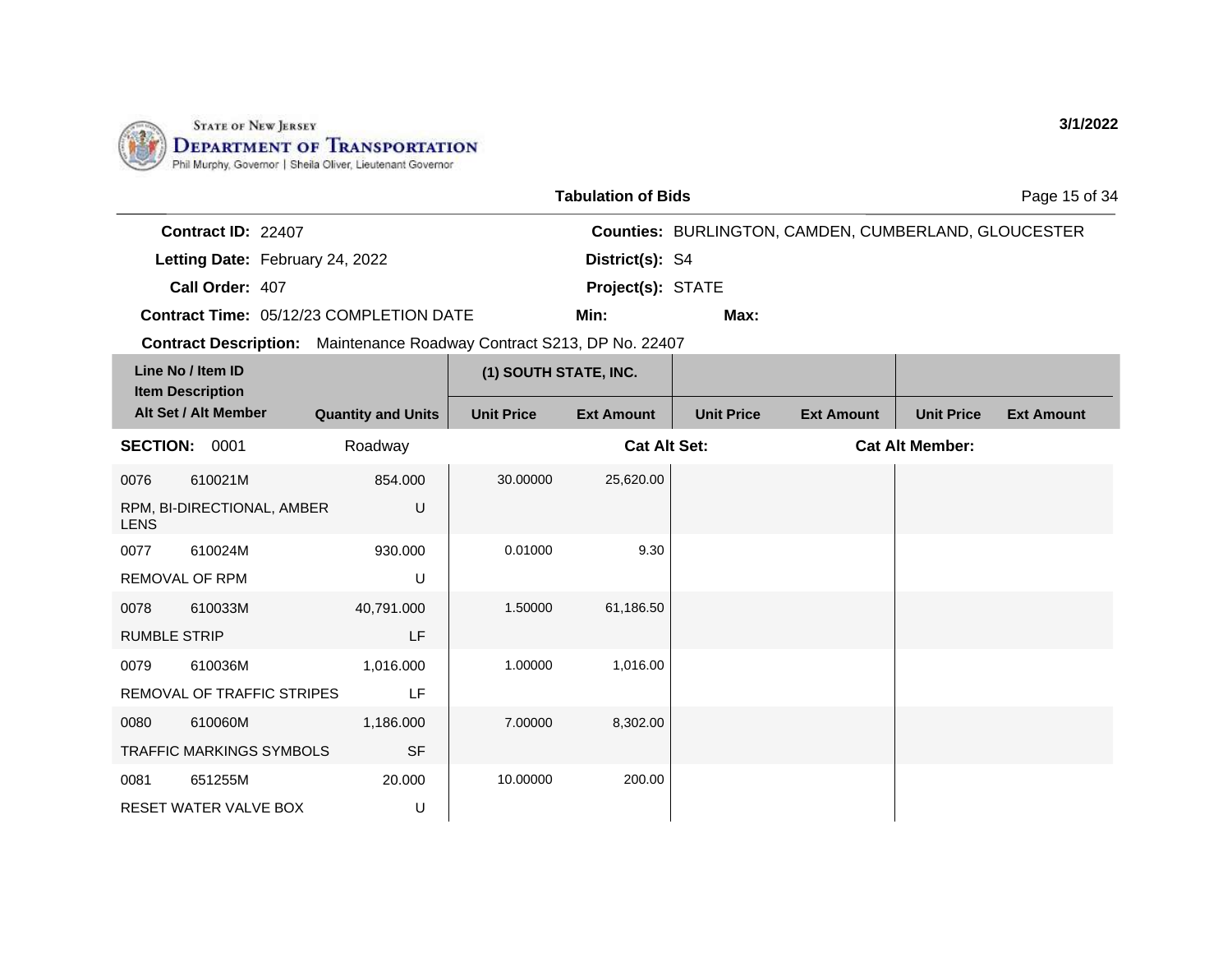

|              |                                                 |                                                                       |                       | <b>Tabulation of Bids</b> |                   |                                                      |                        | Page 16 of 34     |
|--------------|-------------------------------------------------|-----------------------------------------------------------------------|-----------------------|---------------------------|-------------------|------------------------------------------------------|------------------------|-------------------|
|              | Contract ID: 22407                              |                                                                       |                       |                           |                   | Counties: BURLINGTON, CAMDEN, CUMBERLAND, GLOUCESTER |                        |                   |
|              | Letting Date: February 24, 2022                 |                                                                       |                       | District(s): S4           |                   |                                                      |                        |                   |
|              | Call Order: 407                                 |                                                                       | Project(s): STATE     |                           |                   |                                                      |                        |                   |
|              |                                                 | <b>Contract Time: 05/12/23 COMPLETION DATE</b>                        |                       | Min:                      | Max:              |                                                      |                        |                   |
|              |                                                 | Contract Description: Maintenance Roadway Contract S213, DP No. 22407 |                       |                           |                   |                                                      |                        |                   |
|              | Line No / Item ID                               |                                                                       | (1) SOUTH STATE, INC. |                           |                   |                                                      |                        |                   |
|              | <b>Item Description</b><br>Alt Set / Alt Member | <b>Quantity and Units</b>                                             | <b>Unit Price</b>     | <b>Ext Amount</b>         | <b>Unit Price</b> | <b>Ext Amount</b>                                    | <b>Unit Price</b>      | <b>Ext Amount</b> |
|              | <b>SECTION: 0001</b>                            | Roadway                                                               |                       | <b>Cat Alt Set:</b>       |                   |                                                      | <b>Cat Alt Member:</b> |                   |
| 0082         | 653084M                                         | 20,000                                                                | 5.00000               | 100.00                    |                   |                                                      |                        |                   |
|              | <b>RESET GAS VALVE BOX</b>                      | U                                                                     |                       |                           |                   |                                                      |                        |                   |
| 0083         | <b>MME144M</b>                                  | 3.000                                                                 | 20,000.00000          | 60,000.00                 |                   |                                                      |                        |                   |
| <b>RADAR</b> | RADAR DETECTION SYSTEM, 2                       | U                                                                     |                       |                           |                   |                                                      |                        |                   |
| 0084         | MME145M                                         | 1.000                                                                 | 30,000.00000          | 30,000.00                 |                   |                                                      |                        |                   |
| <b>RADAR</b> | RADAR DETECTION SYSTEM, 3                       | U                                                                     |                       |                           |                   |                                                      |                        |                   |
| 0085         | 804000P                                         | 739.000                                                               | 10.00000              | 7,390.00                  |                   |                                                      |                        |                   |
| <b>THICK</b> | TOPSOIL SPREADING __ " THICK 6"                 | SY                                                                    |                       |                           |                   |                                                      |                        |                   |
| 0086         | 804015P                                         | 100.000                                                               | 50.00000              | 5,000.00                  |                   |                                                      |                        |                   |
|              | <b>BORROW TOPSOIL</b>                           | <b>CY</b>                                                             |                       |                           |                   |                                                      |                        |                   |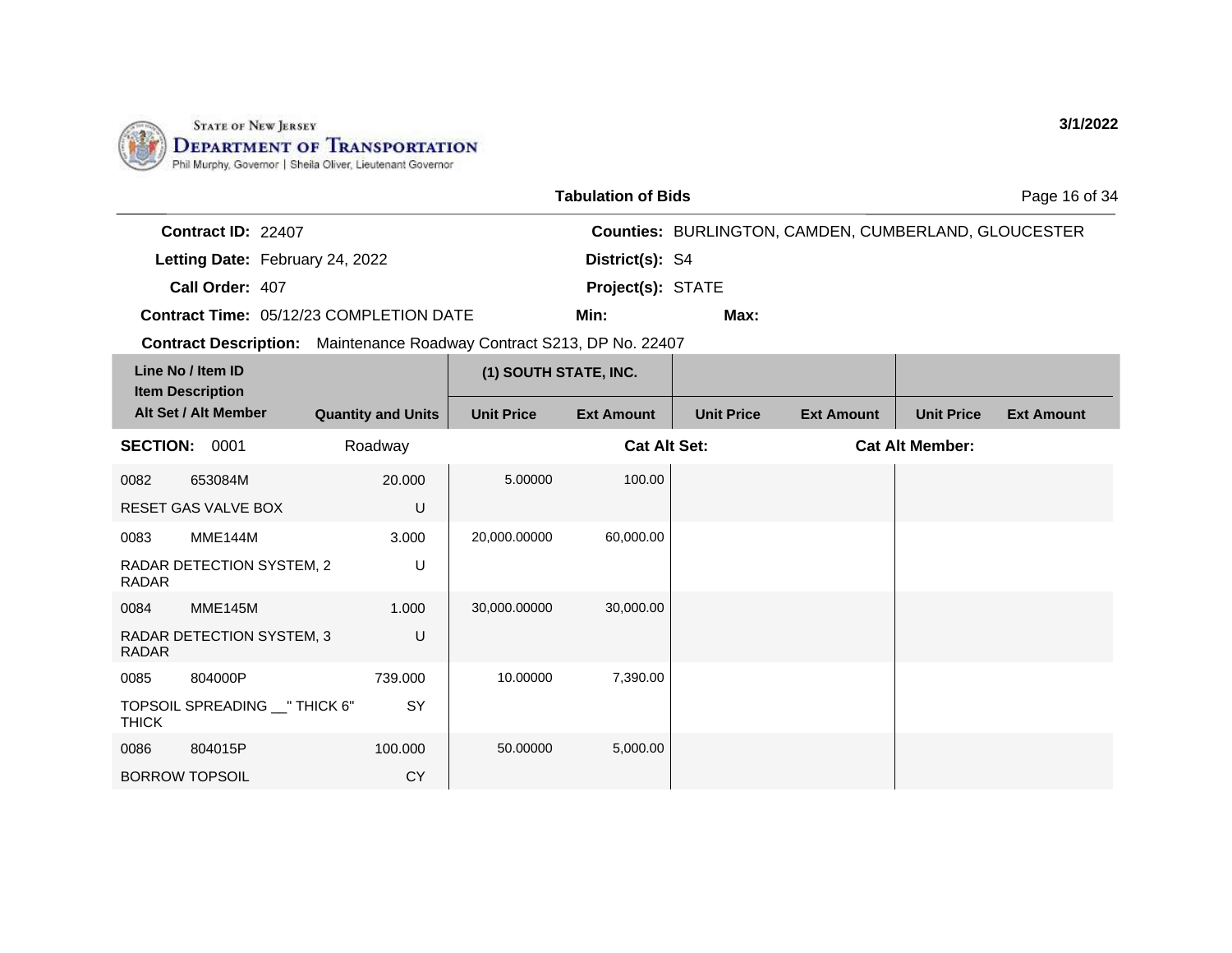

206.000

739.000

739.000

100,000.000

SY

SY

SY

DOLL

LF

500.000

0088 MMR096M REGRADE BERM

0089 806006P

0090 809003M STRAW MULCHING

1001 109006M FORCE ACCOUNT

1002 158006M

SILT FENCE

A-3

FERTILIZING AND SEEDING, TYPE

|                                                                                 |                           |                       | <b>Tabulation of Bids</b> |                                                             |                   |                        | Page 17 of 34     |
|---------------------------------------------------------------------------------|---------------------------|-----------------------|---------------------------|-------------------------------------------------------------|-------------------|------------------------|-------------------|
| Contract ID: 22407                                                              |                           |                       |                           | <b>Counties: BURLINGTON, CAMDEN, CUMBERLAND, GLOUCESTER</b> |                   |                        |                   |
| Letting Date: February 24, 2022                                                 |                           | District(s): S4       |                           |                                                             |                   |                        |                   |
| Call Order: 407                                                                 |                           | Project(s): STATE     |                           |                                                             |                   |                        |                   |
| <b>Contract Time: 05/12/23 COMPLETION DATE</b>                                  |                           |                       | Min:                      | Max:                                                        |                   |                        |                   |
| Maintenance Roadway Contract S213, DP No. 22407<br><b>Contract Description:</b> |                           |                       |                           |                                                             |                   |                        |                   |
| Line No / Item ID<br><b>Item Description</b>                                    |                           | (1) SOUTH STATE, INC. |                           |                                                             |                   |                        |                   |
| Alt Set / Alt Member                                                            | <b>Quantity and Units</b> | <b>Unit Price</b>     | <b>Ext Amount</b>         | <b>Unit Price</b>                                           | <b>Ext Amount</b> | <b>Unit Price</b>      | <b>Ext Amount</b> |
| <b>SECTION:</b><br>0001                                                         | Roadway                   |                       | <b>Cat Alt Set:</b>       |                                                             |                   | <b>Cat Alt Member:</b> |                   |
| 0087<br>805003M                                                                 | 2,000.000                 | 4.00000               | 8,000.00                  |                                                             |                   |                        |                   |
| <b>TURF REPAIR STRIP</b>                                                        | LF                        |                       |                           |                                                             |                   |                        |                   |

5.00000 1,030.00

1.00000 739.00

0.01000 7.39

1.00000 100,000.00

0.01000 5.00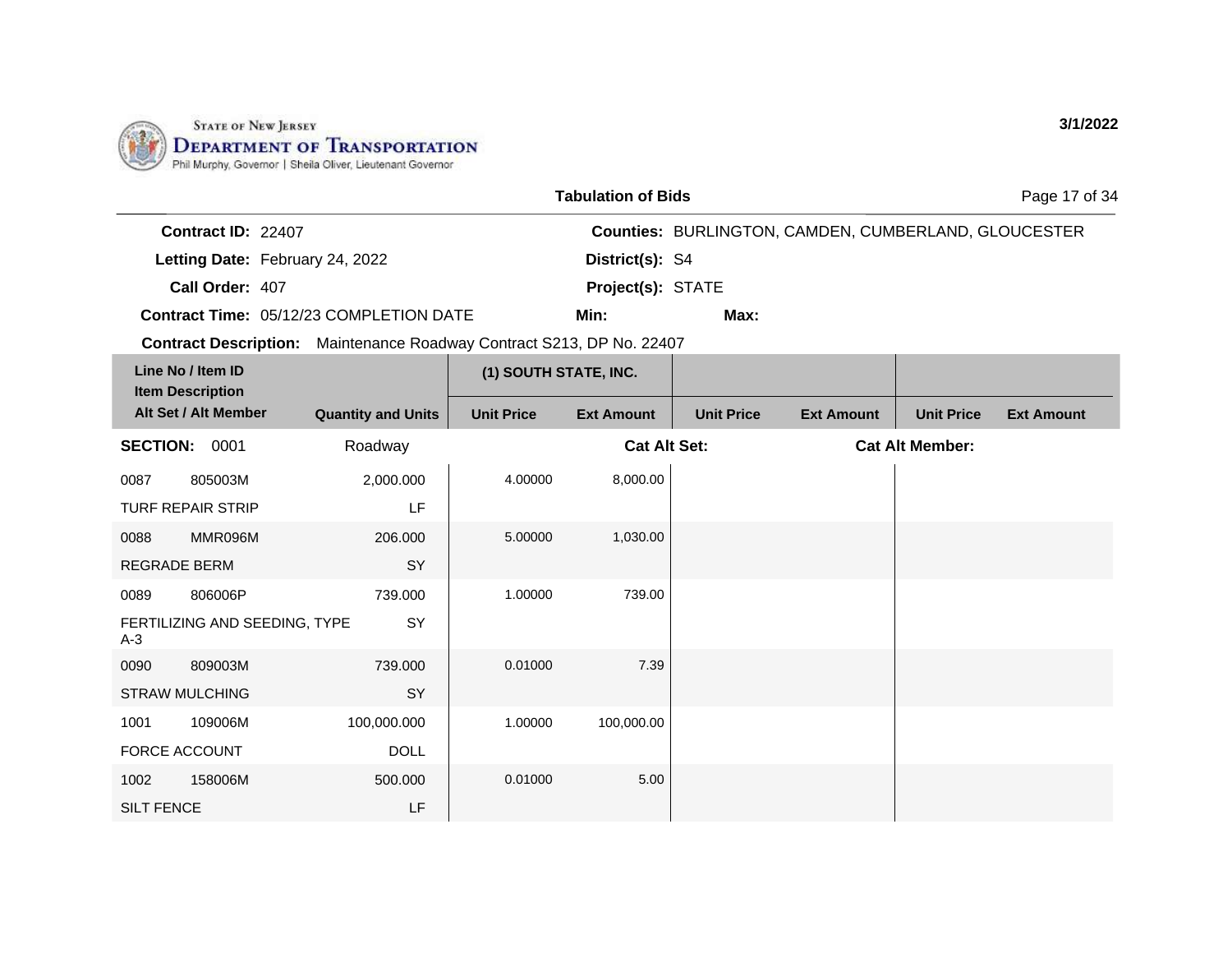

|                                                |                           |                                                 | <b>Tabulation of Bids</b> |                   |                                                             |                        | Page 18 of 34     |
|------------------------------------------------|---------------------------|-------------------------------------------------|---------------------------|-------------------|-------------------------------------------------------------|------------------------|-------------------|
| Contract ID: 22407                             |                           |                                                 |                           |                   | <b>Counties: BURLINGTON, CAMDEN, CUMBERLAND, GLOUCESTER</b> |                        |                   |
| Letting Date: February 24, 2022                |                           |                                                 | District(s): S4           |                   |                                                             |                        |                   |
| Call Order: 407                                |                           |                                                 | Project(s): STATE         |                   |                                                             |                        |                   |
| <b>Contract Time: 05/12/23 COMPLETION DATE</b> |                           |                                                 | Min:                      | Max:              |                                                             |                        |                   |
| <b>Contract Description:</b>                   |                           | Maintenance Roadway Contract S213, DP No. 22407 |                           |                   |                                                             |                        |                   |
| Line No / Item ID<br><b>Item Description</b>   |                           | (1) SOUTH STATE, INC.                           |                           |                   |                                                             |                        |                   |
| Alt Set / Alt Member                           | <b>Quantity and Units</b> | <b>Unit Price</b>                               | <b>Ext Amount</b>         | <b>Unit Price</b> | <b>Ext Amount</b>                                           | <b>Unit Price</b>      | <b>Ext Amount</b> |
| <b>SECTION:</b><br>0001                        | Roadway                   |                                                 | <b>Cat Alt Set:</b>       |                   |                                                             | <b>Cat Alt Member:</b> |                   |
|                                                | $- - - -$                 | $\overline{100000000}$                          | 0.0000                    |                   |                                                             |                        |                   |

| 1003              | 158072M                                                                                  | 2.000      | 100.00000    | 200.00    |  |
|-------------------|------------------------------------------------------------------------------------------|------------|--------------|-----------|--|
| TYPE 1            | OIL ONLY EMERGENCY SPILL KIT,                                                            | U          |              |           |  |
| 1004              | MMG008M                                                                                  | 500,000    | 5.00000      | 2,500.00  |  |
|                   | TRAFFIC CONTROL TRUCK WITH<br>MOUNTED CRASH CUSHION AND<br>FLASHING ARROW BOARD, 4' X 8' | <b>DAY</b> |              |           |  |
| 1005              | MMG036M                                                                                  | 50.000     | 0.01000      | 0.50      |  |
| <b>PROTECTION</b> | RIPRAP STONE SLOPE                                                                       | т          |              |           |  |
| 1006              | MMR001M                                                                                  | 20.000     | 25.00000     | 500.00    |  |
|                   | <b>CONSTRUCTION LAYOUT</b>                                                               | <b>DAY</b> |              |           |  |
| 1007              | MMR006M                                                                                  | 3.000      | 10,000.00000 | 30,000.00 |  |
|                   | <b>EMERGENCY MOBILIZATION</b>                                                            | U          |              |           |  |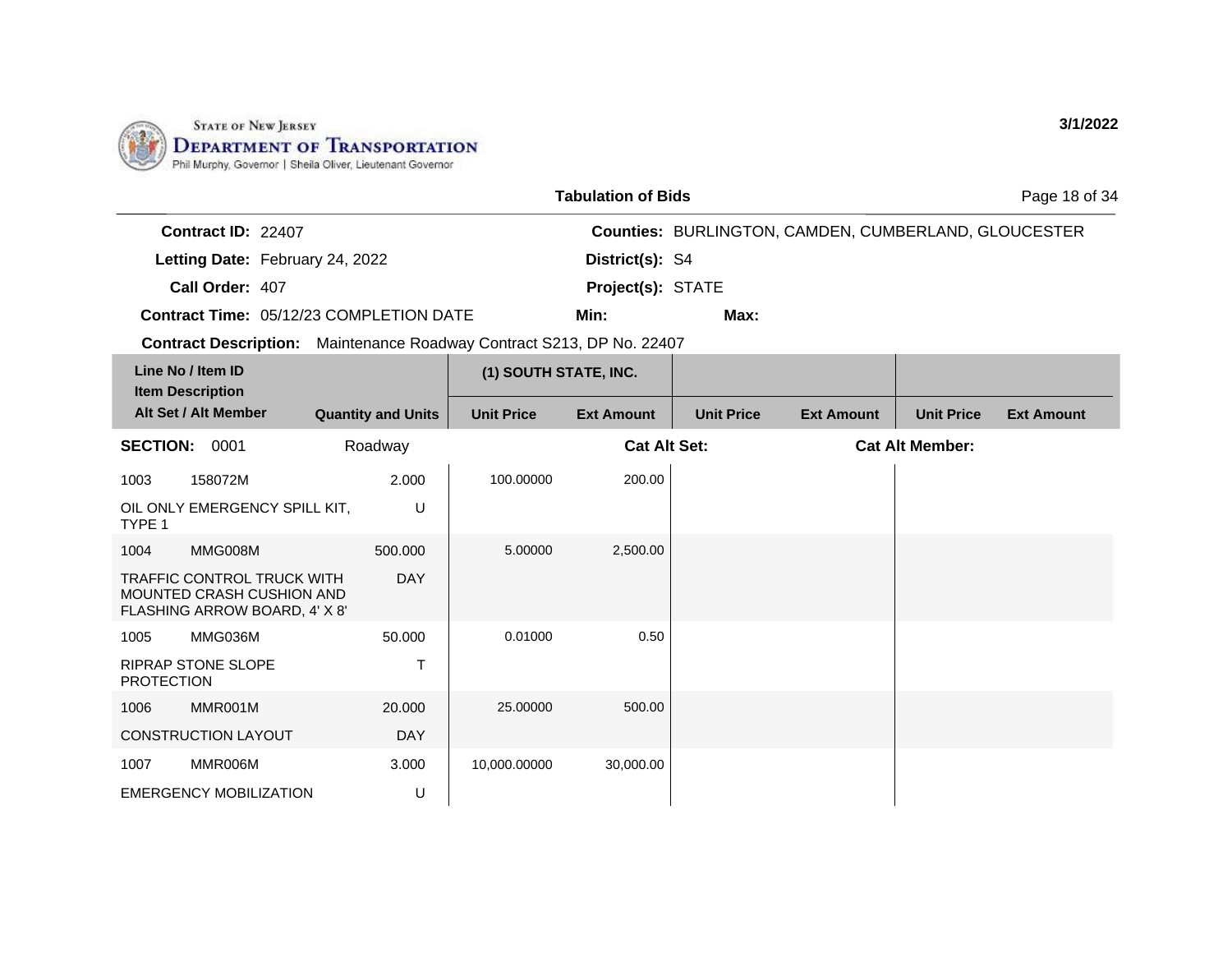

|                                                                       |                                                       |                                         |                       | <b>Tabulation of Bids</b> |                   |                                                             |                        | Page 19 of 34     |
|-----------------------------------------------------------------------|-------------------------------------------------------|-----------------------------------------|-----------------------|---------------------------|-------------------|-------------------------------------------------------------|------------------------|-------------------|
|                                                                       | Contract ID: 22407                                    |                                         |                       |                           |                   | <b>Counties: BURLINGTON, CAMDEN, CUMBERLAND, GLOUCESTER</b> |                        |                   |
|                                                                       | Letting Date: February 24, 2022                       |                                         |                       | District(s): S4           |                   |                                                             |                        |                   |
|                                                                       | Call Order: 407                                       |                                         |                       | Project(s): STATE         |                   |                                                             |                        |                   |
|                                                                       |                                                       | Contract Time: 05/12/23 COMPLETION DATE |                       | Min:                      | Max:              |                                                             |                        |                   |
| Contract Description: Maintenance Roadway Contract S213, DP No. 22407 |                                                       |                                         |                       |                           |                   |                                                             |                        |                   |
|                                                                       | Line No / Item ID                                     |                                         | (1) SOUTH STATE, INC. |                           |                   |                                                             |                        |                   |
|                                                                       | <b>Item Description</b><br>Alt Set / Alt Member       | <b>Quantity and Units</b>               | <b>Unit Price</b>     | <b>Ext Amount</b>         | <b>Unit Price</b> | <b>Ext Amount</b>                                           | <b>Unit Price</b>      | <b>Ext Amount</b> |
| <b>SECTION:</b>                                                       | 0001                                                  | Roadway                                 |                       | <b>Cat Alt Set:</b>       |                   |                                                             | <b>Cat Alt Member:</b> |                   |
| 1008                                                                  | MMR060M                                               | 100.000                                 | 1.00000               | 100.00                    |                   |                                                             |                        |                   |
|                                                                       | FLASHING ARROW BOARD, 4' X 8'                         | <b>DAY</b>                              |                       |                           |                   |                                                             |                        |                   |
| 1009                                                                  | MMR061M                                               | 140.000                                 | 1,200.00000           | 168,000.00                |                   |                                                             |                        |                   |
| <b>SIGN</b>                                                           | PORTABLE VARIABLE MESSAGE                             | <b>DAY</b>                              |                       |                           |                   |                                                             |                        |                   |
| 1010                                                                  | MMR077M                                               | 25,000                                  | 15,000.00000          | 375,000.00                |                   |                                                             |                        |                   |
| <b>EQUIPMENT</b>                                                      | MOBILIZATION OF MILLING AND<br>HOT MIX ASPHALT PAVING | U                                       |                       |                           |                   |                                                             |                        |                   |
| 1011                                                                  | MMR087M                                               | 1,000.000                               | 2.50000               | 2,500.00                  |                   |                                                             |                        |                   |
| <b>MICROMILLING</b>                                                   |                                                       | SY                                      |                       |                           |                   |                                                             |                        |                   |
| 1012                                                                  | MMR091M                                               | 2.000                                   | 20,000.00000          | 40,000.00                 |                   |                                                             |                        |                   |
|                                                                       | <b>CONCRETE WASHOUT SYSTEM</b>                        | U                                       |                       |                           |                   |                                                             |                        |                   |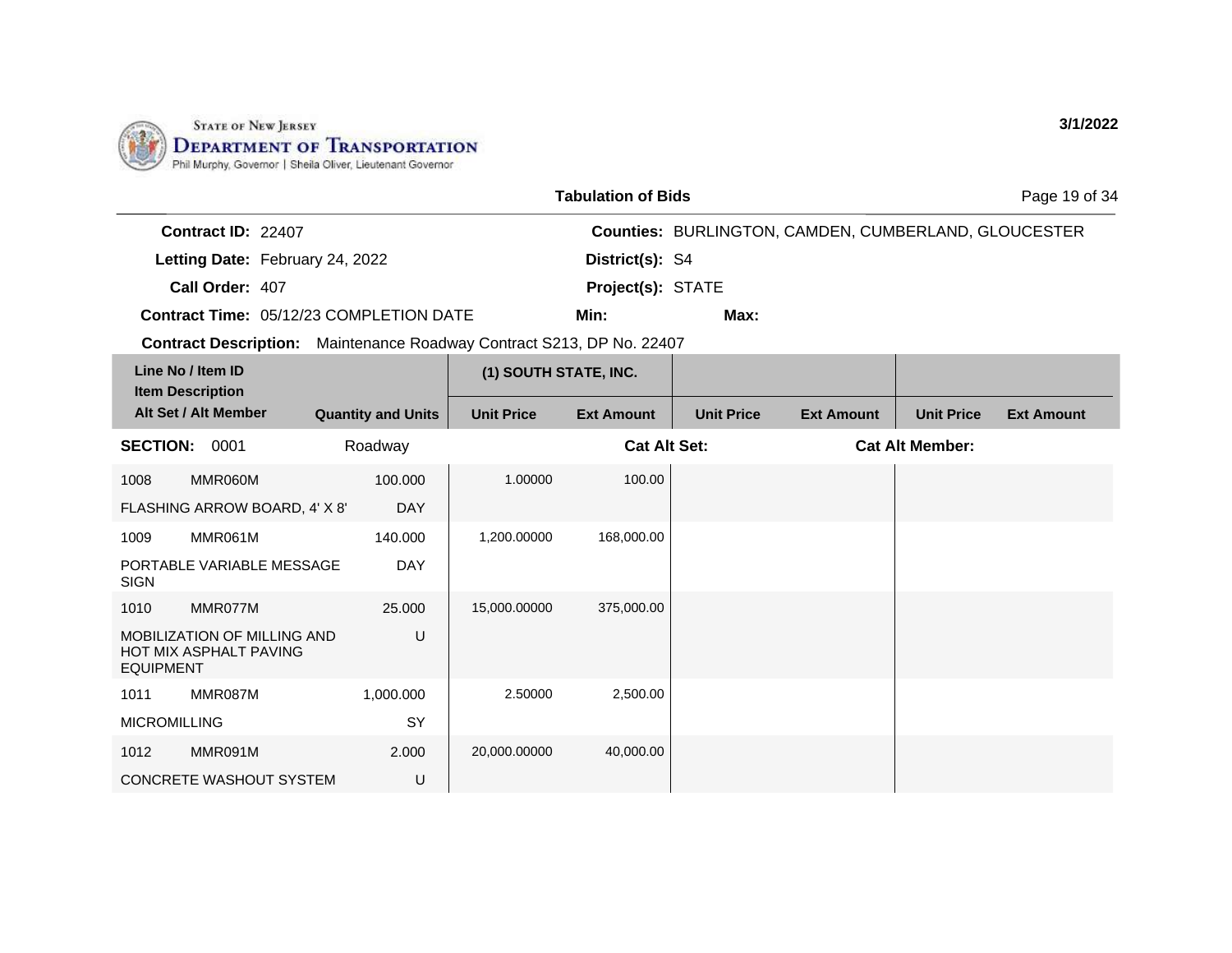

|                    |                                                | <b>Tabulation of Bids</b> |                                                             | Page 20 of 34 |  |  |
|--------------------|------------------------------------------------|---------------------------|-------------------------------------------------------------|---------------|--|--|
| Contract ID: 22407 |                                                |                           | <b>Counties: BURLINGTON, CAMDEN, CUMBERLAND, GLOUCESTER</b> |               |  |  |
|                    | Letting Date: February 24, 2022                | District(s): S4           |                                                             |               |  |  |
| Call Order: 407    |                                                | <b>Project(s): STATE</b>  |                                                             |               |  |  |
|                    | <b>Contract Time: 05/12/23 COMPLETION DATE</b> | Min:                      | Max:                                                        |               |  |  |

**Contract Description:** Maintenance Roadway Contract S213, DP No. 22407

| Line No / Item ID<br><b>Item Description</b><br>Alt Set / Alt Member |                            |                           | (1) SOUTH STATE, INC. |                     |                   |                   |                        |                   |
|----------------------------------------------------------------------|----------------------------|---------------------------|-----------------------|---------------------|-------------------|-------------------|------------------------|-------------------|
|                                                                      |                            | <b>Quantity and Units</b> | <b>Unit Price</b>     | <b>Ext Amount</b>   | <b>Unit Price</b> | <b>Ext Amount</b> | <b>Unit Price</b>      | <b>Ext Amount</b> |
| 0001<br><b>SECTION:</b>                                              |                            | Roadway                   |                       | <b>Cat Alt Set:</b> |                   |                   | <b>Cat Alt Member:</b> |                   |
| 1013                                                                 | 159003M                    | 100.000                   | 0.01000               | 1.00                |                   |                   |                        |                   |
|                                                                      | <b>BREAKAWAY BARRICADE</b> | U                         |                       |                     |                   |                   |                        |                   |
| 1014                                                                 | 159006M                    | 50.000                    | 0.01000               | 0.50                |                   |                   |                        |                   |
| <b>DRUM</b>                                                          |                            | U                         |                       |                     |                   |                   |                        |                   |
| 1015                                                                 | 159009M                    | 250.000                   | 0.01000               | 2.50                |                   |                   |                        |                   |
| <b>TRAFFIC CONE</b>                                                  |                            | U                         |                       |                     |                   |                   |                        |                   |
| 1016                                                                 | 159012M                    | 2,000.000                 | 0.01000               | 20.00               |                   |                   |                        |                   |
|                                                                      | <b>CONSTRUCTION SIGNS</b>  | <b>SF</b>                 |                       |                     |                   |                   |                        |                   |
| 1017                                                                 | 159141M                    | 1,000.000                 | 0.01000               | 10.00               |                   |                   |                        |                   |
|                                                                      | TRAFFIC DIRECTOR, FLAGGER  | <b>HOUR</b>               |                       |                     |                   |                   |                        |                   |
| 1018                                                                 | 159300M                    | 150,000.000               | 1.00000               | 150,000.00          |                   |                   |                        |                   |
|                                                                      | TRAFFIC STRIPES, LATEX, 4" | LF                        |                       |                     |                   |                   |                        |                   |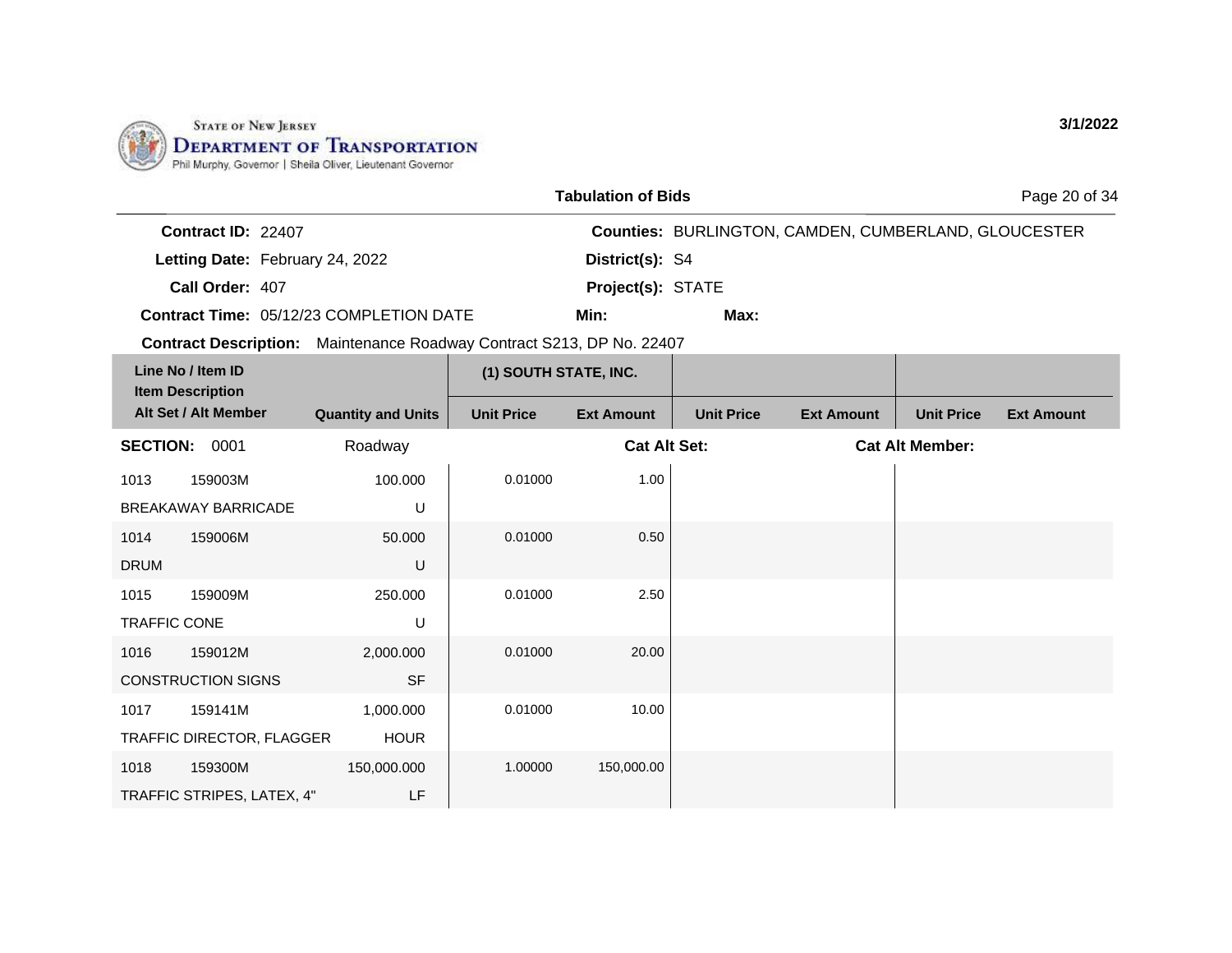

|                                                                                 |                                 |                           |                       | <b>Tabulation of Bids</b> |                   |                                                             |                        | Page 21 of 34     |
|---------------------------------------------------------------------------------|---------------------------------|---------------------------|-----------------------|---------------------------|-------------------|-------------------------------------------------------------|------------------------|-------------------|
|                                                                                 | Contract ID: 22407              |                           |                       |                           |                   | <b>Counties: BURLINGTON, CAMDEN, CUMBERLAND, GLOUCESTER</b> |                        |                   |
|                                                                                 | Letting Date: February 24, 2022 |                           |                       | District(s): S4           |                   |                                                             |                        |                   |
| Call Order: 407                                                                 |                                 |                           |                       | Project(s): STATE         |                   |                                                             |                        |                   |
| <b>Contract Time: 05/12/23 COMPLETION DATE</b>                                  |                                 |                           | Min:                  | Max:                      |                   |                                                             |                        |                   |
| Maintenance Roadway Contract S213, DP No. 22407<br><b>Contract Description:</b> |                                 |                           |                       |                           |                   |                                                             |                        |                   |
| Line No / Item ID<br><b>Item Description</b>                                    |                                 |                           | (1) SOUTH STATE, INC. |                           |                   |                                                             |                        |                   |
| Alt Set / Alt Member                                                            |                                 | <b>Quantity and Units</b> | <b>Unit Price</b>     | <b>Ext Amount</b>         | <b>Unit Price</b> | <b>Ext Amount</b>                                           | <b>Unit Price</b>      | <b>Ext Amount</b> |
| <b>SECTION:</b>                                                                 | 0001                            | Roadway                   |                       | <b>Cat Alt Set:</b>       |                   |                                                             | <b>Cat Alt Member:</b> |                   |
| 1019<br>159301M                                                                 |                                 | 37,500.000                | 0.01000               | 375.00                    |                   |                                                             |                        |                   |
| LF<br>TRAFFIC STRIPES, LATEX, 6"                                                |                                 |                           |                       |                           |                   |                                                             |                        |                   |
| 159302M<br>1020                                                                 |                                 | 10,000.000                | 0.01000               | 100.00                    |                   |                                                             |                        |                   |

|            | TRAFFIU STRIPES, LATEX, 6      | LF.        |         |        |  |
|------------|--------------------------------|------------|---------|--------|--|
| 1020       | 159302M                        | 10,000.000 | 0.01000 | 100.00 |  |
|            | TRAFFIC STRIPES, LATEX, 8"     | <b>LF</b>  |         |        |  |
| 1021       | 159310M                        | 500.000    | 0.01000 | 5.00   |  |
| LATEX, 4"  | <b>TRAFFIC MARKINGS LINES,</b> | LF         |         |        |  |
| 1022       | 159312M                        | 500.000    | 0.01000 | 5.00   |  |
| LATEX, 8"  | <b>TRAFFIC MARKINGS LINES.</b> | <b>LF</b>  |         |        |  |
| 1023       | 159314M                        | 2,500.000  | 0.01000 | 25.00  |  |
| LATEX, 24" | TRAFFIC MARKINGS LINES,        | LF         |         |        |  |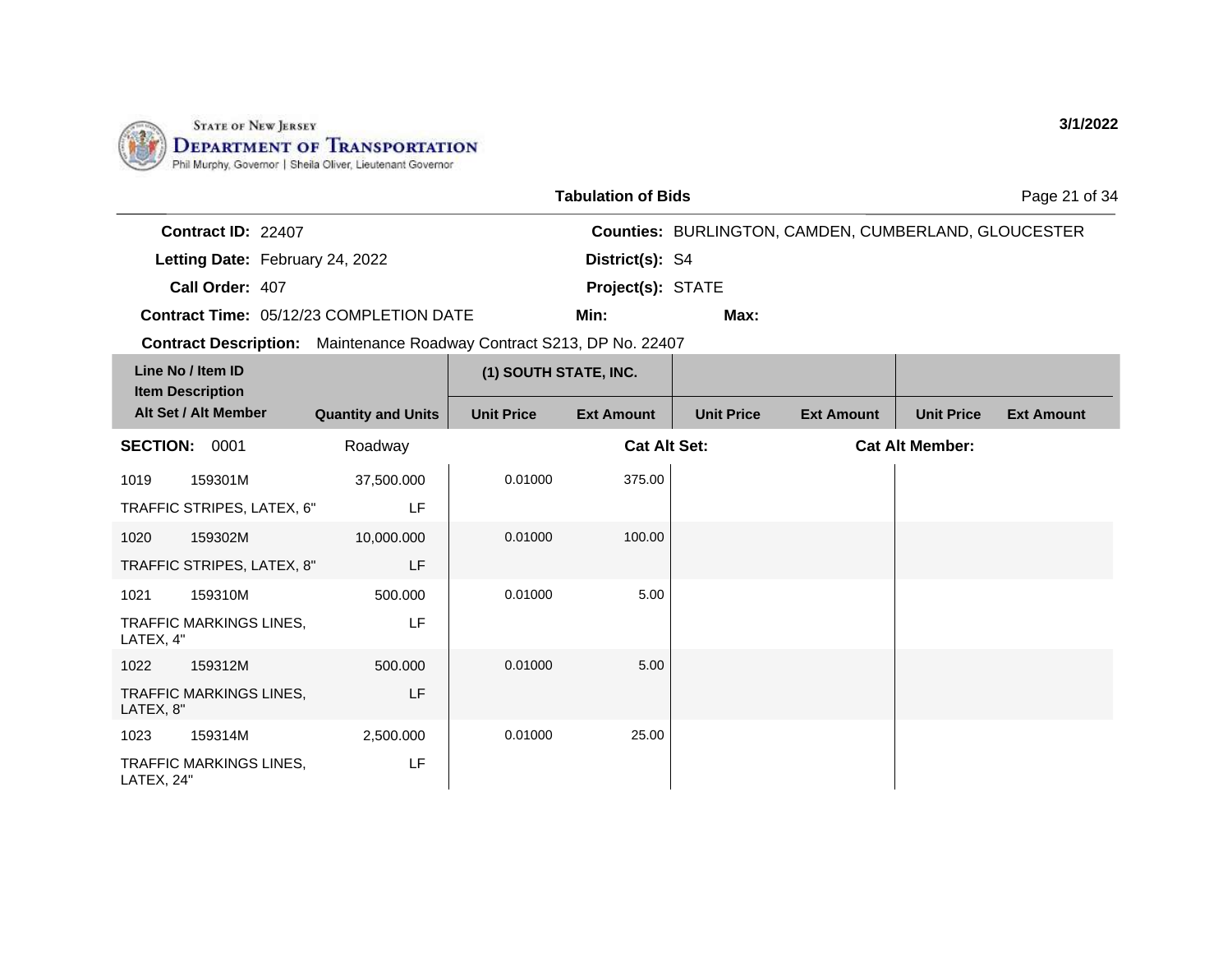

1028 302060P

57

COARSE AGGREGATE, SIZE NO.

125.000

**CY** 

|                   |                                                        |                                                                       |                       | <b>Tabulation of Bids</b> |                   |                                                             |                        | Page 22 of 34     |
|-------------------|--------------------------------------------------------|-----------------------------------------------------------------------|-----------------------|---------------------------|-------------------|-------------------------------------------------------------|------------------------|-------------------|
|                   | Contract ID: 22407                                     |                                                                       |                       |                           |                   | <b>Counties: BURLINGTON, CAMDEN, CUMBERLAND, GLOUCESTER</b> |                        |                   |
|                   | Letting Date: February 24, 2022                        |                                                                       |                       | District(s): S4           |                   |                                                             |                        |                   |
|                   | Call Order: 407                                        |                                                                       |                       | Project(s): STATE         |                   |                                                             |                        |                   |
|                   |                                                        | Contract Time: 05/12/23 COMPLETION DATE                               |                       | Min:                      | Max:              |                                                             |                        |                   |
|                   |                                                        | Contract Description: Maintenance Roadway Contract S213, DP No. 22407 |                       |                           |                   |                                                             |                        |                   |
|                   | Line No / Item ID<br><b>Item Description</b>           |                                                                       | (1) SOUTH STATE, INC. |                           |                   |                                                             |                        |                   |
|                   | Alt Set / Alt Member                                   | <b>Quantity and Units</b>                                             | <b>Unit Price</b>     | <b>Ext Amount</b>         | <b>Unit Price</b> | <b>Ext Amount</b>                                           | <b>Unit Price</b>      | <b>Ext Amount</b> |
| <b>SECTION:</b>   | 0001                                                   | Roadway                                                               |                       | <b>Cat Alt Set:</b>       |                   |                                                             | <b>Cat Alt Member:</b> |                   |
| 1024              | 159320M                                                | 1,250.000                                                             | 0.01000               | 12.50                     |                   |                                                             |                        |                   |
| <b>LATEX</b>      | TRAFFIC MARKINGS SYMBOLS,                              | <b>SF</b>                                                             |                       |                           |                   |                                                             |                        |                   |
| 1025              | 202009P                                                | 1,000.000                                                             | 0.01000               | 10.00                     |                   |                                                             |                        |                   |
|                   | EXCAVATION, UNCLASSIFIED                               | <b>CY</b>                                                             |                       |                           |                   |                                                             |                        |                   |
| 1026              | 203040M                                                | 500.000                                                               | 0.01000               | 5.00                      |                   |                                                             |                        |                   |
| <b>GEOTEXTILE</b> |                                                        | SY                                                                    |                       |                           |                   |                                                             |                        |                   |
| 1027              | 302051P                                                | 350.000                                                               | 0.01000               | 3.50                      |                   |                                                             |                        |                   |
| <b>THICKNESS</b>  | DENSE-GRADED AGGREGATE<br><b>BASE COURSE, VARIABLE</b> | <b>CY</b>                                                             |                       |                           |                   |                                                             |                        |                   |

0.01000 1.25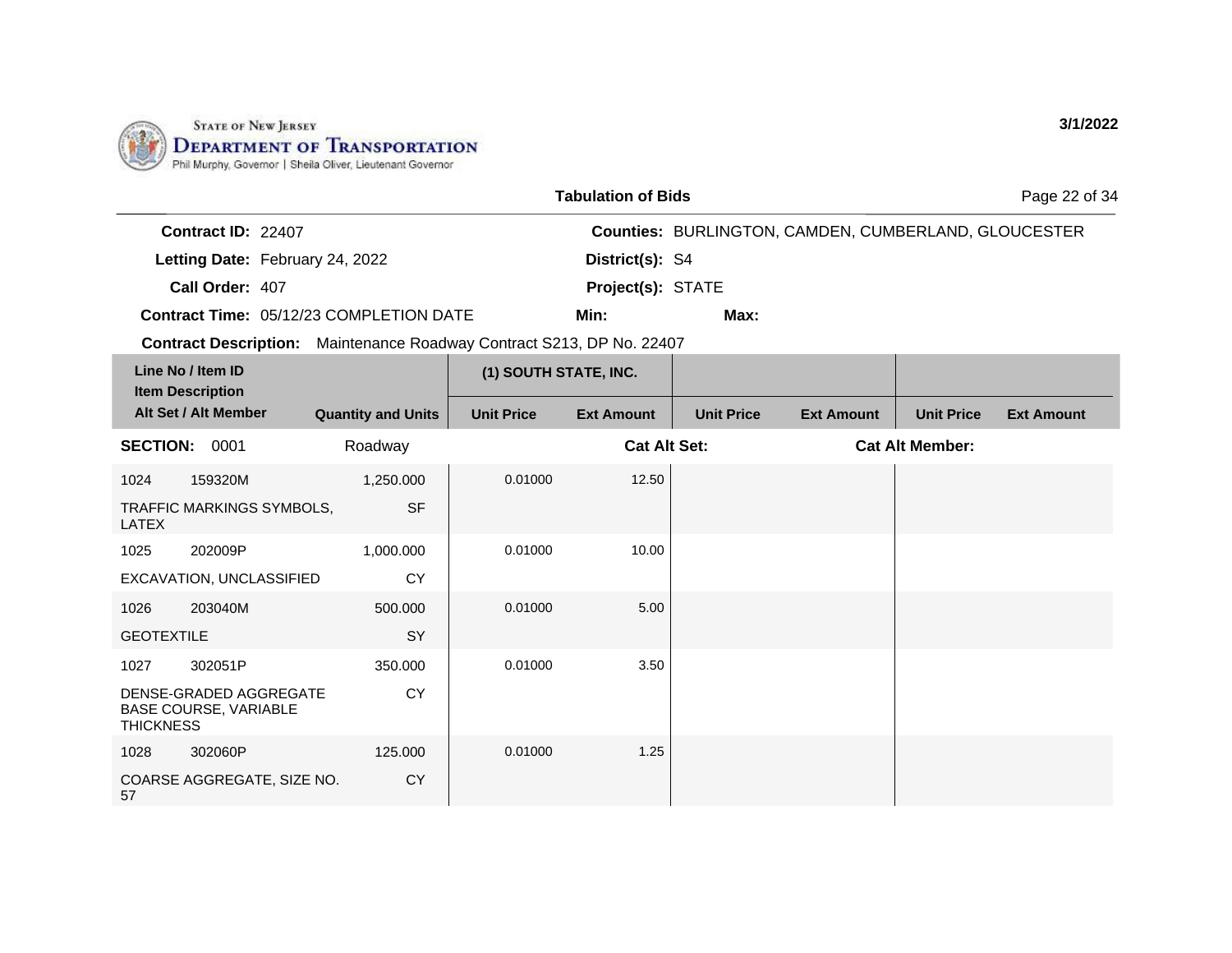

ASPHALT SURFACE COURSE

|                                                                       |                                                 |                                         |                   | <b>Tabulation of Bids</b> |                   |                                                      |                        | Page 23 of 34     |
|-----------------------------------------------------------------------|-------------------------------------------------|-----------------------------------------|-------------------|---------------------------|-------------------|------------------------------------------------------|------------------------|-------------------|
|                                                                       | Contract ID: 22407                              |                                         |                   |                           |                   | Counties: BURLINGTON, CAMDEN, CUMBERLAND, GLOUCESTER |                        |                   |
|                                                                       | Letting Date: February 24, 2022                 |                                         |                   | District(s): S4           |                   |                                                      |                        |                   |
|                                                                       | Call Order: 407                                 |                                         |                   | Project(s): STATE         |                   |                                                      |                        |                   |
|                                                                       |                                                 | Contract Time: 05/12/23 COMPLETION DATE |                   | Min:                      | Max:              |                                                      |                        |                   |
| Contract Description: Maintenance Roadway Contract S213, DP No. 22407 |                                                 |                                         |                   |                           |                   |                                                      |                        |                   |
| Line No / Item ID                                                     |                                                 | (1) SOUTH STATE, INC.                   |                   |                           |                   |                                                      |                        |                   |
|                                                                       | <b>Item Description</b><br>Alt Set / Alt Member | <b>Quantity and Units</b>               | <b>Unit Price</b> | <b>Ext Amount</b>         | <b>Unit Price</b> | <b>Ext Amount</b>                                    | <b>Unit Price</b>      | <b>Ext Amount</b> |
|                                                                       | <b>SECTION: 0001</b><br>Roadway                 |                                         |                   | <b>Cat Alt Set:</b>       |                   |                                                      | <b>Cat Alt Member:</b> |                   |
| 1029                                                                  | 401009P                                         | 185,000.000                             | 0.01000           | 1,850.00                  |                   |                                                      |                        |                   |
|                                                                       | HMA MILLING, 3" OR LESS                         | SY                                      |                   |                           |                   |                                                      |                        |                   |
| 1030                                                                  | 401012P                                         | 18,500.000                              | 0.01000           | 185.00                    |                   |                                                      |                        |                   |
| 6"                                                                    | HMA MILLING, MORE THAN 3" TO                    | SY                                      |                   |                           |                   |                                                      |                        |                   |
| 1031                                                                  | 401015P                                         | 2,000.000                               | 0.01000           | 20.00                     |                   |                                                      |                        |                   |
|                                                                       | <b>CONCRETE MILLING</b>                         | SY                                      |                   |                           |                   |                                                      |                        |                   |
| 1032                                                                  | 401021M                                         | 1,500.000                               | 2.00000           | 3,000.00                  |                   |                                                      |                        |                   |
| <b>REPAIR</b>                                                         | HOT MIX ASPHALT PAVEMENT                        | SY                                      |                   |                           |                   |                                                      |                        |                   |
| 1033                                                                  | 401024M                                         | 2,250.000                               | 2.00000           | 4,500.00                  |                   |                                                      |                        |                   |
|                                                                       | SEALING OF CRACKS IN HOT MIX                    | LF                                      |                   |                           |                   |                                                      |                        |                   |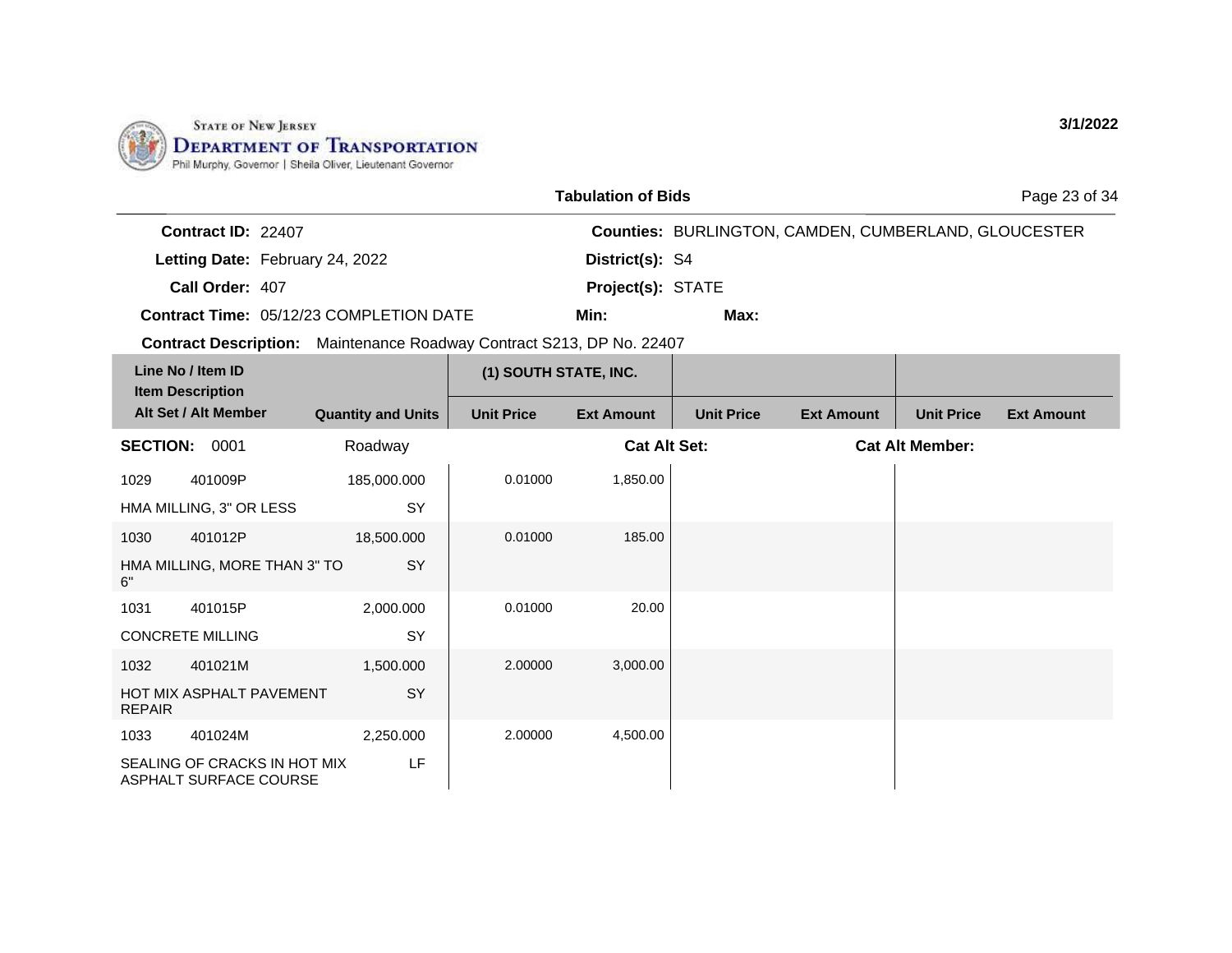

|                  |                                                    |                                                                       |                       | <b>Tabulation of Bids</b> |                   |                                                      |                        | Page 24 of 34     |
|------------------|----------------------------------------------------|-----------------------------------------------------------------------|-----------------------|---------------------------|-------------------|------------------------------------------------------|------------------------|-------------------|
|                  | Contract ID: 22407                                 |                                                                       |                       |                           |                   | Counties: BURLINGTON, CAMDEN, CUMBERLAND, GLOUCESTER |                        |                   |
|                  | Letting Date: February 24, 2022                    |                                                                       |                       | District(s): S4           |                   |                                                      |                        |                   |
|                  | Call Order: 407                                    |                                                                       |                       | Project(s): STATE         |                   |                                                      |                        |                   |
|                  |                                                    | Contract Time: 05/12/23 COMPLETION DATE                               |                       | Min:                      | Max:              |                                                      |                        |                   |
|                  |                                                    | Contract Description: Maintenance Roadway Contract S213, DP No. 22407 |                       |                           |                   |                                                      |                        |                   |
|                  | Line No / Item ID<br><b>Item Description</b>       |                                                                       | (1) SOUTH STATE, INC. |                           |                   |                                                      |                        |                   |
|                  | Alt Set / Alt Member                               | <b>Quantity and Units</b>                                             | <b>Unit Price</b>     | <b>Ext Amount</b>         | <b>Unit Price</b> | <b>Ext Amount</b>                                    | <b>Unit Price</b>      | <b>Ext Amount</b> |
| <b>SECTION:</b>  | 0001                                               | Roadway                                                               |                       | <b>Cat Alt Set:</b>       |                   |                                                      | <b>Cat Alt Member:</b> |                   |
| 1034             | 401027M                                            | 200,000.000                                                           | 0.01000               | 2,000.00                  |                   |                                                      |                        |                   |
|                  | POLYMERIZED JOINT ADHESIVE                         | LF                                                                    |                       |                           |                   |                                                      |                        |                   |
| 1035             | 401030M                                            | 35,000.000                                                            | 0.01000               | 350.00                    |                   |                                                      |                        |                   |
| <b>TACK COAT</b> |                                                    | GAL                                                                   |                       |                           |                   |                                                      |                        |                   |
| 1036             | 401042M                                            | 2,000.000                                                             | 180.00000             | 360,000.00                |                   |                                                      |                        |                   |
|                  | HOT MIX ASPHALT 9.5 M 64<br><b>SURFACE COURSE</b>  | $\top$                                                                |                       |                           |                   |                                                      |                        |                   |
| 1037             | 401049M                                            | 2,000.000                                                             | 175.00000             | 350,000.00                |                   |                                                      |                        |                   |
|                  | HOT MIX ASPHALT 9.5 M E<br><b>SURFACE COURSE</b>   | $\mathsf{T}$                                                          |                       |                           |                   |                                                      |                        |                   |
| 1038             | 401054M                                            | 4,000.000                                                             | 177.00000             | 708,000.00                |                   |                                                      |                        |                   |
|                  | HOT MIX ASPHALT 12.5 M 64<br><b>SURFACE COURSE</b> | Τ                                                                     |                       |                           |                   |                                                      |                        |                   |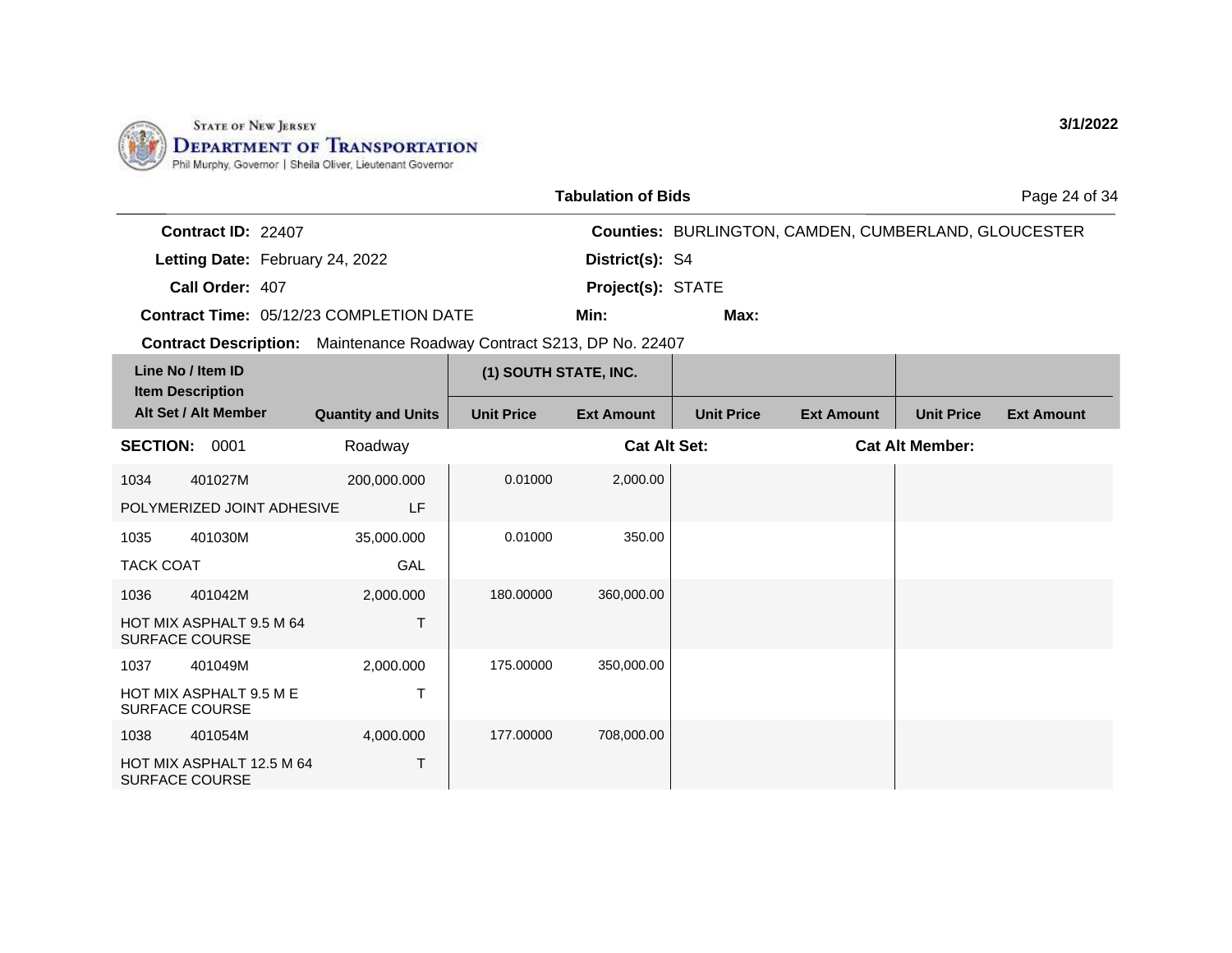

ASPHALT

1043 404006M

SURFACE COURSE

STONE MATRIX ASPHALT 12.5 MM

1,500.000

T

|                                                                       |                           |                       | <b>Tabulation of Bids</b> |                   |                                                             |                        | Page 25 of 34     |
|-----------------------------------------------------------------------|---------------------------|-----------------------|---------------------------|-------------------|-------------------------------------------------------------|------------------------|-------------------|
| Contract ID: 22407                                                    |                           |                       |                           |                   | <b>Counties: BURLINGTON, CAMDEN, CUMBERLAND, GLOUCESTER</b> |                        |                   |
| Letting Date: February 24, 2022                                       |                           |                       | District(s): S4           |                   |                                                             |                        |                   |
| Call Order: 407                                                       |                           |                       | Project(s): STATE         |                   |                                                             |                        |                   |
| <b>Contract Time: 05/12/23 COMPLETION DATE</b>                        |                           |                       | Min:                      | Max:              |                                                             |                        |                   |
| Contract Description: Maintenance Roadway Contract S213, DP No. 22407 |                           |                       |                           |                   |                                                             |                        |                   |
| Line No / Item ID<br><b>Item Description</b>                          |                           | (1) SOUTH STATE, INC. |                           |                   |                                                             |                        |                   |
| Alt Set / Alt Member                                                  | <b>Quantity and Units</b> | <b>Unit Price</b>     | <b>Ext Amount</b>         | <b>Unit Price</b> | <b>Ext Amount</b>                                           | <b>Unit Price</b>      | <b>Ext Amount</b> |
| <b>SECTION:</b><br>0001                                               | Roadway                   |                       | <b>Cat Alt Set:</b>       |                   |                                                             | <b>Cat Alt Member:</b> |                   |
| 401061M<br>1039                                                       | 4,000.000                 | 172.00000             | 688,000.00                |                   |                                                             |                        |                   |
| HOT MIX ASPHALT 12.5 M E<br>SURFACE COURSE                            | T                         |                       |                           |                   |                                                             |                        |                   |
| 401072M<br>1040                                                       | 1,000.000                 | 100.00000             | 100,000.00                |                   |                                                             |                        |                   |
| HOT MIX ASPHALT 12.5 M 64<br><b>INTERMEDIATE COURSE</b>               | T                         |                       |                           |                   |                                                             |                        |                   |
| 401099M<br>1041                                                       | 500.000                   | 75.00000              | 37,500.00                 |                   |                                                             |                        |                   |
| <b>HOT MIX ASPHALT 25 M 64 BASE</b><br><b>COURSE</b>                  | Т                         |                       |                           |                   |                                                             |                        |                   |
| 401108M<br>1042                                                       | 250,000                   | 0.01000               | 2.50                      |                   |                                                             |                        |                   |
| CORE SAMPLES, HOT MIX                                                 | U                         |                       |                           |                   |                                                             |                        |                   |

195.00000 292,500.00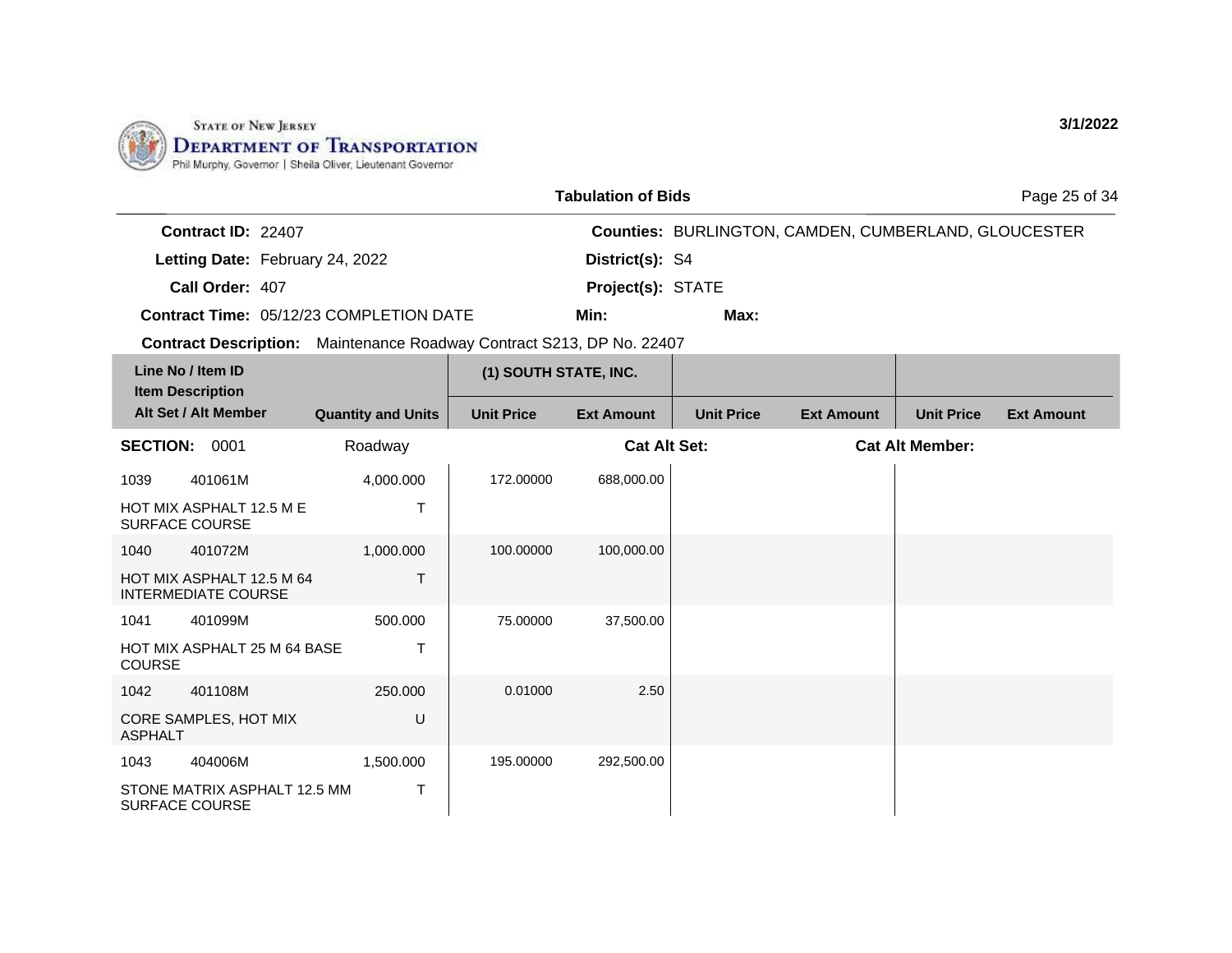

|                                                                       |                           |                       | <b>Tabulation of Bids</b> |                   |                                                      |                        | Page 26 of 34     |
|-----------------------------------------------------------------------|---------------------------|-----------------------|---------------------------|-------------------|------------------------------------------------------|------------------------|-------------------|
| Contract ID: 22407                                                    |                           |                       |                           |                   | Counties: BURLINGTON, CAMDEN, CUMBERLAND, GLOUCESTER |                        |                   |
| Letting Date: February 24, 2022                                       |                           |                       | District(s): S4           |                   |                                                      |                        |                   |
| Call Order: 407                                                       |                           |                       | Project(s): STATE         |                   |                                                      |                        |                   |
| Contract Time: 05/12/23 COMPLETION DATE                               |                           |                       | Min:                      | Max:              |                                                      |                        |                   |
| Contract Description: Maintenance Roadway Contract S213, DP No. 22407 |                           |                       |                           |                   |                                                      |                        |                   |
| Line No / Item ID                                                     |                           | (1) SOUTH STATE, INC. |                           |                   |                                                      |                        |                   |
| <b>Item Description</b><br>Alt Set / Alt Member                       | <b>Quantity and Units</b> | <b>Unit Price</b>     | <b>Ext Amount</b>         | <b>Unit Price</b> | <b>Ext Amount</b>                                    | <b>Unit Price</b>      | <b>Ext Amount</b> |
| <b>SECTION: 0001</b>                                                  | Roadway                   |                       | <b>Cat Alt Set:</b>       |                   |                                                      | <b>Cat Alt Member:</b> |                   |
| 422004M<br>1044                                                       | 5,000.000                 | 0.01000               | 50.00                     |                   |                                                      |                        |                   |
| <b>FOG SEAL STRIP</b>                                                 | LF                        |                       |                           |                   |                                                      |                        |                   |
| 453006M<br>1045                                                       | 375.000                   | 0.75000               | 281.25                    |                   |                                                      |                        |                   |
| FULL DEPTH CONCRETE<br>PAVEMENT REPAIR, HMA                           | SY                        |                       |                           |                   |                                                      |                        |                   |
| 602099M<br>1046                                                       | 25.000                    | 0.01000               | 0.25                      |                   |                                                      |                        |                   |
| <b>RESET EXISTING CASTING</b>                                         | U                         |                       |                           |                   |                                                      |                        |                   |
| 602102M<br>1047                                                       | 20,000                    | 0.01000               | 0.20                      |                   |                                                      |                        |                   |
| SET INLET TYPE A, CASTING                                             | U                         |                       |                           |                   |                                                      |                        |                   |
| 602105M<br>1048                                                       | 20.000                    | 0.01000               | 0.20                      |                   |                                                      |                        |                   |
| SET INLET TYPE B, CASTING                                             | U                         |                       |                           |                   |                                                      |                        |                   |
| 602108M<br>1049                                                       | 20,000                    | 0.01000               | 0.20                      |                   |                                                      |                        |                   |
| SET INLET TYPE E, CASTING                                             | U                         |                       |                           |                   |                                                      |                        |                   |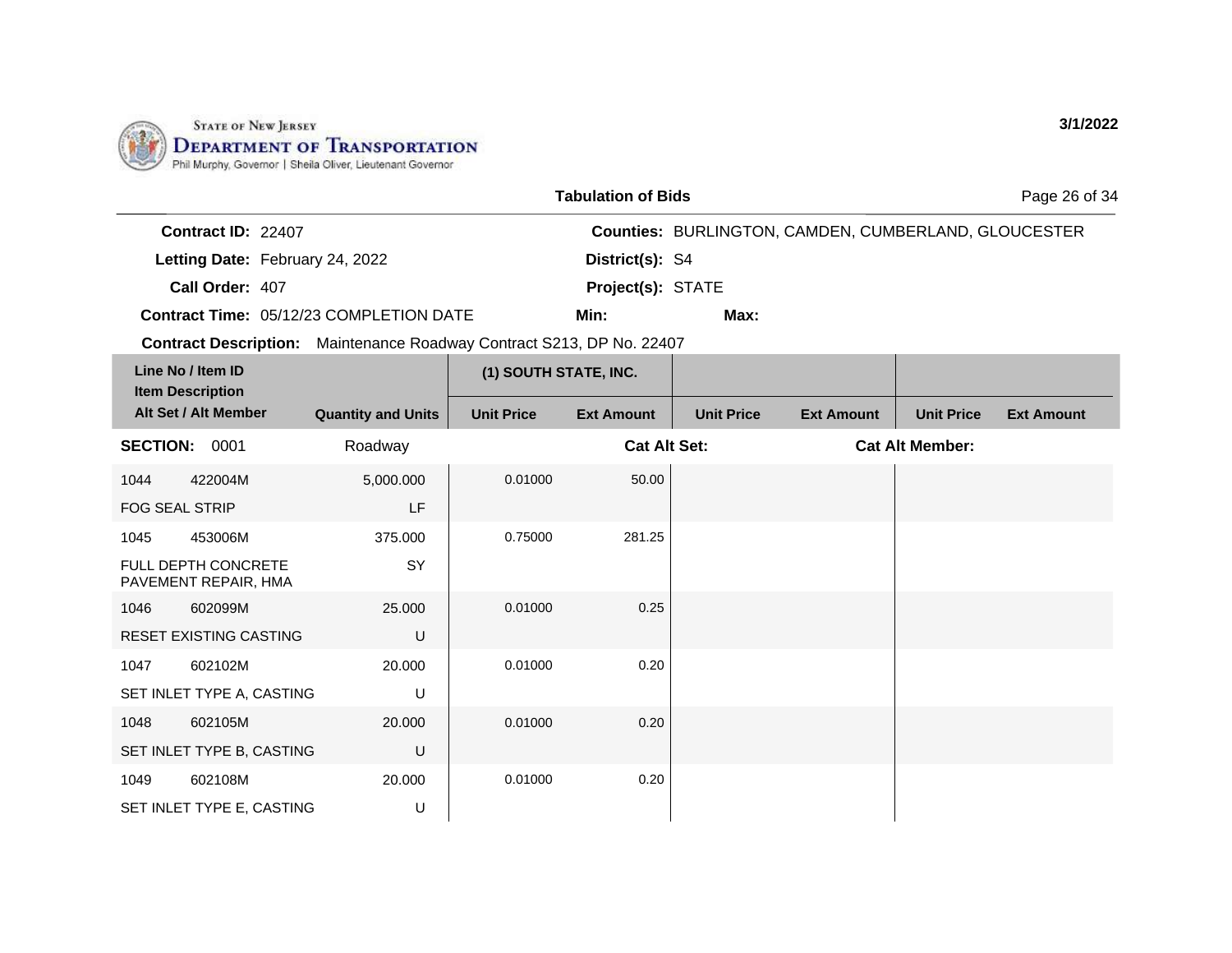

|                                                                       |                           |                       | <b>Tabulation of Bids</b> |                   |                                                             |                        | Page 27 of 34     |
|-----------------------------------------------------------------------|---------------------------|-----------------------|---------------------------|-------------------|-------------------------------------------------------------|------------------------|-------------------|
| Contract ID: 22407                                                    |                           |                       |                           |                   | <b>Counties: BURLINGTON, CAMDEN, CUMBERLAND, GLOUCESTER</b> |                        |                   |
| Letting Date: February 24, 2022                                       |                           |                       | District(s): S4           |                   |                                                             |                        |                   |
| Call Order: 407                                                       |                           |                       | Project(s): STATE         |                   |                                                             |                        |                   |
| Contract Time: 05/12/23 COMPLETION DATE                               |                           |                       | Min:                      | Max:              |                                                             |                        |                   |
| Contract Description: Maintenance Roadway Contract S213, DP No. 22407 |                           |                       |                           |                   |                                                             |                        |                   |
| Line No / Item ID                                                     |                           | (1) SOUTH STATE, INC. |                           |                   |                                                             |                        |                   |
| <b>Item Description</b><br>Alt Set / Alt Member                       | <b>Quantity and Units</b> | <b>Unit Price</b>     | <b>Ext Amount</b>         | <b>Unit Price</b> | <b>Ext Amount</b>                                           | <b>Unit Price</b>      | <b>Ext Amount</b> |
| <b>SECTION: 0001</b>                                                  | Roadway                   |                       | <b>Cat Alt Set:</b>       |                   |                                                             | <b>Cat Alt Member:</b> |                   |
| 602111M<br>1050                                                       | 5.000                     | 0.01000               | 0.05                      |                   |                                                             |                        |                   |
| SET INLET TYPE ES, CASTING                                            | U                         |                       |                           |                   |                                                             |                        |                   |
| 602114M<br>1051                                                       | 10.000                    | 0.01000               | 0.10                      |                   |                                                             |                        |                   |
| <b>SET MANHOLE CASTING</b>                                            | U                         |                       |                           |                   |                                                             |                        |                   |
| 602120M<br>1052                                                       | 5.000                     | 0.01000               | 0.05                      |                   |                                                             |                        |                   |
| RECONSTRUCTED INLET, TYPE A,<br><b>USING EXISTING CASTING</b>         | U                         |                       |                           |                   |                                                             |                        |                   |
| 1053<br>602123M                                                       | 5.000                     | 0.01000               | 0.05                      |                   |                                                             |                        |                   |
| RECONSTRUCTED INLET, TYPE B,<br>USING EXISTING CASTING                | U                         |                       |                           |                   |                                                             |                        |                   |
| 602129M<br>1054                                                       | 5.000                     | 0.01000               | 0.05                      |                   |                                                             |                        |                   |
| RECONSTRUCTED INLET, TYPE E,<br>USING EXISTING CASTING                | U                         |                       |                           |                   |                                                             |                        |                   |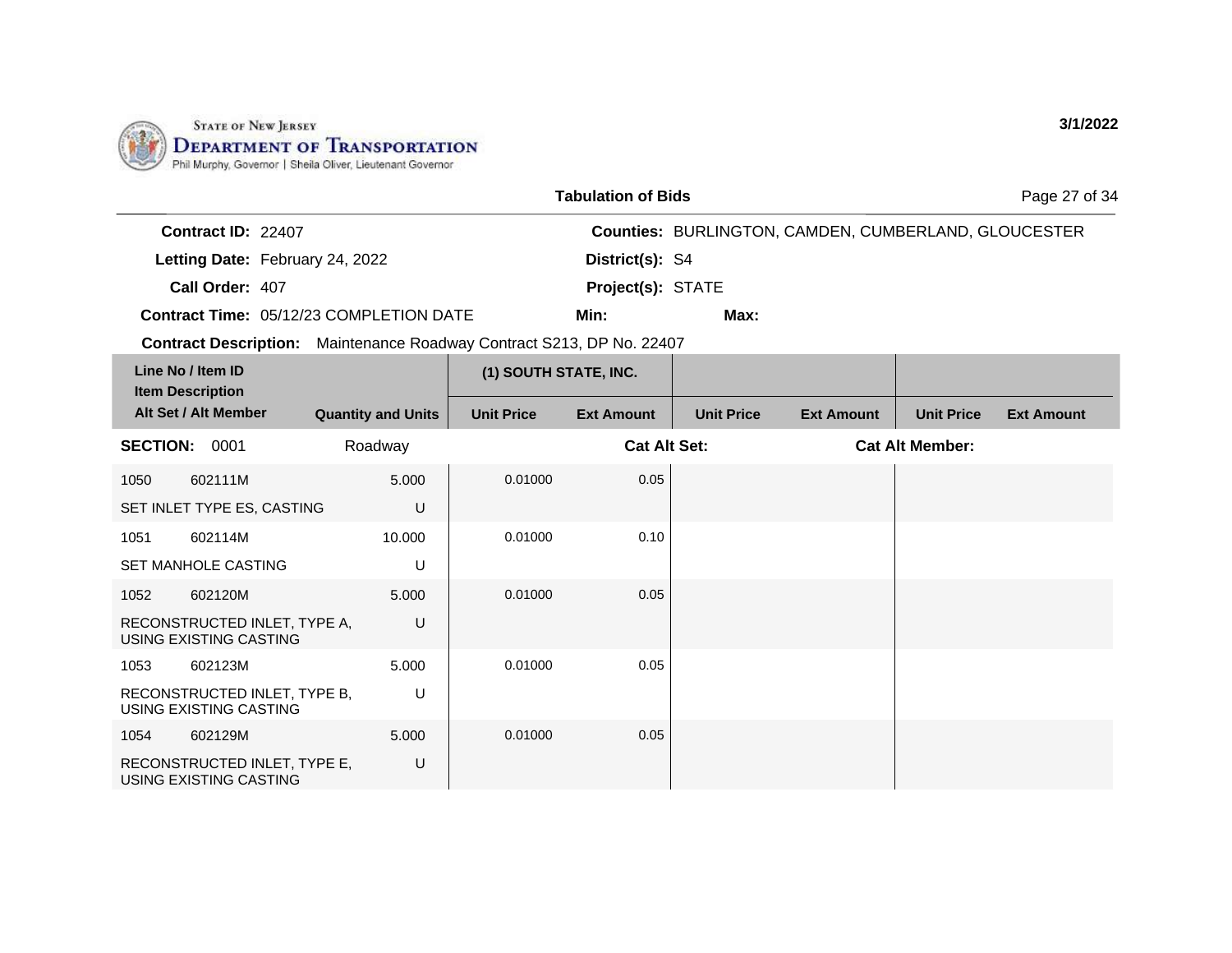

|                    |                                                | <b>Tabulation of Bids</b> |                                                             | Page 28 of 34 |
|--------------------|------------------------------------------------|---------------------------|-------------------------------------------------------------|---------------|
| Contract ID: 22407 |                                                |                           | <b>Counties: BURLINGTON, CAMDEN, CUMBERLAND, GLOUCESTER</b> |               |
|                    | Letting Date: February 24, 2022                | District(s): S4           |                                                             |               |
| Call Order: 407    |                                                | <b>Project(s): STATE</b>  |                                                             |               |
|                    | <b>Contract Time: 05/12/23 COMPLETION DATE</b> | Min:                      | Max:                                                        |               |

**Contract Description:** Maintenance Roadway Contract S213, DP No. 22407

| Line No / Item ID<br><b>Item Description</b>             |                           | (1) SOUTH STATE, INC. |                     |                   |                        |                   |                   |
|----------------------------------------------------------|---------------------------|-----------------------|---------------------|-------------------|------------------------|-------------------|-------------------|
| Alt Set / Alt Member                                     | <b>Quantity and Units</b> | <b>Unit Price</b>     | <b>Ext Amount</b>   | <b>Unit Price</b> | <b>Ext Amount</b>      | <b>Unit Price</b> | <b>Ext Amount</b> |
| <b>SECTION:</b><br>0001<br>Roadway                       |                           |                       | <b>Cat Alt Set:</b> |                   | <b>Cat Alt Member:</b> |                   |                   |
| 602150M<br>1055                                          | 10.000                    | 0.01000               | 0.10                |                   |                        |                   |                   |
| RECONSTRUCTED INLET, TYPE A,<br><b>USING NEW CASTING</b> | U                         |                       |                     |                   |                        |                   |                   |
| 1056<br>602153M                                          | 20.000                    | 0.01000               | 0.20                |                   |                        |                   |                   |
| RECONSTRUCTED INLET, TYPE B,<br><b>USING NEW CASTING</b> | U                         |                       |                     |                   |                        |                   |                   |
| 1057<br>602159M                                          | 10.000                    | 0.01000               | 0.10                |                   |                        |                   |                   |
| RECONSTRUCTED INLET, TYPE E,<br>USING NEW CASTING        | U                         |                       |                     |                   |                        |                   |                   |
| 1058<br>602180M                                          | 5.000                     | 0.01000               | 0.05                |                   |                        |                   |                   |
| RECONSTRUCTED MANHOLE,<br>USING EXISTING CASTING         | U                         |                       |                     |                   |                        |                   |                   |
| 1059<br>602183M                                          | 5.000                     | 0.01000               | 0.05                |                   |                        |                   |                   |
| RECONSTRUCTED MANHOLE,<br>USING NEW CASTING              | U                         |                       |                     |                   |                        |                   |                   |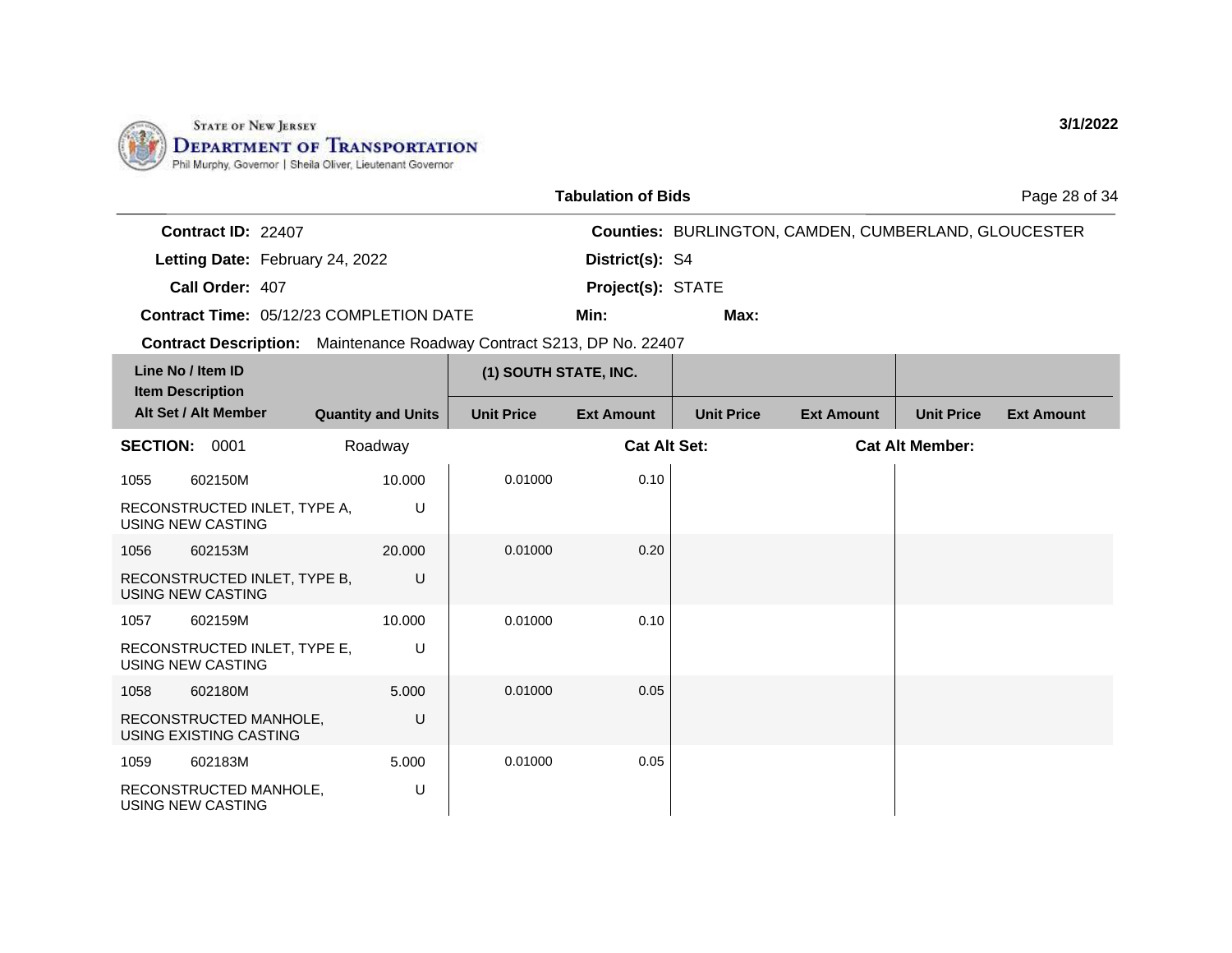

|                                              |                                 |                                                                       |                       | <b>Tabulation of Bids</b> |                   |                                                             |                        | Page 29 of 34     |
|----------------------------------------------|---------------------------------|-----------------------------------------------------------------------|-----------------------|---------------------------|-------------------|-------------------------------------------------------------|------------------------|-------------------|
|                                              | Contract ID: 22407              |                                                                       |                       |                           |                   | <b>Counties: BURLINGTON, CAMDEN, CUMBERLAND, GLOUCESTER</b> |                        |                   |
|                                              | Letting Date: February 24, 2022 |                                                                       |                       | District(s): S4           |                   |                                                             |                        |                   |
|                                              | Call Order: 407                 |                                                                       |                       | Project(s): STATE         |                   |                                                             |                        |                   |
|                                              |                                 | Contract Time: 05/12/23 COMPLETION DATE                               |                       | Min:                      | Max:              |                                                             |                        |                   |
|                                              |                                 | Contract Description: Maintenance Roadway Contract S213, DP No. 22407 |                       |                           |                   |                                                             |                        |                   |
| Line No / Item ID<br><b>Item Description</b> |                                 |                                                                       | (1) SOUTH STATE, INC. |                           |                   |                                                             |                        |                   |
|                                              | Alt Set / Alt Member            | <b>Quantity and Units</b>                                             | <b>Unit Price</b>     | <b>Ext Amount</b>         | <b>Unit Price</b> | <b>Ext Amount</b>                                           | <b>Unit Price</b>      | <b>Ext Amount</b> |
|                                              | SECTION: 0001                   | Roadway                                                               |                       | <b>Cat Alt Set:</b>       |                   |                                                             | <b>Cat Alt Member:</b> |                   |
| 1060                                         | 602210M                         | 100.000                                                               | 10.00000              | 1,000.00                  |                   |                                                             |                        |                   |
|                                              | <b>BICYCLE SAFE GRATE</b>       | U                                                                     |                       |                           |                   |                                                             |                        |                   |
| 1061                                         | 602213M                         | 125.000                                                               | 10.00000              | 1,250.00                  |                   |                                                             |                        |                   |
| <b>CURB PIECE</b>                            |                                 | U                                                                     |                       |                           |                   |                                                             |                        |                   |
| 1062                                         | 602216M                         | 50,000                                                                | 5.00000               | 250.00                    |                   |                                                             |                        |                   |
| <b>STRUCTURE</b>                             | <b>CLEANING DRAINAGE</b>        | U                                                                     |                       |                           |                   |                                                             |                        |                   |
| 1063                                         | 606012P                         | 500.000                                                               | 10.00000              | 5,000.00                  |                   |                                                             |                        |                   |
|                                              | CONCRETE SIDEWALK, 4" THICK     | SY                                                                    |                       |                           |                   |                                                             |                        |                   |
| 1064                                         | 606018P                         | 250,000                                                               | 10.00000              | 2,500.00                  |                   |                                                             |                        |                   |
|                                              | CONCRETE SIDEWALK, 6" THICK     | SY                                                                    |                       |                           |                   |                                                             |                        |                   |
| 1065                                         | 606039P                         | 250.000                                                               | 5.00000               | 1,250.00                  |                   |                                                             |                        |                   |
| <b>THICK</b>                                 | HOT MIX ASPHALT DRIVEWAY, 6"    | <b>SY</b>                                                             |                       |                           |                   |                                                             |                        |                   |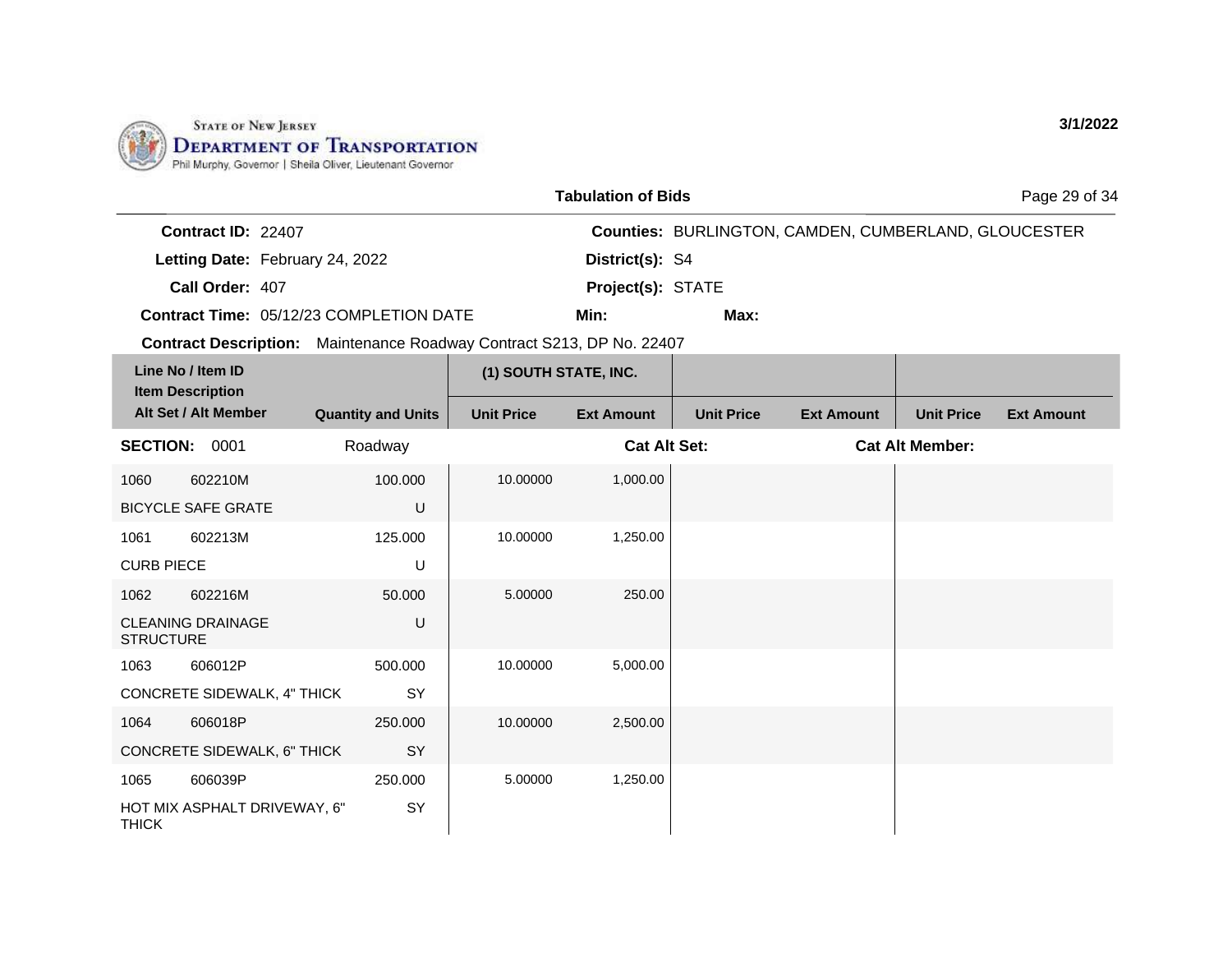

|             |                                                                              |                           |                       | <b>Tabulation of Bids</b> |                                                      |                   |                        | Page 30 of 34     |
|-------------|------------------------------------------------------------------------------|---------------------------|-----------------------|---------------------------|------------------------------------------------------|-------------------|------------------------|-------------------|
|             | Contract ID: 22407                                                           |                           |                       |                           | Counties: BURLINGTON, CAMDEN, CUMBERLAND, GLOUCESTER |                   |                        |                   |
|             | Letting Date: February 24, 2022                                              |                           |                       | District(s): S4           |                                                      |                   |                        |                   |
|             | Call Order: 407                                                              |                           |                       | Project(s): STATE         |                                                      |                   |                        |                   |
|             | Contract Time: 05/12/23 COMPLETION DATE                                      |                           |                       | Min:                      | Max:                                                 |                   |                        |                   |
|             | <b>Contract Description:</b> Maintenance Roadway Contract S213, DP No. 22407 |                           |                       |                           |                                                      |                   |                        |                   |
|             | Line No / Item ID                                                            |                           | (1) SOUTH STATE, INC. |                           |                                                      |                   |                        |                   |
|             | <b>Item Description</b><br>Alt Set / Alt Member                              | <b>Quantity and Units</b> | <b>Unit Price</b>     | <b>Ext Amount</b>         | <b>Unit Price</b>                                    | <b>Ext Amount</b> | <b>Unit Price</b>      | <b>Ext Amount</b> |
|             | <b>SECTION: 0001</b>                                                         | Roadway                   |                       | <b>Cat Alt Set:</b>       |                                                      |                   | <b>Cat Alt Member:</b> |                   |
| 1066        | 606042P                                                                      | 250,000                   | 10.00000              | 2,500.00                  |                                                      |                   |                        |                   |
|             | HOT MIX ASPHALT DRIVEWAY,<br><b>VARIABLE THICKNESS</b>                       | SY                        |                       |                           |                                                      |                   |                        |                   |
| 1067        | 606084P                                                                      | 50.000                    | 5.00000               | 250.00                    |                                                      |                   |                        |                   |
|             | DETECTABLE WARNING SURFACE                                                   | <b>SY</b>                 |                       |                           |                                                      |                   |                        |                   |
| 1068        | 607018P                                                                      | 1,000.000                 | 10.00000              | 10,000.00                 |                                                      |                   |                        |                   |
| <b>CURB</b> | 9" X 16" CONCRETE VERTICAL                                                   | LF                        |                       |                           |                                                      |                   |                        |                   |
| 1069        | 607021P                                                                      | 750.000                   | 10.00000              | 7,500.00                  |                                                      |                   |                        |                   |
| <b>CURB</b> | 9" X 18" CONCRETE VERTICAL                                                   | LF                        |                       |                           |                                                      |                   |                        |                   |
| 1070        | 607024P                                                                      | 100.000                   | 10.00000              | 1,000.00                  |                                                      |                   |                        |                   |
| <b>CURB</b> | 9" X 20" CONCRETE VERTICAL                                                   | LF                        |                       |                           |                                                      |                   |                        |                   |

**3/1/2022**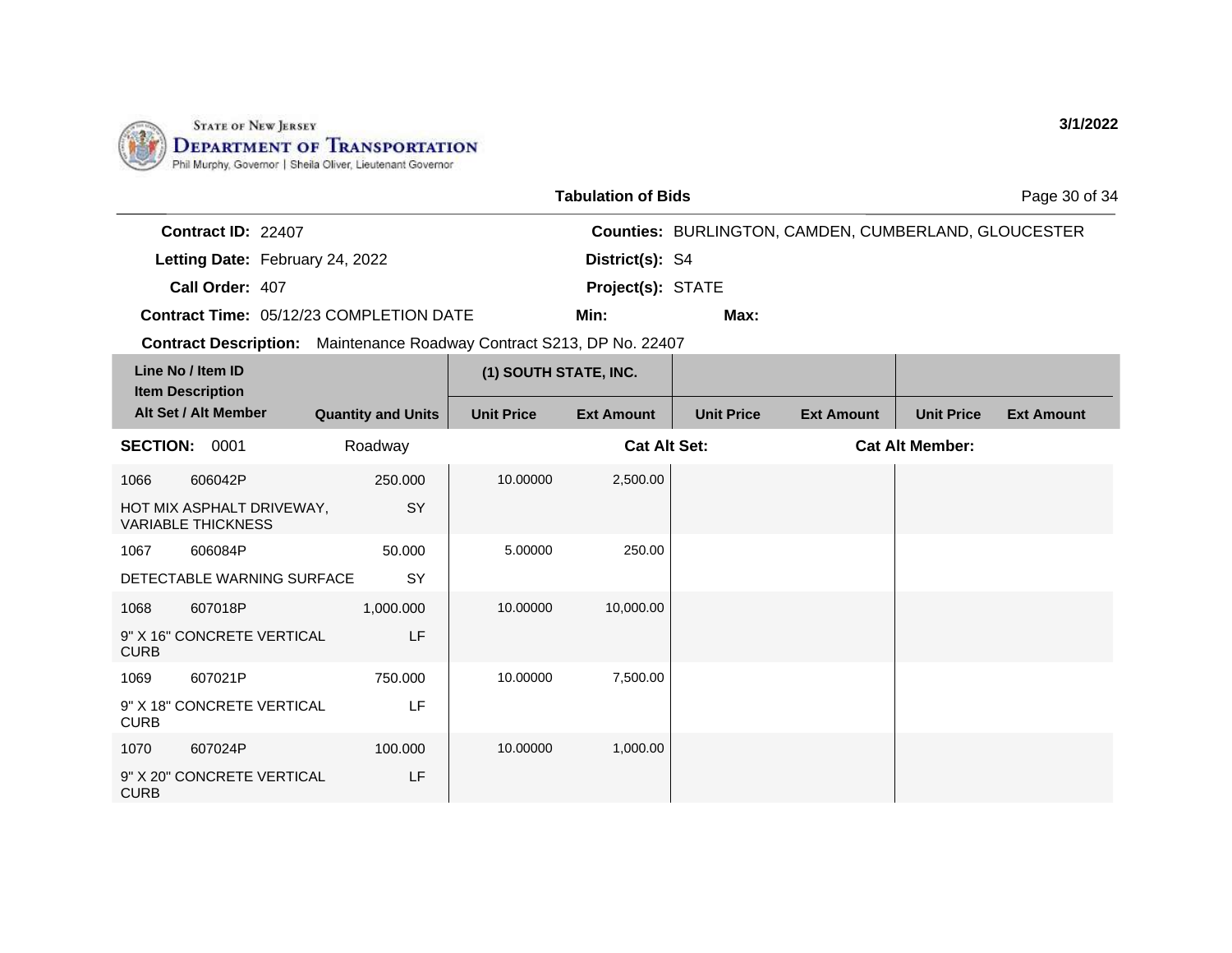

TRAFFIC STRIPES, 8"

RPM, MONO-DIRECTIONAL, WHITE

TRAFFIC MARKING LINES, 4"

1075 610012M

1076 610013M

LENS

LF

U

LF

750.000

10,000.000

|                                                                              |                                 |                                                |                       | <b>Tabulation of Bids</b> |                                                             |                   |                        | Page 31 of 34     |
|------------------------------------------------------------------------------|---------------------------------|------------------------------------------------|-----------------------|---------------------------|-------------------------------------------------------------|-------------------|------------------------|-------------------|
|                                                                              | Contract ID: 22407              |                                                |                       |                           | <b>Counties: BURLINGTON, CAMDEN, CUMBERLAND, GLOUCESTER</b> |                   |                        |                   |
|                                                                              | Letting Date: February 24, 2022 |                                                |                       | District(s): S4           |                                                             |                   |                        |                   |
|                                                                              | Call Order: 407                 |                                                |                       | Project(s): STATE         |                                                             |                   |                        |                   |
|                                                                              |                                 | <b>Contract Time: 05/12/23 COMPLETION DATE</b> |                       | Min:                      | Max:                                                        |                   |                        |                   |
| <b>Contract Description:</b> Maintenance Roadway Contract S213, DP No. 22407 |                                 |                                                |                       |                           |                                                             |                   |                        |                   |
| Line No / Item ID<br><b>Item Description</b>                                 |                                 |                                                | (1) SOUTH STATE, INC. |                           |                                                             |                   |                        |                   |
| Alt Set / Alt Member                                                         |                                 | <b>Quantity and Units</b>                      | <b>Unit Price</b>     | <b>Ext Amount</b>         | <b>Unit Price</b>                                           | <b>Ext Amount</b> | <b>Unit Price</b>      | <b>Ext Amount</b> |
| <b>SECTION:</b>                                                              | 0001                            | Roadway                                        | <b>Cat Alt Set:</b>   |                           |                                                             |                   | <b>Cat Alt Member:</b> |                   |
| 1071                                                                         | 607030P                         | 250,000                                        | 10.00000              | 2,500.00                  |                                                             |                   |                        |                   |
| <b>CURB</b>                                                                  | 12" X 13" CONCRETE SLOPING      | LF                                             |                       |                           |                                                             |                   |                        |                   |
| 1072                                                                         | 610003M                         | 150,000.000                                    | 0.01000               | 1,500.00                  |                                                             |                   |                        |                   |
|                                                                              | TRAFFIC STRIPES, 4"             | LF                                             |                       |                           |                                                             |                   |                        |                   |
| 1073                                                                         | 610006M                         | 37,500.000                                     | 0.01000               | 375.00                    |                                                             |                   |                        |                   |
|                                                                              | TRAFFIC STRIPES, 6"             | LF                                             |                       |                           |                                                             |                   |                        |                   |
| 1074                                                                         | 610007M                         | 20,000,000                                     | 0.01000               | 200.00                    |                                                             |                   |                        |                   |

1.25000 937.50

0.10000 1,000.00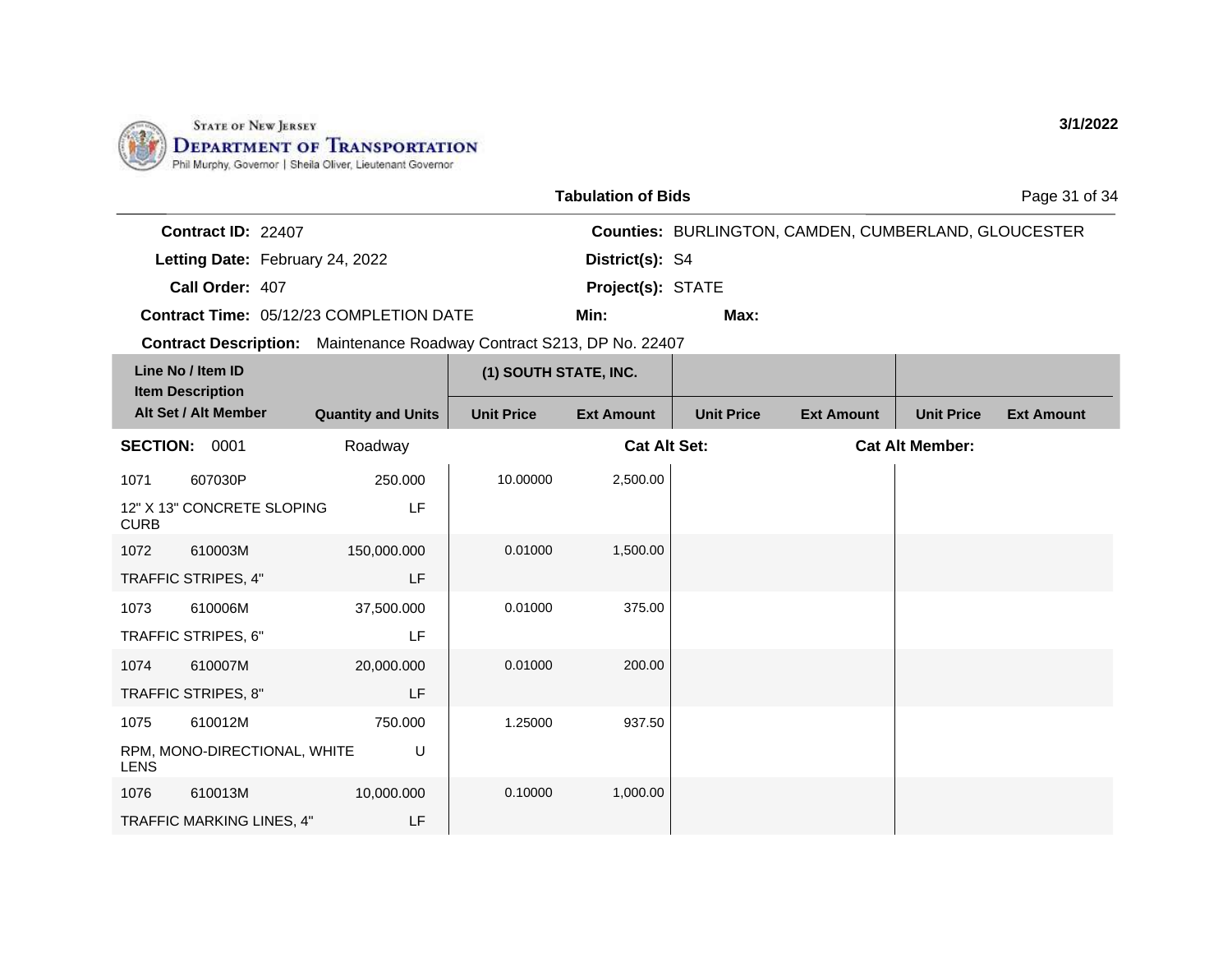

|                                                                                 |                                              |                           |                       | <b>Tabulation of Bids</b> |                   |                                                             |                        | Page 32 of 34     |
|---------------------------------------------------------------------------------|----------------------------------------------|---------------------------|-----------------------|---------------------------|-------------------|-------------------------------------------------------------|------------------------|-------------------|
|                                                                                 | <b>Contract ID: 22407</b>                    |                           |                       |                           |                   | <b>Counties: BURLINGTON, CAMDEN, CUMBERLAND, GLOUCESTER</b> |                        |                   |
|                                                                                 | Letting Date: February 24, 2022              |                           |                       | District(s): S4           |                   |                                                             |                        |                   |
|                                                                                 | Call Order: 407                              |                           |                       | Project(s): STATE         |                   |                                                             |                        |                   |
| Contract Time: 05/12/23 COMPLETION DATE                                         |                                              |                           | Min:                  | Max:                      |                   |                                                             |                        |                   |
| Maintenance Roadway Contract S213, DP No. 22407<br><b>Contract Description:</b> |                                              |                           |                       |                           |                   |                                                             |                        |                   |
|                                                                                 | Line No / Item ID<br><b>Item Description</b> |                           | (1) SOUTH STATE, INC. |                           |                   |                                                             |                        |                   |
|                                                                                 | Alt Set / Alt Member                         | <b>Quantity and Units</b> | <b>Unit Price</b>     | <b>Ext Amount</b>         | <b>Unit Price</b> | <b>Ext Amount</b>                                           | <b>Unit Price</b>      | <b>Ext Amount</b> |
| <b>SECTION:</b>                                                                 | 0001                                         | Roadway                   |                       | <b>Cat Alt Set:</b>       |                   |                                                             | <b>Cat Alt Member:</b> |                   |
| 1077                                                                            | 610014M                                      | 5,000.000                 | 0.15000               | 750.00                    |                   |                                                             |                        |                   |
| TRAFFIC MARKING LINES, 8"                                                       |                                              | LF                        |                       |                           |                   |                                                             |                        |                   |
| 1078<br>610017M                                                                 |                                              | 2,000.000                 | 10.00000              | 20,000.00                 |                   |                                                             |                        |                   |

| TRAFFIC MARKING LINES, 8"                 | LF        |          |           |  |
|-------------------------------------------|-----------|----------|-----------|--|
| 610017M<br>1078                           | 2,000.000 | 10.00000 | 20,000.00 |  |
| TRAFFIC MARKING LINES, 24"                | LF        |          |           |  |
| 610018M<br>1079                           | 750.000   | 1.25000  | 937.50    |  |
| RPM, MONO-DIRECTIONAL,<br>AMBER LENS      | U         |          |           |  |
| 610021M<br>1080                           | 1,000.000 | 1.25000  | 1,250.00  |  |
| RPM, BI-DIRECTIONAL, AMBER<br><b>LENS</b> | U         |          |           |  |
| 610024M<br>1081                           | 2,500.000 | 0.01000  | 25.00     |  |
| <b>REMOVAL OF RPM</b>                     | U         |          |           |  |
| 610033M<br>1082                           | 5,000.000 | 5.75000  | 28,750.00 |  |
| <b>RUMBLE STRIP</b>                       | LF        |          |           |  |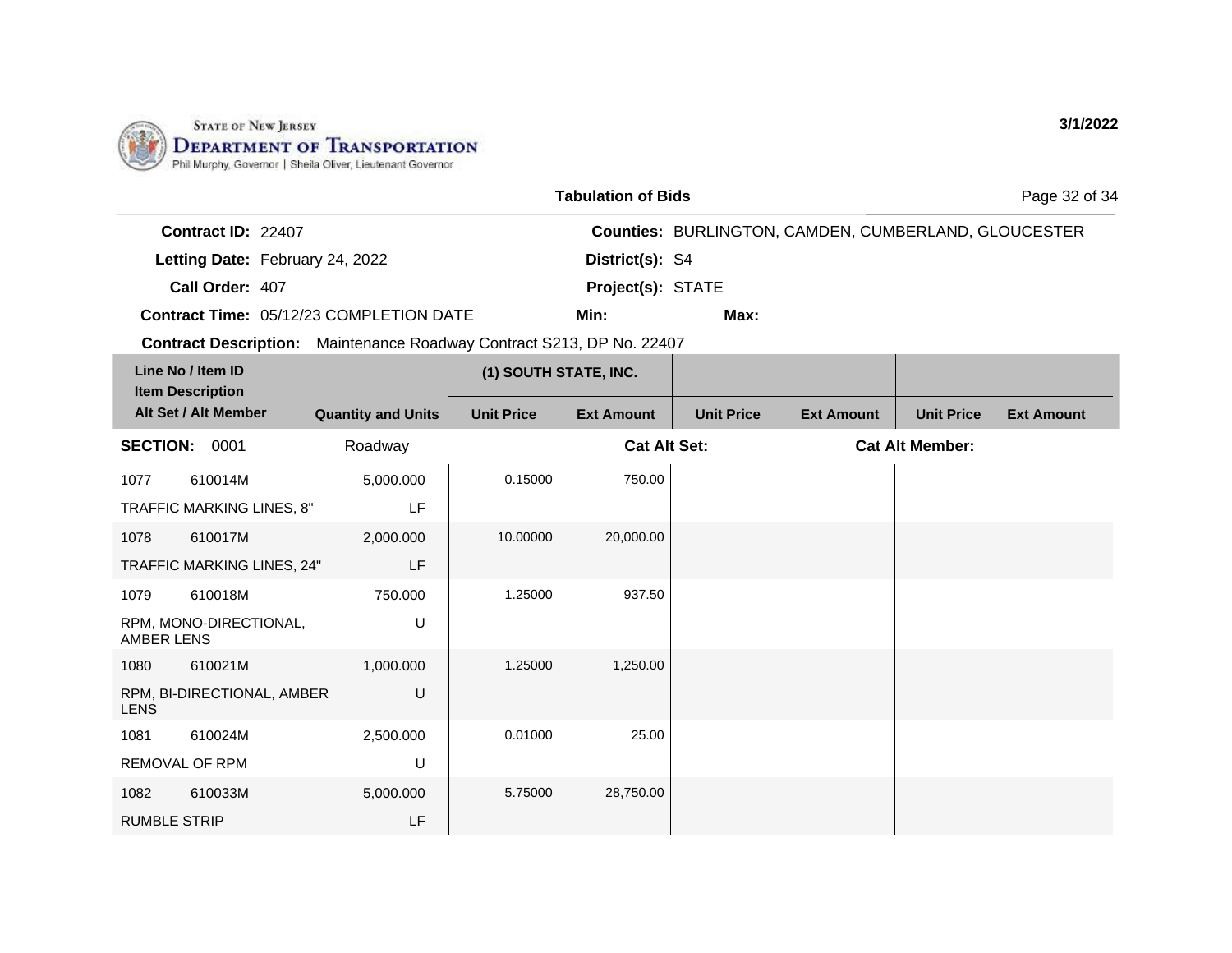

| <b>Tabulation of Bids</b>                      |                                                 |                       |                     |                                                             |                   | Page 33 of 34          |                   |
|------------------------------------------------|-------------------------------------------------|-----------------------|---------------------|-------------------------------------------------------------|-------------------|------------------------|-------------------|
| Contract ID: 22407                             |                                                 |                       |                     | <b>Counties: BURLINGTON, CAMDEN, CUMBERLAND, GLOUCESTER</b> |                   |                        |                   |
| Letting Date: February 24, 2022                |                                                 |                       | District(s): S4     |                                                             |                   |                        |                   |
| Call Order: 407                                |                                                 |                       | Project(s): STATE   |                                                             |                   |                        |                   |
| <b>Contract Time: 05/12/23 COMPLETION DATE</b> |                                                 |                       | Min:                | Max:                                                        |                   |                        |                   |
| <b>Contract Description:</b>                   | Maintenance Roadway Contract S213, DP No. 22407 |                       |                     |                                                             |                   |                        |                   |
| Line No / Item ID<br><b>Item Description</b>   |                                                 | (1) SOUTH STATE, INC. |                     |                                                             |                   |                        |                   |
| Alt Set / Alt Member                           | <b>Quantity and Units</b>                       | <b>Unit Price</b>     | <b>Ext Amount</b>   | <b>Unit Price</b>                                           | <b>Ext Amount</b> | <b>Unit Price</b>      | <b>Ext Amount</b> |
| <b>SECTION:</b><br>0001<br>Roadway             |                                                 |                       | <b>Cat Alt Set:</b> |                                                             |                   | <b>Cat Alt Member:</b> |                   |
| 1083<br>610036M                                | 5,000.000                                       | 0.01000               | 50.00               |                                                             |                   |                        |                   |
| REMOVAL OF TRAFFIC STRIPES                     | LF                                              |                       |                     |                                                             |                   |                        |                   |
| 1084<br>610039M                                | 500,000                                         | 0.01000               | 5.00                |                                                             |                   |                        |                   |
|                                                | $\sim$ $-$                                      |                       |                     |                                                             |                   |                        |                   |

| 1084 | 610039M                         | 500.000   | 0.01000 | 5.00  |  |
|------|---------------------------------|-----------|---------|-------|--|
|      | REMOVAL OF TRAFFIC MARKINGS     | <b>SF</b> |         |       |  |
| 1085 | 610060M                         | 1,250.000 | 0.01000 | 12.50 |  |
|      | <b>TRAFFIC MARKINGS SYMBOLS</b> | <b>SF</b> |         |       |  |
| 1086 | 651255M                         | 100.000   | 0.01000 | 1.00  |  |
|      | RESET WATER VALVE BOX           | $\sf U$   |         |       |  |
| 1087 | 653084M                         | 100.000   | 0.01000 | 1.00  |  |
|      | <b>RESET GAS VALVE BOX</b>      | U         |         |       |  |
| 1088 | 804000P                         | 5,000.000 | 0.01000 | 50.00 |  |
|      | TOPSOIL SPREADING __ " THICK    | SY        |         |       |  |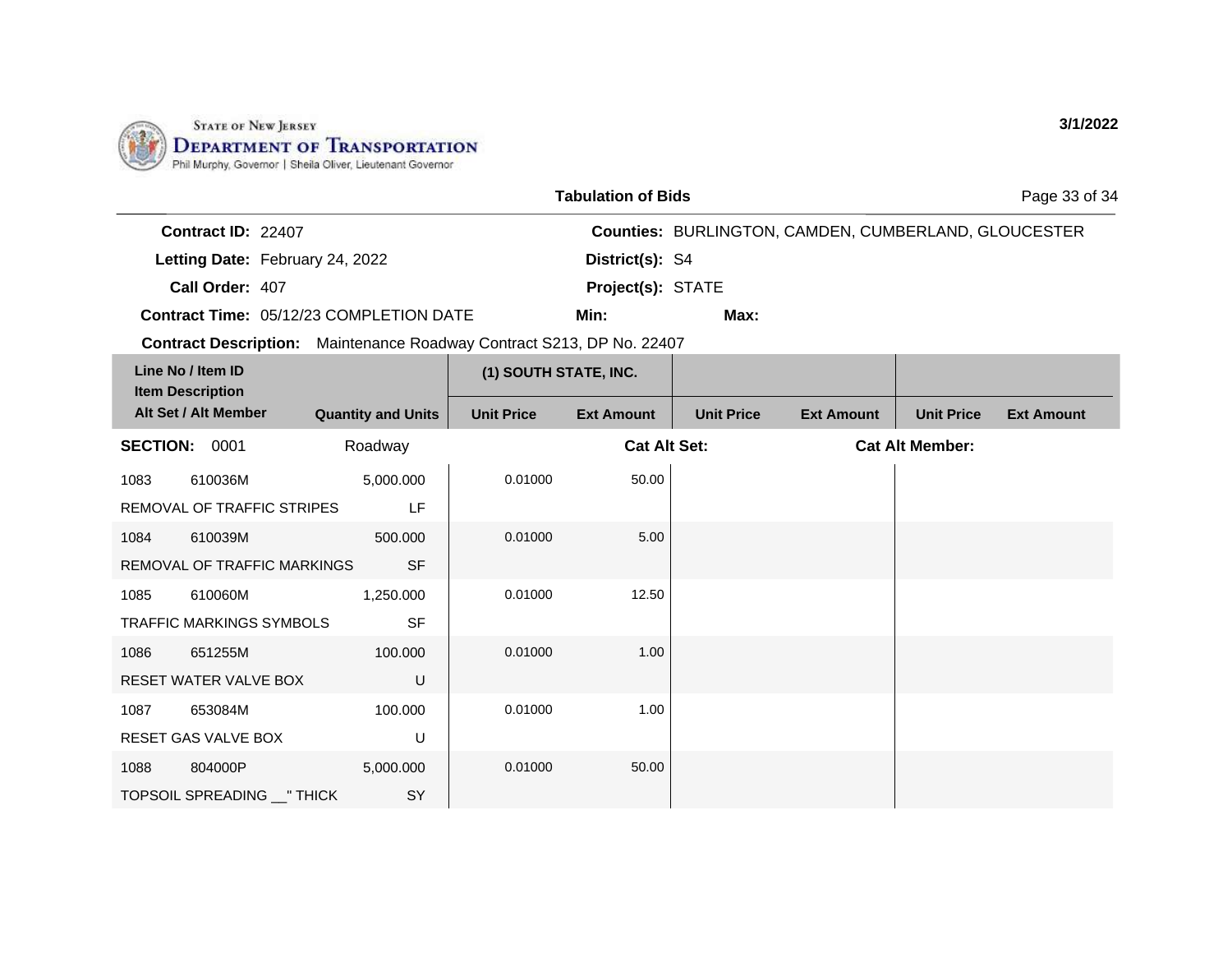

|                    |                                                | <b>Tabulation of Bids</b> |                                                             | Page 34 of 34 |
|--------------------|------------------------------------------------|---------------------------|-------------------------------------------------------------|---------------|
| Contract ID: 22407 |                                                |                           | <b>Counties: BURLINGTON, CAMDEN, CUMBERLAND, GLOUCESTER</b> |               |
|                    | Letting Date: February 24, 2022                | District(s): S4           |                                                             |               |
| Call Order: 407    |                                                | <b>Project(s): STATE</b>  |                                                             |               |
|                    | <b>Contract Time: 05/12/23 COMPLETION DATE</b> | Min:                      | Max:                                                        |               |

**Contract Description:** Maintenance Roadway Contract S213, DP No. 22407

| Line No / Item ID<br><b>Item Description</b><br>Alt Set / Alt Member |                               |                           | (1) SOUTH STATE, INC. |                     |                   |                   |                        |                   |
|----------------------------------------------------------------------|-------------------------------|---------------------------|-----------------------|---------------------|-------------------|-------------------|------------------------|-------------------|
|                                                                      |                               | <b>Quantity and Units</b> | <b>Unit Price</b>     | <b>Ext Amount</b>   | <b>Unit Price</b> | <b>Ext Amount</b> | <b>Unit Price</b>      | <b>Ext Amount</b> |
| <b>SECTION:</b>                                                      | 0001                          | Roadway                   |                       | <b>Cat Alt Set:</b> |                   |                   | <b>Cat Alt Member:</b> |                   |
| 1089                                                                 | 804015P                       | 1,250.000                 | 0.01000               | 12.50               |                   |                   |                        |                   |
|                                                                      | <b>BORROW TOPSOIL</b>         | <b>CY</b>                 |                       |                     |                   |                   |                        |                   |
| 1090                                                                 | 805003M                       | 5,000.000                 | 0.01000               | 50.00               |                   |                   |                        |                   |
|                                                                      | <b>TURF REPAIR STRIP</b>      | LF                        |                       |                     |                   |                   |                        |                   |
| 1091                                                                 | 806003P                       | 5,000.000                 | 0.01000               | 50.00               |                   |                   |                        |                   |
| A                                                                    | FERTILIZING AND SEEDING, TYPE | SY                        |                       |                     |                   |                   |                        |                   |
| 1092                                                                 | 809003M                       | 5,000.000                 | 0.01000               | 50.00               |                   |                   |                        |                   |
|                                                                      | <b>STRAW MULCHING</b>         | <b>SY</b>                 |                       |                     |                   |                   |                        |                   |
|                                                                      | <b>Section Totals:</b>        |                           |                       | \$10,491,134.54     |                   |                   |                        |                   |

| <b>Contract Totals</b>       | \$10,491,134.54 |  |
|------------------------------|-----------------|--|
| <b>Cost Plus Time Totals</b> | \$10,491,134.54 |  |

**( ) indicates item is bid as Lump Sum**